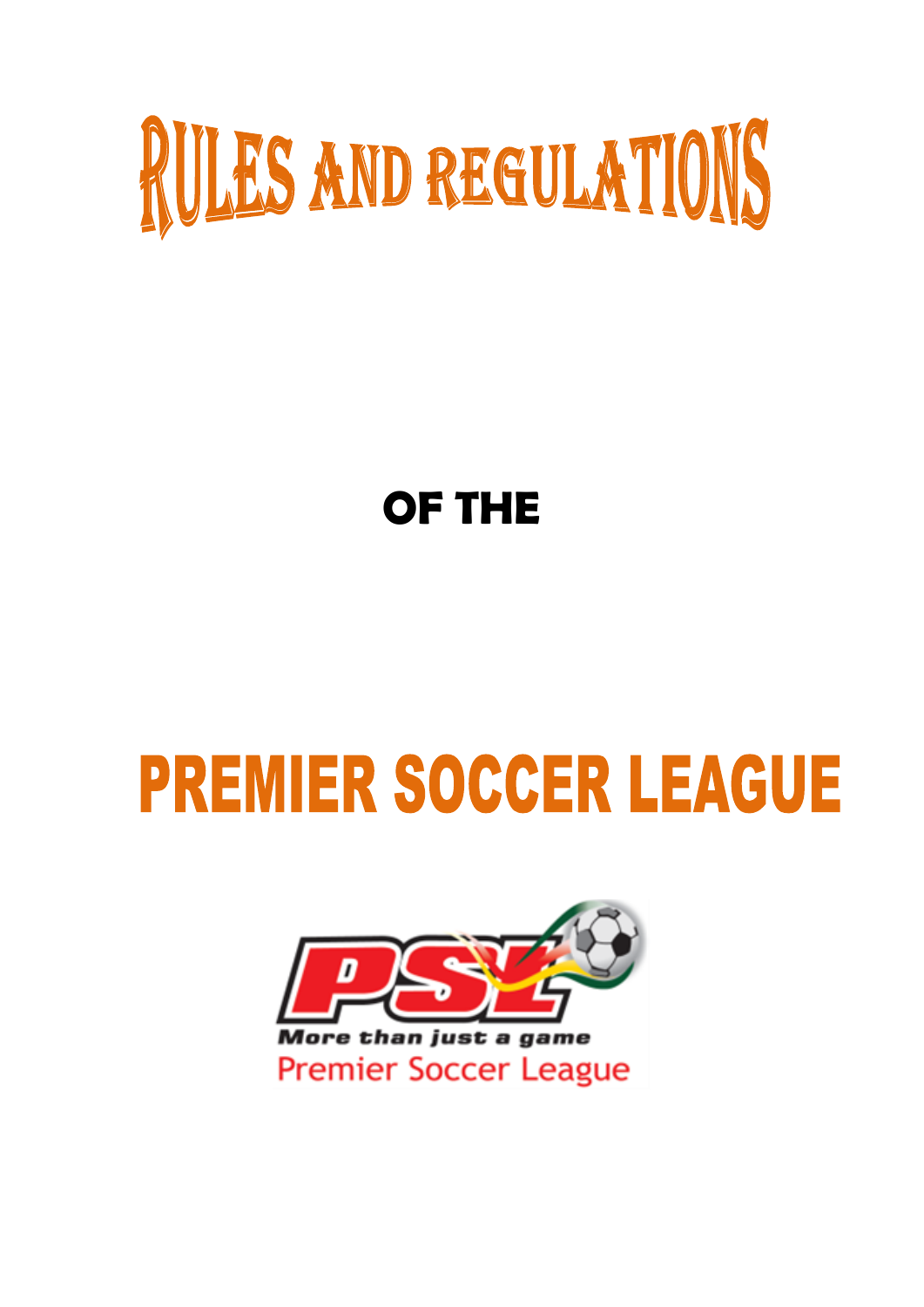# **ORDER 1: APPLICATION AND INTERPRETATION**

- 1.1 PSL: Means "PREMIER SOCCER LEAGUE" which is a universitas at Law as defined in its Statutes and a member of the Zimbabwe Football Association (ZIFA).
- 1.2 These Rules may be cited as the Premier Soccer League (PSL) Rules and Regulations as amended.
- 1.3 These rules shall apply to all Disciplinary Proceedings of the Premier Soccer League (hereinafter referred to as the PSL) and shall cover all procedural and substantive matters as are covered by the PSL Statutes (hereinafter referred to as the Constitution).

# **1.4 GENERAL**

# **DEFINITIONS:**

- 1.4.1 In these Rules and Regulations the following terms shall (unless the context otherwise require) have the following meaning:-
- 1.4.2 General Secretariat The management committee set up in terms of Article 46 of the PSL constitution to manage and control the affairs of the league.
- 1.4.3 Appeals Committee means the Appeals Committee set up in terms of the ZIFA Statutes.
- 1.4.4 Disciplinary Committee– Means a Committee set up in terms of Article 49 of the PSL Statutes
- 1.4.5 Season means the period of the year commencing on the date of the first league match and ending on the date decided by the General Secretariat.
- 1.4.6 Close Season means the period of the year outside the playing season.
- 1.4.7 Sponsorship means any financial assistance as may be secured by the General Secretariat for any of the League`s tournaments, programmes or objectives.
- 1.4.8 Club means any Member of PSL as defined in the PSL Statutes.
- 1.4.9 Home Team or Home Club means the team hosting or deemed to be hosting any particular match.
- 1.4.10 <u>Player</u> means a player registered with any team, which is a member of the PSL.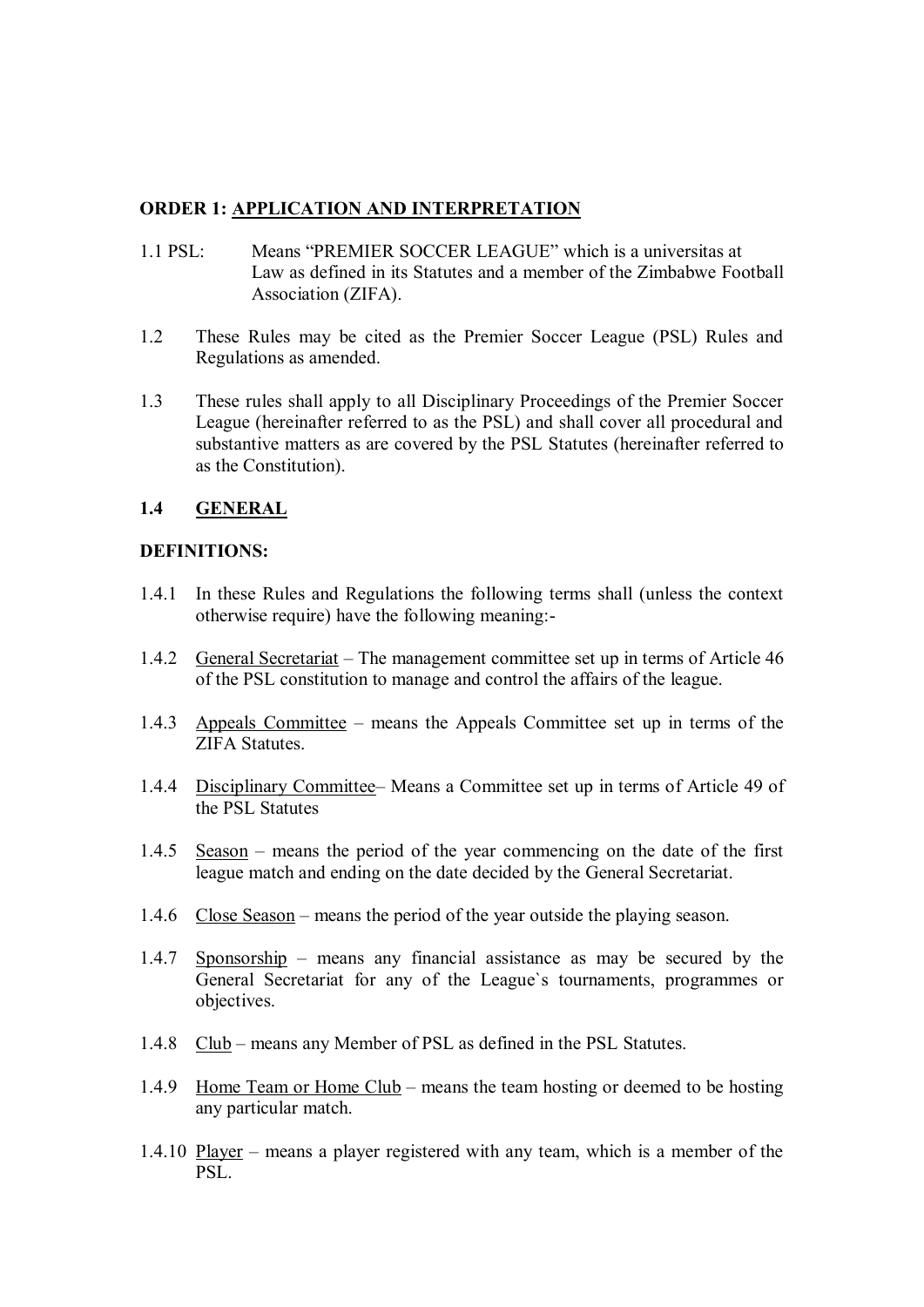- 1.4.11 Prosecutor means a person appointed by the PSL Board of Governors to instigate prosecution on behalf of the complainant in all PSL disciplinary hearings. The prosecutor shall be the legal party responsible for presenting a case in a disciplinary hearing against a member or individual accused of breaking the PSL rules and regulations.
- 1.4.12 Where anything is required by these rules to be done within a particular number of days, Saturday or Sunday or Public Holiday shall not be reckoned as part of such period.

# **1.5 THE LEAGUE**

1.5.1 The name of this combination of Association of Football Clubs is the Premier Soccer League.

# **1.6 MEMBERSHIP**

- 1.6.1 The League shall consist of leading clubs in Zimbabwe that have been accepted by the PSL Board as members.
- 1.6.2 Membership of the league to those promoted is qualification on merit and for existing Clubs this will be written confirmation. Each club will be bounded by:
- 1.6.2.1 The PSL Statutes
- 1.6.2.2 The rules and regulations of the PSL
- 1.6.2.3 The Laws of the Game
- 1.6.2.4 The ZIFA Statutes
- 1.6.2.5 The FIFA Statutes

# **ORDER 2: PLAYER CATEGORIES**

- 2.1 Players affiliated to the League are either amateur or non-amateur players.
- 2.2 Players who have never received any remuneration other than reimbursement of their actual expenses incurred during the course of their participation in or any activity connected with association football are regarded amateurs.
- 2.3 Travel and hotel expenses incurred through involvement in a match and the costs of player`s equipment, insurance and training may be reimbursed without jeopardizing player's amateur status.
- 2.4 Any player who has ever received remuneration in excess of the amount stated under **regulation 12.3** in respect of participation in or any activity connected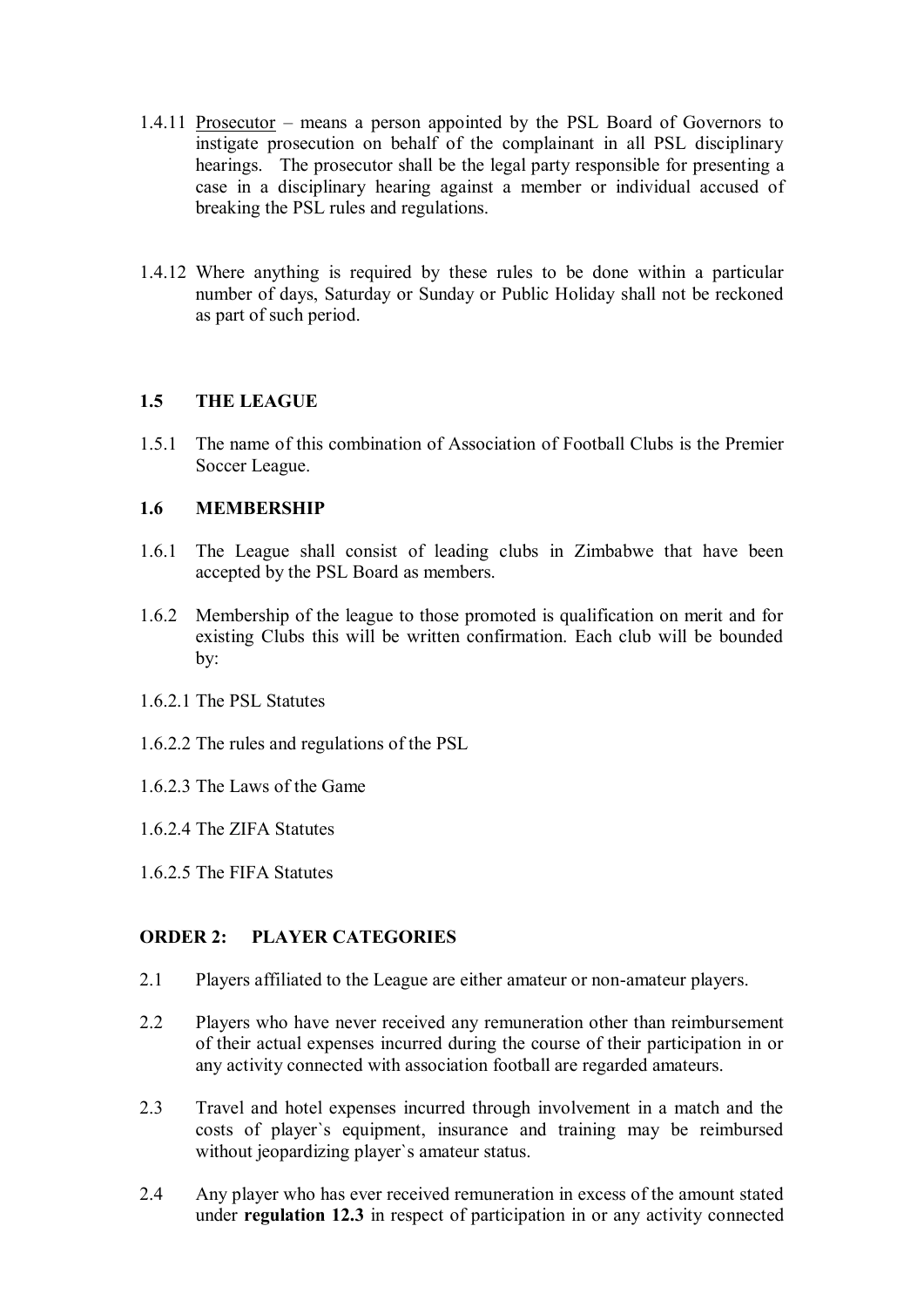with Association Football shall be regarded as non-amateur unless he has reacquired amateur status.

- 2.5 The registration of an amateur player shall be valid only for the season in which the registration form is signed.
- 2.6 An amateur player`s registration shall expire at the end of the season for which he is registered, which for the purposes of this Rule, will be deemed to be within four (4) days of the club`s last match of the season. After this date, the player shall be free to sign for another club for the following season, after having obtained a clearance certificate from his existing club. In the event of his existing club failing to furnish the player with such clearance, then the player may apply to the CEO of the League to be declared a free agent. The existing, club shall only be entitled to compensation for his training and development as is provided in these **regulations.**

# **ORDER 3: PROFESSIONAL (NON-AMATEUR PLAYERS)**

- 3.1 Every player designated as professional (non-amateur) shall have a written contract with the club employing him, shall be provided with a duly certified copy of the contract upon thereof by the club that signs him.
- 3.2 Such contracts shall be financial contracts concluded for a minimum duration of one year, and a maximum duration of five years.
- 3.3 A copy of these contracts shall be provided to the League in a sealed envelope attached to the registration form having been signed and upon demand, made available to ZIFA or FIFA. The said sealed envelope containing the contracts may be opened only in the presence of the Chief Executive Officer, or a person or sub-committee designated by the General Secretariat.
- 3.4 If the parties agree to terminate a contract before the stipulated date, they shall notify the Chief Executive Officer of the League thereof in writing within 14 days of the agreement having been reached.
- 3.5 No club may enter into a contract with a player who is a minor unless such a minor is assisted by either a parent or a guardian. Such consent shall be evidence by the parent or guardian countersigning the said contract, which will be invalid in the absence of such countersignature. A player who has not reached his eighteenth birthday may sign a contract as non-amateur only for a period not exceeding three years.
- 3.6 For the purposes of these **regulations**, a minor shall mean a player who has not attained his eighteenth birthday.

#### **ORDER 4: FOREIGN PLAYERS**

- 4.1 A foreign player is any player who is not eligible to represent Zimbabwe in terms of the statutes of FIFA.
- 4.2 Notwithstanding, the definition of a foreign player in **regulation 4.1** above, a foreign player who has obtained permanent residence in terms of the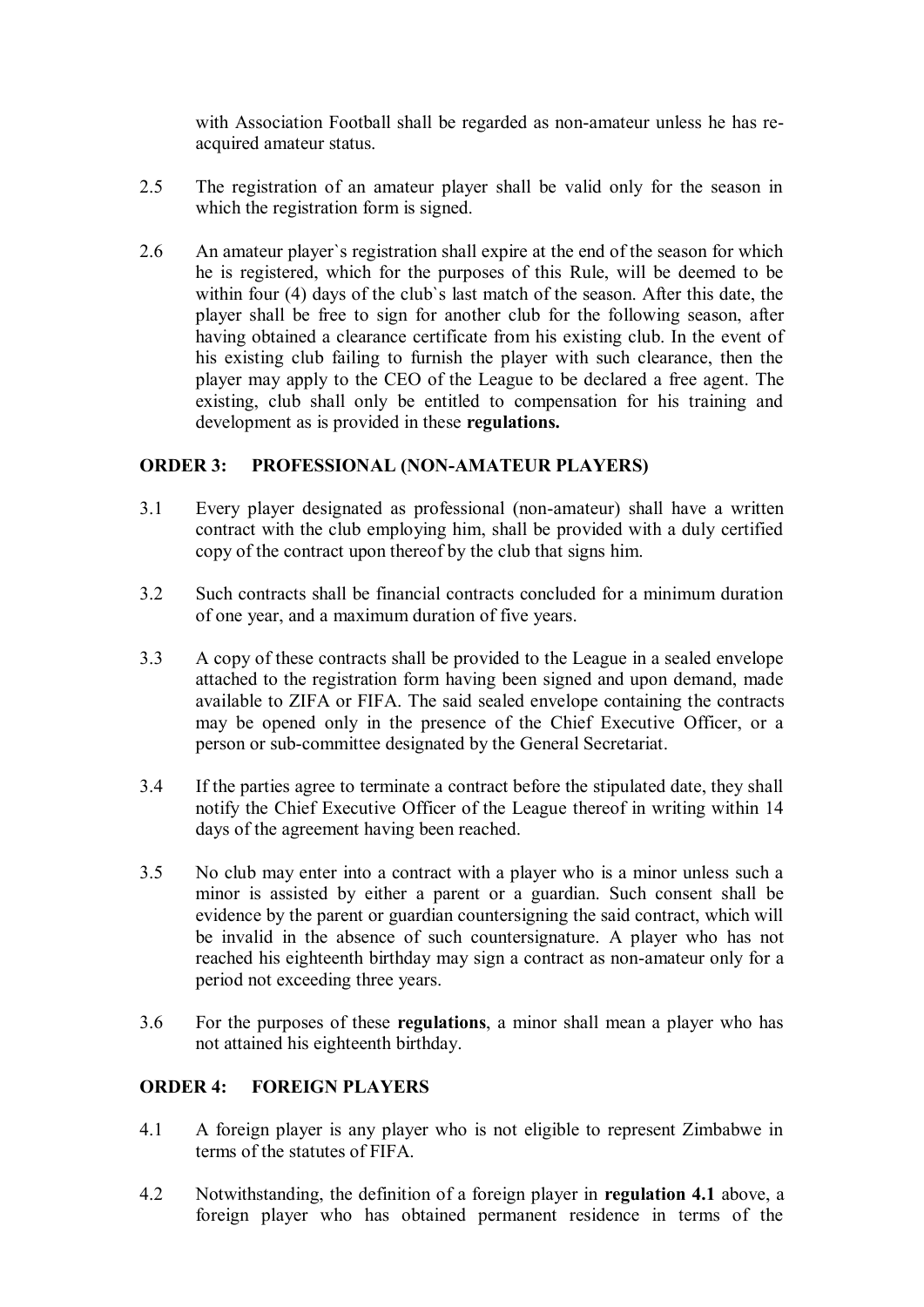Immigration Act, or similar legislation, or a foreign player who has been granted refugee status in accordance with the applicable laws of the Republic of Zimbabwe, shall not be regarded as a foreign player for the purpose of these **regulations.**

4.3 No club may sign or register more than five foreign players during the course of any particular season, even if previously registered foreign players are deregistered during the course of the season. A club may only field 3 foreigners in any competitive matches organized by PSL and ZIFA.

# **ORDER 5: REGISTRATION OF PLAYERS**

- 5.1 Before the commencement of each season each club must register with the PSL a list of all players belonging to that particular team and which players will be used by the said team for that particular year. The registration forms should be in triplicate distributed as follows: one form to PSL, ZIFA and Sport and Recreation Commission.
- 5.2 Without derogating from paragraph 5.1 above, the General Secretariat may set a deadline by which the aforesaid list of players has to be submitted to the PSL.
- 5.3 In submitting the aforesaid list, every team is obliged to provide the PSL with a copy of a written contract between the player and the team. Such contract is an undertaking by the player to provide his service to the team during that particular season.
- 5.4 The General Secretariat shall prescribe a fee to be paid by each team in respect of the registration of each particular player.
- 5.5 Each team shall be obliged to pay the registration fee so prescribed to the PSL in respect of the registration of each particular player.
- 5.6 Any player that participates in any PSL match with the full knowledge that he is not registered shall be guilty of bringing the game of football into disrepute and shall be the subject of a Disciplinary Hearing.
- 5.7 Any team that seeks transfer of a player from another club shall notify the team to which that player is registered with before approaching the player.
- 5.8 All players registered with PSL may only be transferred from one PSL registered club to another PSL registered club, if such transfer has been declared with the General Secretariat.
- 5.9 Any dispute involving teams or a player in connection with the transfer of player including the following:-
- 5.9.1 Dispute over the transfer fee: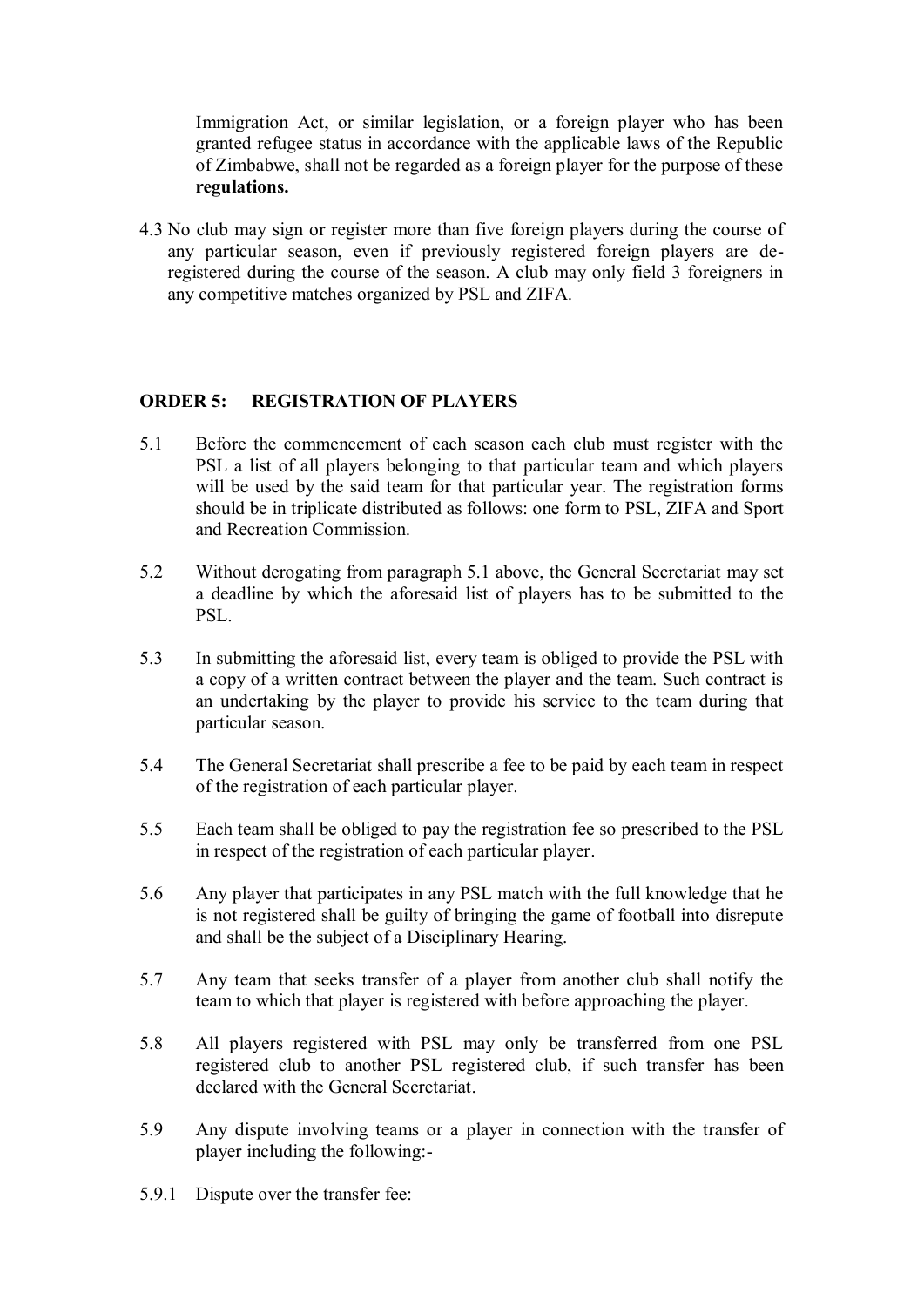- 5.9.2 Dispute pertaining to a team`s refusal to transfer a player who requests, shall be referred for a compulsory arbitration by the ZIFA player`s status committee.
- 5.9.10 Players registered with a PSL Club may be transferred to a Club in another league under the jurisdiction of ZIFA only upon notification to the General Secretariat. Any dispute arising between Clubs in respect of any such transfer shall be referred to, and shall be dealt with by ZIFA in terms of the ZIFA Statutes and its Rules and Regulations.
- 5.11 All transfers of players who are members of a PSL, registered club outside Zimbabwe shall be attended to by ZIFA who shall be advised by PSL when such transfers require to be negotiated and they shall be concluded by ZIFA according to the appropriate provisions in the ZIFA Statutes and its Rules and Regulations.

# **ORDER 6: PLAYER ELIGIBILITY**

- 6.1 Every player shall be properly registered according to the procedures for registrations and transfers contained in **Order 6** hereof before he may play or be named on the team sheet in any match of the league.
- 6.2 Eligibility to play shall be granted to a player who fulfills one of the following conditions:
- 6.2.1 If a player in question has never previously been registered with a club belonging to a national association;
- 6.2.2 If a player in question is transferred from one club to another within ZIFA in accordance with these **regulations** and holds a club transfer certificate.
- 6.2.3 If a player in question is transferred from a club in a foreign national League to a club in the League and ZIFA holds an international transfer certificate issued by the national association releasing the player.
- 6.2.4 If a player in question has not been found to have breached his contract without just cause or sporting just cause;
- 6.2.5 If a player in question is not subject to any sport sanctions imposed by the Disciplinary Committee acting in accordance with these regulations; and
- 6.2.6 If the player in question is not subject to disciplinary measures regarding the period he played for the club he now wishes to leave.
- 6.3 The aforegoing provisions are without prejudice to cases in which FIFA, CAF, ZIFA or the League specifically authorize temporary eligibility/
- 6.4 Licences shall always be available for inspection by the referee prior to the match. No player shall be allowed to participate in an official match without a licence. The referee shall demand to see all players` licences in the presence of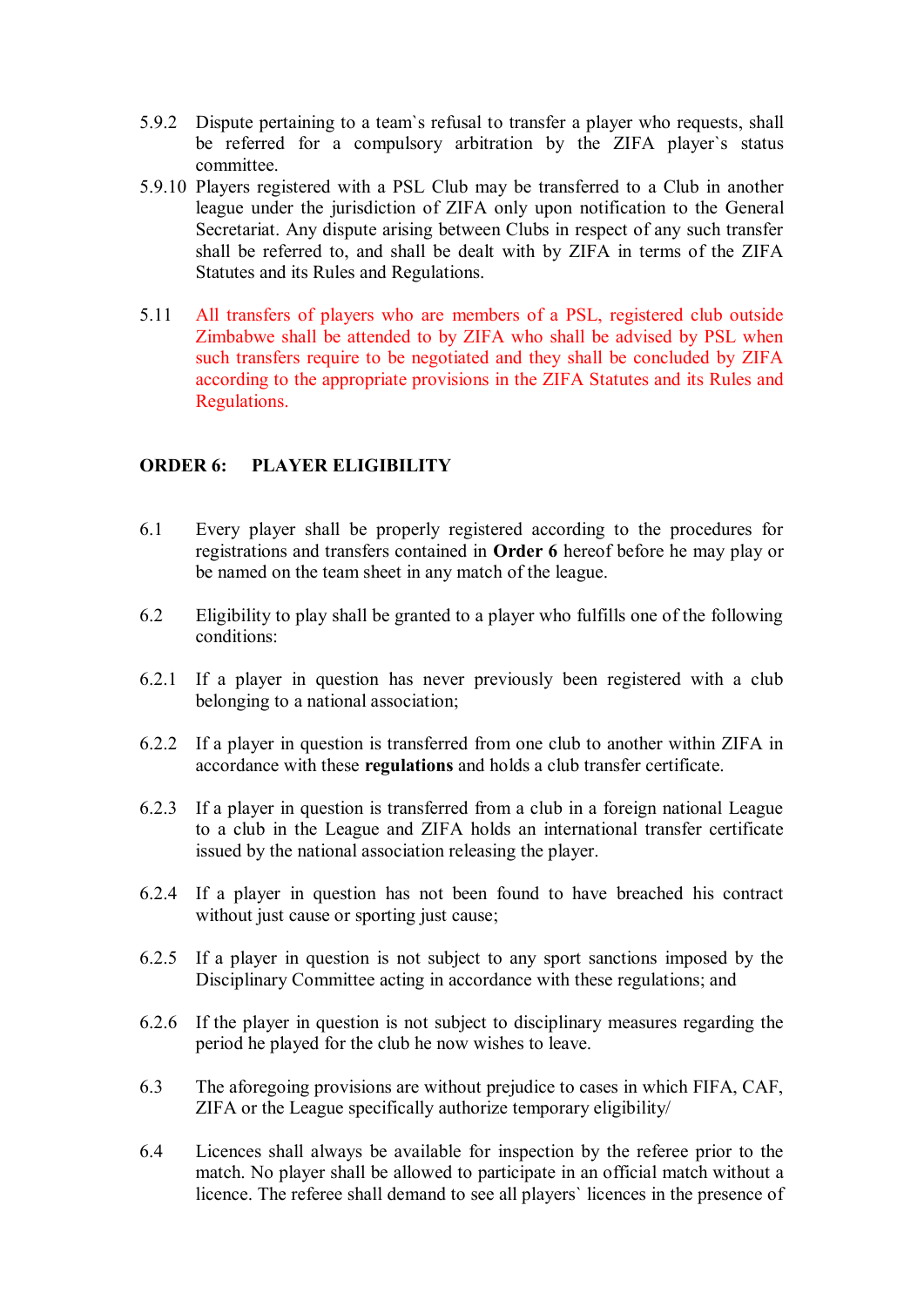both teams` representatives in the presence of the respective players, prior to the commencement of the match.

6.5 It shall be misconduct for a club to field a player without a licence and/ or failing to make licences available for inspection prior to the match. A club found guilty of either of these offences shall be liable to a disciplinary hearing.

#### **ORDER 7: CONTRACTS, CLEARANCES AND TRANSFERS**

- 7.1 Clubs shall advise the League by registered post by the  $15<sup>th</sup>$  of January of each year, of the names of the players under contract to them.
- 7.2 A professional player shall be free to conduct a contract with another club if:
- 7.2.1 His contract with his present club has expired and he has attained the age of 23; or
- 7.2.2 His contract with his present club has been rescinded by one party or the other for valid reasons;
- 7.2.3 His contract with his present clubs has been rescinded in writing by both parties after mutual agreement; or
- 7.2.4 The circumstances contemplated in **Order 20** have been satisfied.
- 7.3 A player may not enter into a contract with a different club for the same period of time. In such event, the player shall be placed under suspension immediately by the Premier Soccer League upon notification to the Chief Executive Officer by one of the clubs concerned. Such suspension shall only be lifted:
- 7.3.1 by agreement between the relevant parties;
- 7.3.2 where one of the contracts is lawfully cancelled; or
- 7.3.3 the dispute is determined by the Players Status Committee in accordance with these **regulations.**
- 7.4 A Club wishing to engage the services of a player who is at present under contract with another club shall, before commencing any negotiations with that player, be obliged to inform his present club in writing of its interest. The player concerned shall also be obliged to inform his present club in writing of the club`s interest.
- 7.5 Any violations of **regulations 7.4** shall be subject to the penalties contained within the **regulations** of the League as well as the relevant rules as contained in the FIFA regulations for the status and Transfer of Players.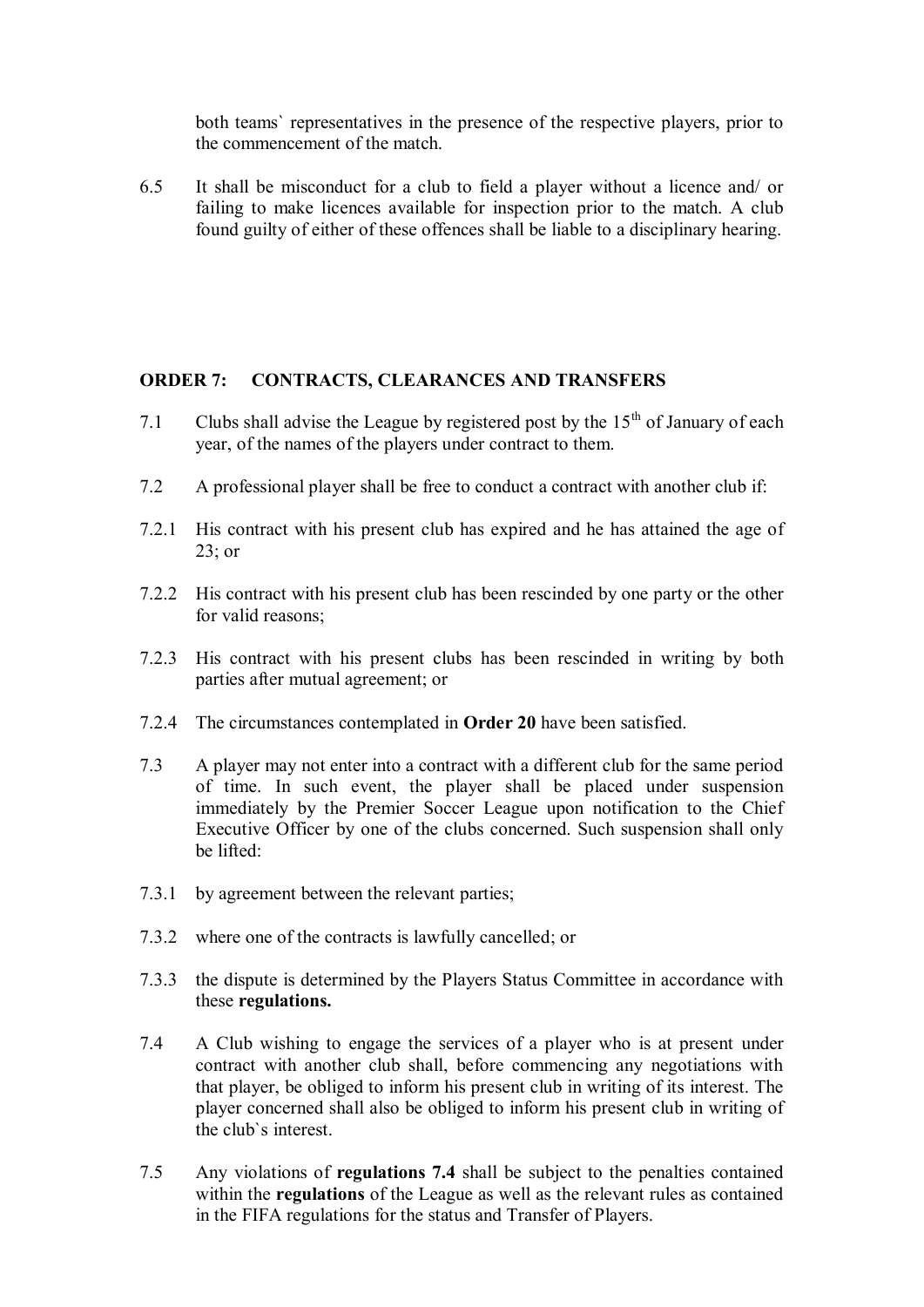- 7.6 Players and clubs are forbidden from using the services of non-licensed players` agent.
- 7.7 The ban stipulated in paragraph 7.6 above does not apply if the agent acting on behalf of a player, sibling or the spouse of the player in question or if the agent acting on behalf of the player or club is legally authorized to practice as a lawyer in compliance with the rules in force in his country of domicile.
- 7.8 If a contracted professional player concludes a contract with a new club, his former club may claim a transfer fee. Such transfer fee shall be agreed between the clubs.
- 7.9 The transfer of a contracted player from one club to another shall be in writing, and shall be signed by or on behalf of the clubs, and by the player concerned subject to the provisions of Order 6 above. It shall be necessary for the club from which he is being transferred to provide an official clearance certificate and for the player`s new club to register him officially.
- 7.10 A club may grant a contracted player a fee transfer by agreement in such event that club shall furnish a clearance certificate for the purposes of registration with a new club.
- 7.11 A contracted player may be placed on a transfer list.
- 7.12 A contracted player who has been transfer listed shall be entitled to receive payment in accordance with his contract of employment, provided the player fulfills or tenders fulfillments of his obligations in terms of his contract of employment.
- 7.13 A club may request a transfer fee from another club wishing to engage the services a transfer-listed player. Such fee shall be agreed between the transferring club and the transferee club.
- 7.14 A contracted player who has reached the age of 23 and whose contract has expired is entitled to a clearance certificate without a transfer fee or compensation being payable.

#### **ORDER 8: INTERNATIONAL TRANSFERS**

- 8.1 An amateur or professional player registered with a club within a foreign national association may not be registered with a club within the League unless ZIFA has received an International Transfer certificate issued by the national association, which the player wishes to leave.
- 8.2 Only ZIFA shall be entitled to request the necessary international transfer certificate, after having been asked to do so by the club through the offices of the Premier Soccer League. No club may approach ZIFA directly for an international clearance.
- 8.3 Any clause or reference to any particular club contained in or appended to the international transfer certificate shall be considered null and void.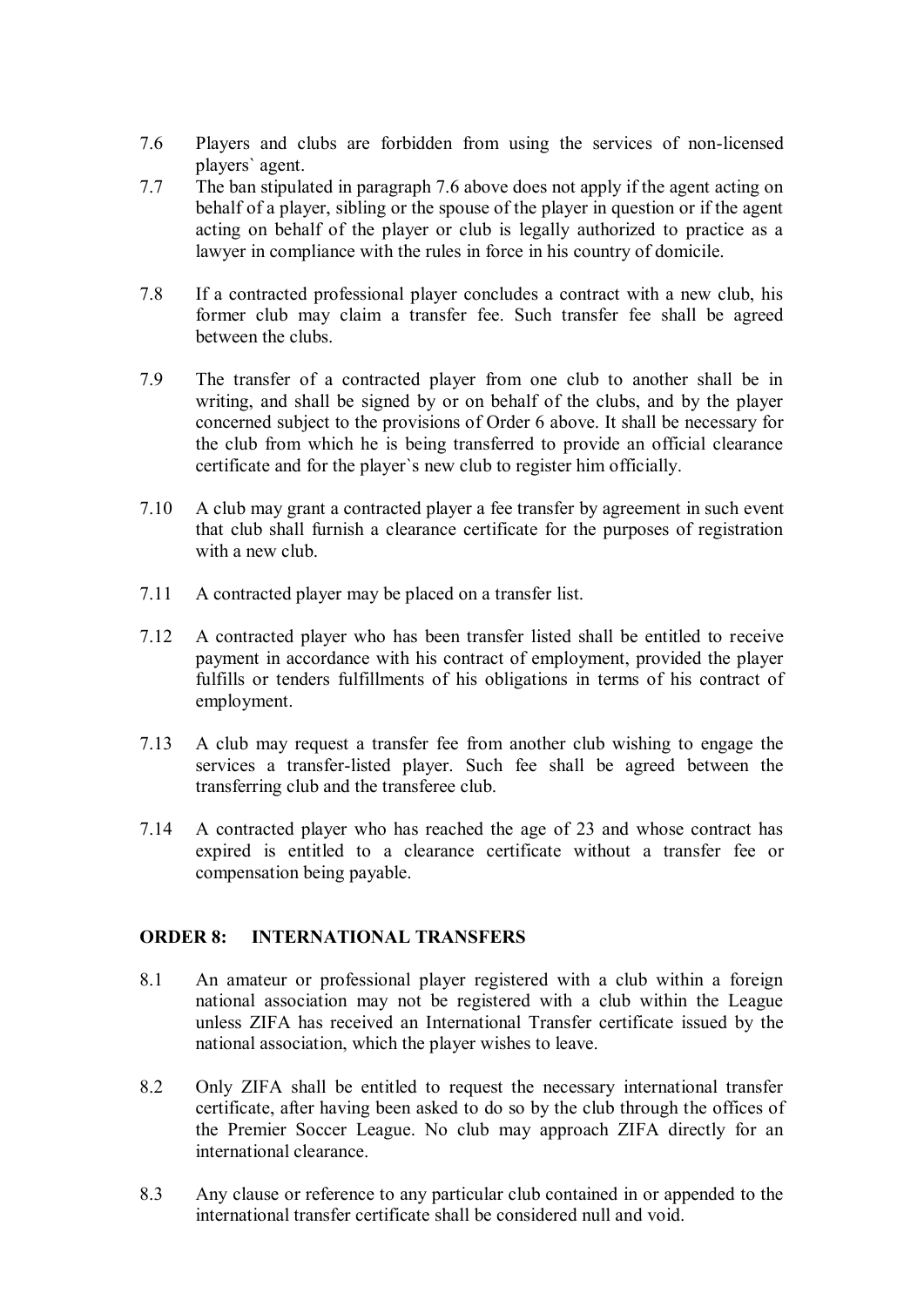# **ORDER 9: TRAINING COMPENSATION FOR YOUNG PLAYERS**

- 9.1 The calculation of compensation for the training of young players shall be dealt with in accordance with the provision of **schedule 1** hereto.
- 9.2 A player`s training and education takes place between the ages of 12 and 23. Training compensation shall be payable, as a general rule, up to the age of 23 for training incurred up to the age of 21, unless it is evident that a player has already terminated his training period before the age of 21. In the latter case, compensation shall be due until the player reaches the age of 23, but the calculation of the amount of compensation shall be based on the years between 12 and the age when it is established that the player actually completed his training.
- 9.3 When a player signs his first contract as a non-amateur, a sum of compensation shall be paid to the club(s) involved in the training and education of the player.
- 9.4 Compensation shall be paid each time a player changes from one club to another up to the time his training and education are complete, which, as a general rule, occurs when the player reaches 23 years of age.
- 9.5 The amount of compensation to be paid for training and education shall be calculated in accordance with the parameters set out in Schedule 1, which shall also set out how the compensation amount shall be allocated between the clubs involved in the training and education of the player.
- 9.6 When a player signs his first contract as a non-amateur, or when a player moves as a non-amateur at the end of his contract but before reaching the age of 23, the amount of compensation shall be limited to compensation for training and education, calculated in accordance with the parameters set out in **Schedule 1.**
- 9.7 If a player moves during the course of a contract but before reaching the age of 23, compensation for training and education shall be paid and calculated in accordance with the parameters set out in schedule 1. However, in the case of unilateral breach of contract, this provision is without prejudice to the application of the regulations contained in regulations 20 below.
- 9.8 If a link between the player and his former club cannot be established, or if the training club does not make itself known within two years of the player signing his first non-amateur contract, training compensation is paid to the national association of the country where the player was trained. This compensation shall be earmarked for youth football development programmes in the country in question.
- 9.9 No training compensation shall be payable when a player over the age of 23 changes clubs.
- 9.10 Only clubs and players are entitled to compensation as defined under these regulations.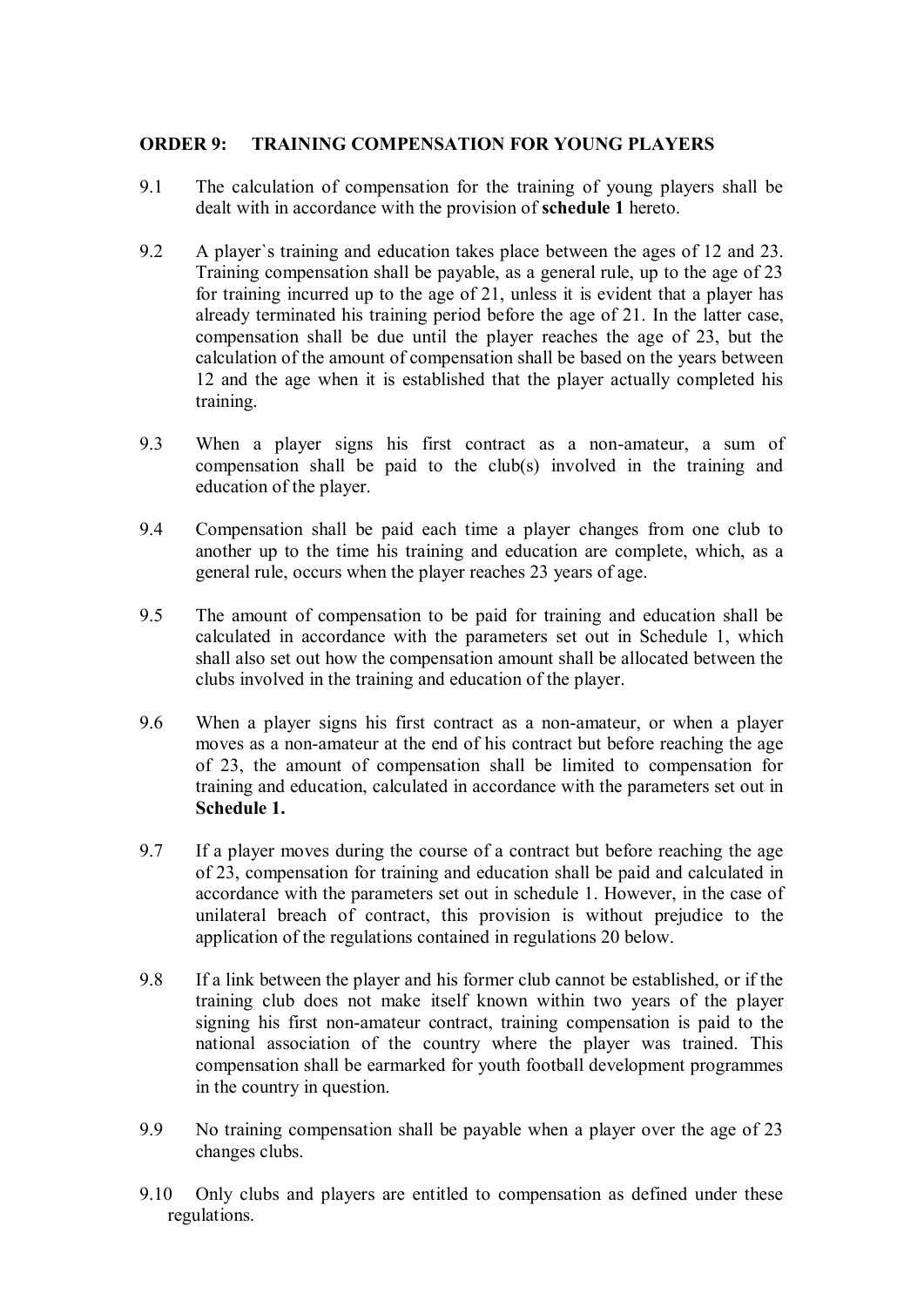#### **ORDER 10: MAINTENANCE OF CONTRACTUAL STABILITY**

- 10.1 In the case of all contracts entered into before the player's  $28<sup>th</sup>$  birthday: if there is unilateral breach without just cause or sporting just case during the first 3 years, sports sanctions shall be applied and compensation payable.
- 10.2 In the case of contracts entered into after the player`  $28<sup>th</sup>$  birthday, the same principles shall apply but only during the first 2 years.
- 10.3 In the case cited in the preceding two paragraphs, unilateral breach of contract without just cause prohibited during the season.
- 10.4 Unilateral breach without just cause or sporting just cause after the first 3 years or 2 years respectively will not result in sanctions. However, sports sanctions may be pronounced on a club and/ or a players` agent for including breach of contract. Compensation shall be payable.
- 10.5 A breach of contract as defined in the preceding paragraph is prohibited during the season.
- 10.6 The Dispute Resolution meetings are defined in these regulations may apply disciplinary measures if notice of the unilateral termination is not given in the 15 days following the last official match of the national season of the club with which the player is registered.
- 10.7 Unless specially provided for in the contract, and without prejudice to the provisions on training compensation laid down herein, compensation for breach of contract (whether by the player or the club), shall be determined by the Players Status Committee and shall be calculated with due respect to the law and the Constitution, the specificity of sport, and all objective criteria which may be relevant to the case, such as:
- 10.7.1 Remuneration and other benefits under the existing contract and/ or the new contract;
- 10.7.2 Length of time remaining on the existing contract (up to a maximum of 5 years)
- 10.7.3 Amount of any fee or expense paid or incurred by the former club, amortized over the length of the contract,
- 10.7.4 Whether the breach occurs during the periods defined in these regulations.
- 10.8 Other than exceptional circumstances, sports sanctions for unilateral breach of contract without just cause or sporting just case shall be applied: In the case of the player:
- 10.8.1 If the breach occurs at the end if the first or second year of the Contract, the sanctions shall be a restriction of four months on his Eligibility to participate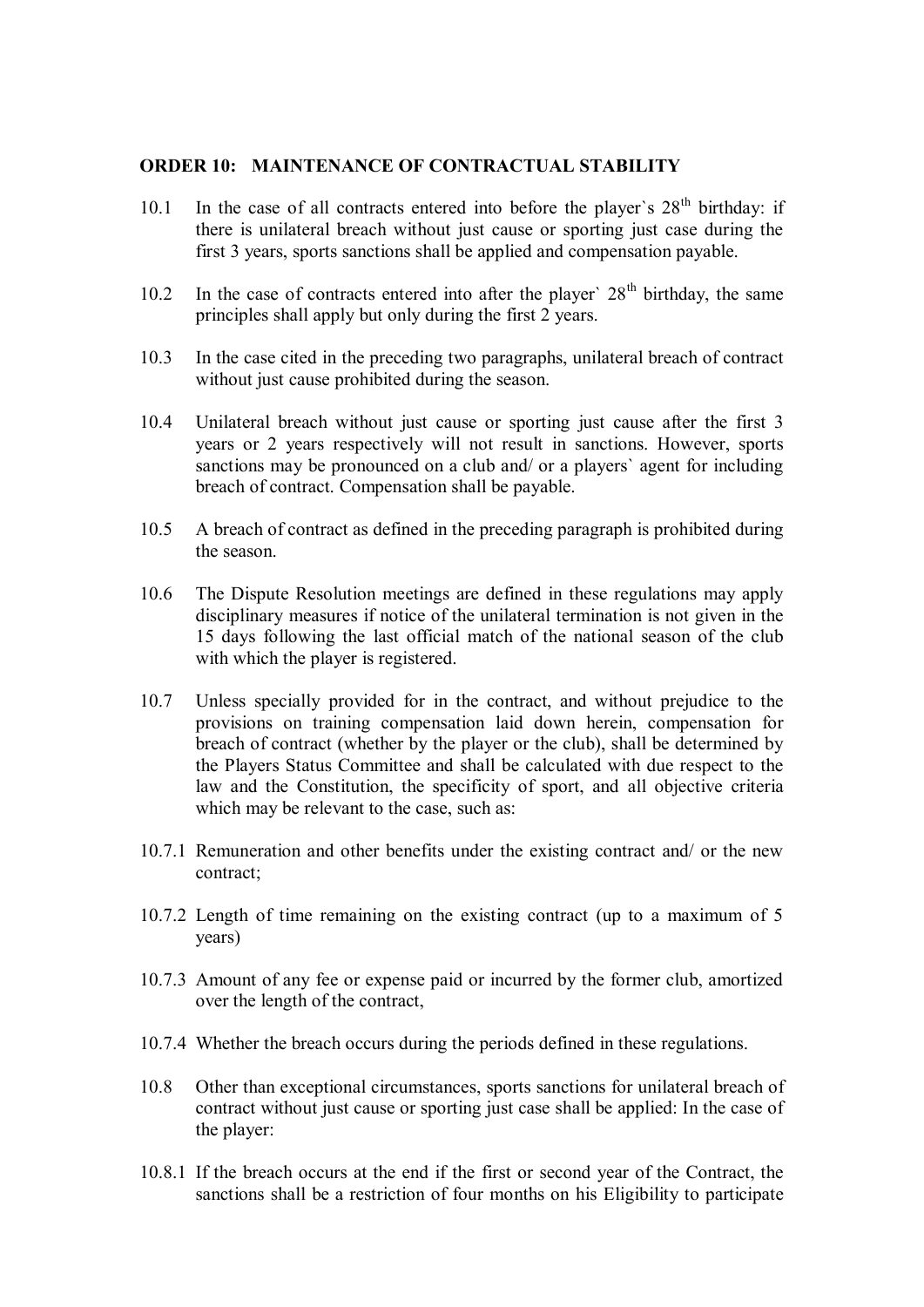in any official football matches as from the beginning of the new season of the clubs` national championship.

- 10.8.2 If the breach occurs at the end of the third year of the contract (or At the end of the second year if the contract was signed (after the age of 28). No sport sanction shall be applied unless there was failure to give appropriate notice after the last match of the season. In such a case the sanction shall be proportionate.
- 10.8.3 In the case of aggravating circumstances, such failure to give notice or recurrent breach of contract, sport sanctions may be imposed for up to a maximum of six months.

In the case of the club breaching a contract or inducing such a breach:

- 10.8.4 If the breach occurs at the end of the first or second year of the contract, the sanction shall be a ban on registering any new player; either nationally or internally, until the expiry of the second transfer period following the date on which the breach became effective. In all cases, no restriction for unilateral breach of contract shall exceed a period of 12 months following the breach or inducement of the breach.
- 10.8.5 If the breach occurs at the end of the third year of the contract was assigned after the age of 28), no sanctions shall be applied unless there was failure to give appropriate notice after the last match of the season. In such a case the sanction shall be proportionate.
- 10.8.6 A club seeking to register a player who has unilaterally breached a contract during the periods defined in these regulations will be presumed to have induced a breach of contract.
- 10.8.7 Without prejudice to the foregoing rules, other sports sanctions may be imposed by the Disciplinary Committee on clubs, where appropriate, and may include, but shall not be limited to fines, deduction of points and exclusion from competitions.
- 10.9 Appeals against such sanctions may be lodged with ZIFA in accordance with the Rules and Regulations of ZIFA.
- 10.10 In the case of a player`s agent involved in such a breach, sanctions can also be imposed by the Players Status Committee on Players` Agent Regulations. Appeals against such sanction may be lodged with ZIFA.
- 10.11 In addition to termination for just cause, it will also be possible for a player to terminate his contract for a valid sporting reason ("sporting just cause").
- 10.12 Sporting just cause will be established on a case-by-case basis pursuant to the Dispute Players Status Resolution procedure set out herein. Each case will be evaluated on its individual merits, taking account of all relevant circumstances (injury, suspension, player`s field position, player`s age etc). furthermore, sporting just case shall be examined at the end of the football season and before expiry of the relevant registration period.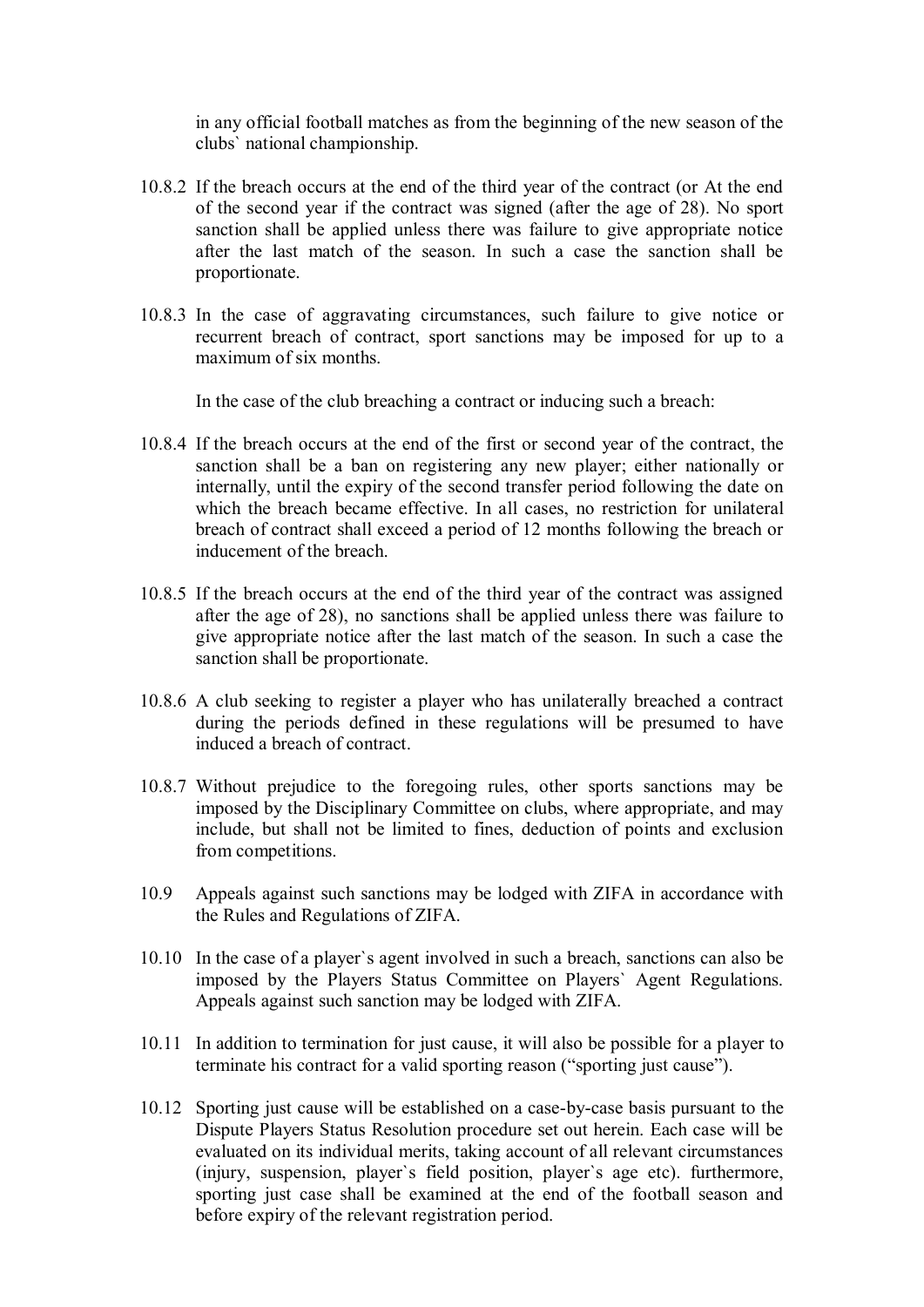10.13 If sporting just cause has been established, it shall be determined whether compensation is payable and to what amount.

# **ORDER 11: SOLIDARITY MECHANISM**

- 11.1 If a non-amateur moves during the course of a contract, Proportion (5%) of any compensation, paid to the previous club will be distributed to the club(s) involved in the training and education of the player. This distribution will be made in proportion to the number of years the player has been registered with the relevant clubs between the ages of 12 and 23.
- 11.2 details of the distribution mechanism are set out in the Schedule including disciplinary measures to the imposed by the Players Status Committee in accordance with the regulations, in case of non-observance of the obligations set forth in the previous paragraph.

#### **ORDER 12: REACQUISITION OF AMATEUR STATUS**

- 12.1 Any player who has been registered as non-amateur with a national association may not be reclassified as amateur until a period of 30 months has elapsed.
- 12.2 This period shall start as from the day the player completed in his last match with the club which he was registered as non-amateur.
- 12.3 A club which a non-amateur player has left, shall not be entitled to any compensation from the new club with which the player has regained amateur status pursuant to these regulations.
- 12.4 If there is any doubt as to whether a player who has regained amateur status actually plays an amateur in his new club, the club with which he was registered before regaining amateur status may ask the CEO or sub committee appointed by the General Secretariat of the League to investigate the matter and, if necessary, to take appropriate action.
- 12.5 If, within three years of the date on which he regained amateur status, a player reverts to non-amateur status, the club with which the was registered before regaining amateur status may ask the CEO or sub-committee appointed by the General Secretariat of the League to investigate whether any compensation is due pursuant to these regulations.

# **ORDER 13: TERMINATION OF ACTIVITY**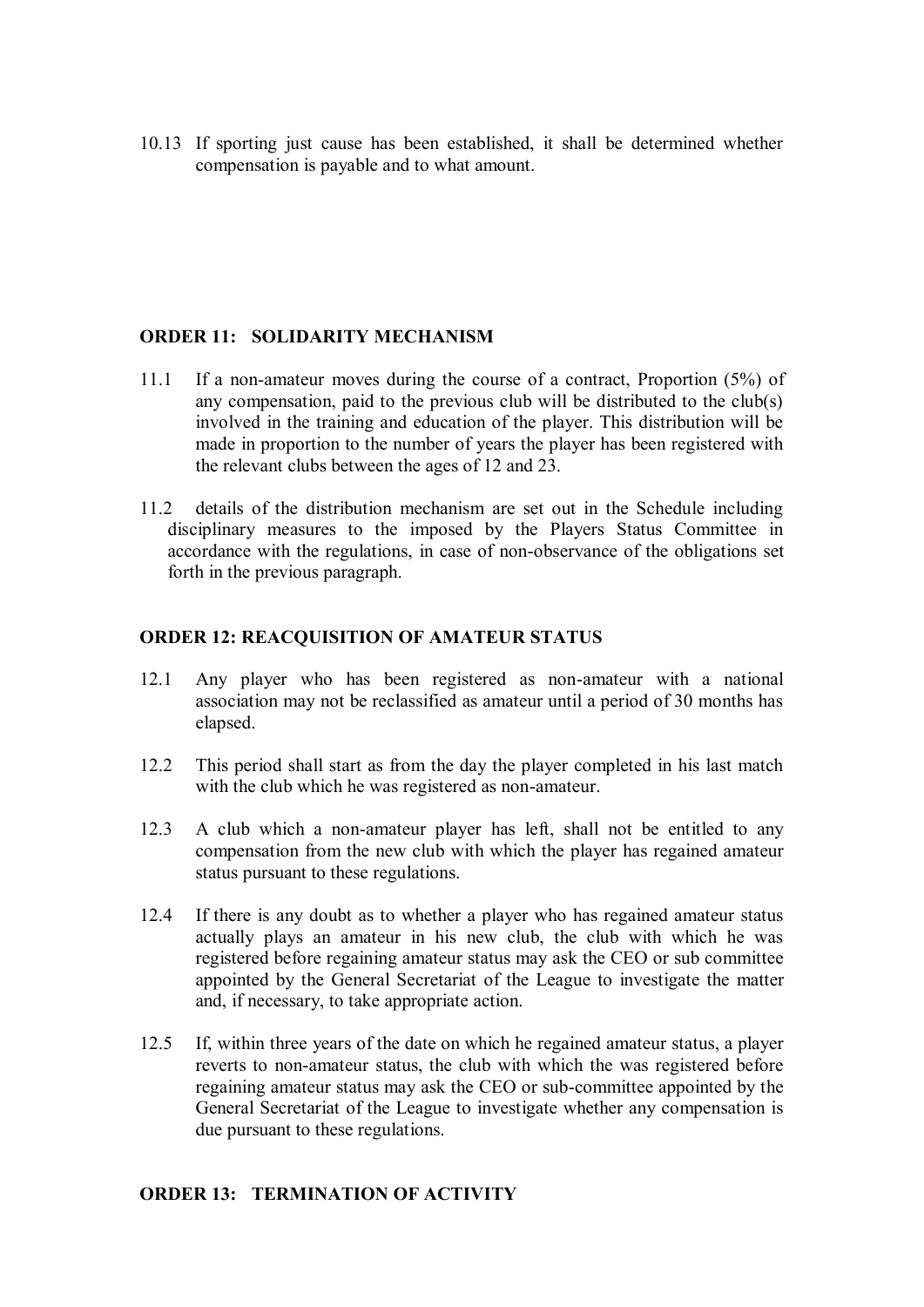- 13.1 A non-amateur player who stops playing competitive football shall remain registered as a player at the national association`s club with which he was last employed for a period of 30 months.
- 13.2 The period shall begin as from the end of the season in which the player stops playing football.
- 13.3 The club of a non-amateur player who stops playing football upon expiry of his contract shall not be entitled to claim compensation of any kind from him.
- 13.4 If, within the period mentioned in **regulation 13.1,** non-amateur player who has stopped playing football wished to start playing football wishes to start playing again with the same status, he shall remain registered with the club with which he was last employed, which shall be entitled to training compensation pursuant to **regulation 9** above is the player transfers to a new club before the age of 23.
- 13.5 If the period mentioned in **regulation 3.1** has elapsed, the club with which the player was last registered will no longer be entitled to any compensation.

# **ORDER 14: LOANS**

- 14.1 The loan of a player by one club to another constitutes a transfer and a loan clearance certificate must be issued by the transferring club, whenever a player leaves the transferring club to join the transferee club (for the purposes of this Rule, hereinafter referred it as *"the second club")* on loan.
- 14.2 The loan clearance certificate shall:
- 14.2.1 Stipulate the date upon which the loan terminates;
- 14.2.2 He signed by both a recognized official of the transferring club as contained in the records of the League, and the player in question.
- 14.3 The second club shall then register the player in accordance with these **regulations** (including two copies of the player`s contract with the second club) after which the player shall be eligible to play for the second club. The registration of the player shall only be for the period of the loan.
- 14.4 At the expiry of the loan period, the player shall no longer be eligible to play for the second club, and shall automatically rejoin the transferring club. In this regard, it shall not be necessary for the second club to issue a transfer certificate for the player to rejoin the transferring club.
- 14.5 Not withstanding the provisions of **Order 6** above, the player shall be eligible to play for the transferring club immediately upon the transferring club informing the CEO of the League in writing of the player`s return: Provided that such player shall only become eligible to play for the transferring club if he returns during the registration periods referred to in **Order 6.5**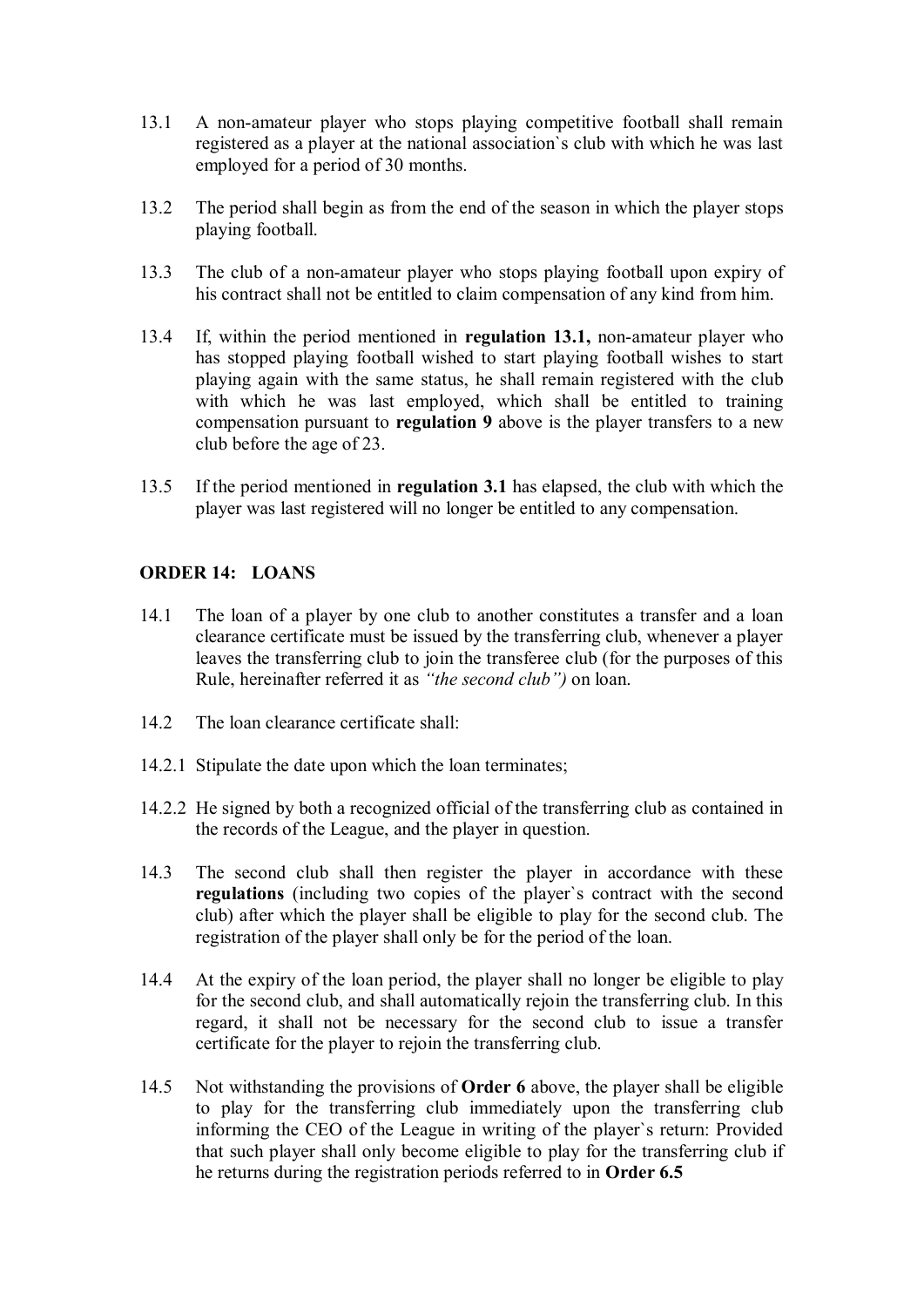14.6 In the case where as player, following a loan, is desirous of transferring to a third club, then the player can only transfer to such third club after a period of 12 months as from the start of the (first) loan, and only with the consent of all parties concerned, in accordance with **Order 6]**

# **ORDER 15: RELEASES OF PLAYERS FOR NATIONAL ASSOCIATION REPRESENTATIVE MATCHES**

The following FIFA Regulations (and as amended from time to time) relating to the release of players for national association representatives matches shall apply:

## **"Chapter XIII. Release of players for national association representative matches"**

*1. Clubs are obliged to release their players for representative teams of the country for which the player is eligible to play on the basis of his nationality, if he is called up by the association concerned. Any divergent agreement between a player and a club is prohibited.* 

*This also applied to a club of a national association for any of its players who are nationals of the same national association, if they are summoned to play in a representative match.*

- *2. This provision is binding for the matches listed in the coordinated match calendar. Additionally it is binding for any other match in respect of which the FIFA Executive Committee has taken a special decision*
- *3. It is not compulsory to release players for friendly matches schedules on dates outside the coordinated international match calendar.*
- *4. The player shall also be released for the period of preparation, the extent of this period is laid down as follows:*
	- *a) For a friendly international match: 48 hours;*
	- *b) For a qualifying match for an international competition: 4 days (including the day of the match). The period of release shall be prolonged to 5 days if the match in question is held on a different continent from that on which the club is domiciled.*
	- *c) For the final competitions: 14 days before the first match of tournament. Any friendly matches played during this preparatory period do not count among the five international matches stipulated under par 2 (2), or the eight matches stipulated under par. 3*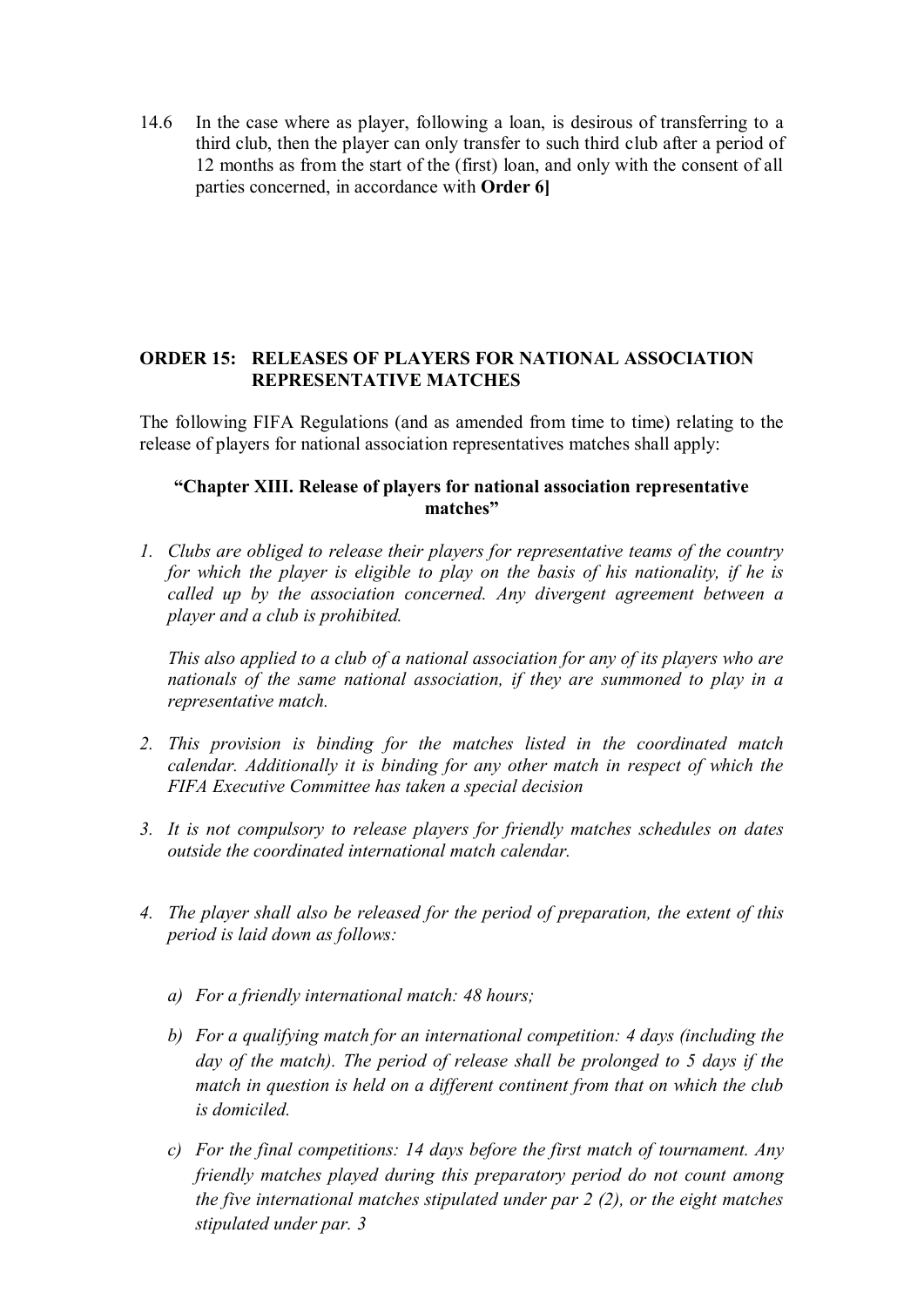- *5. In any event, a player is obliged to arrive at the match venue at least 48 hours before kick off.*
- *6. The clubs and national associations concerned may, if desired, agree to extend the period of release. Where such an agreement has been made at the time of transfer of the player, a copy of it shall be attached to the international registration transfer certificate.*
- *7. Any player who has compiled with the summons from his national association pursuant to this article shall resume duty with his club not later than 24 hours after the match to which he was summoned. This period may be 48 hours if the match took place on a different continent from that of the club with which the player is registered. The club shall be notified in writing of the player`s expected outward and return journey ten days before the match. The national association shall ensure that the player returns to his club on time after the match.*
- *8. If a player does not resume duty with his club by the deadlines stipulated in this article, the period of lease for his national association shall be shortened from the subsequent summons as follows:*
	- *a) For a friendly match : to 24 hours*
	- *b) For a qualifying match: to 3 days*
	- *c) For the final competition of an international competition: to 10 days*

*In the case of recurrent breach of this provision, the FIFA Players` Status Committee can impose appropriate sanctions, which may include but not the limited to:* 

- *Fines*
- *Reduction of the period of release*
- *Interdiction of a summons to the subsequent match/ matched*
- *9. A player shall not be permitted to remain with his national team in the interval between two matches for which he has been summoned if the interval is eight days or more.*

*Art. 37* 

- *1. Any club which releases a player pursuant to Art. 36 above shall not be entitled to financial compensation except that compensation agreed upon in the case of an extended period of release (of Art. 36, par. 5)*
- *2. The national association summoning the player shall bear the costs of travel actually incurred by the player as a result of this summons.*
- *3. The club with which the summoned player is registered shall be responsible for his insurance cover against illness and accident during the entire period of*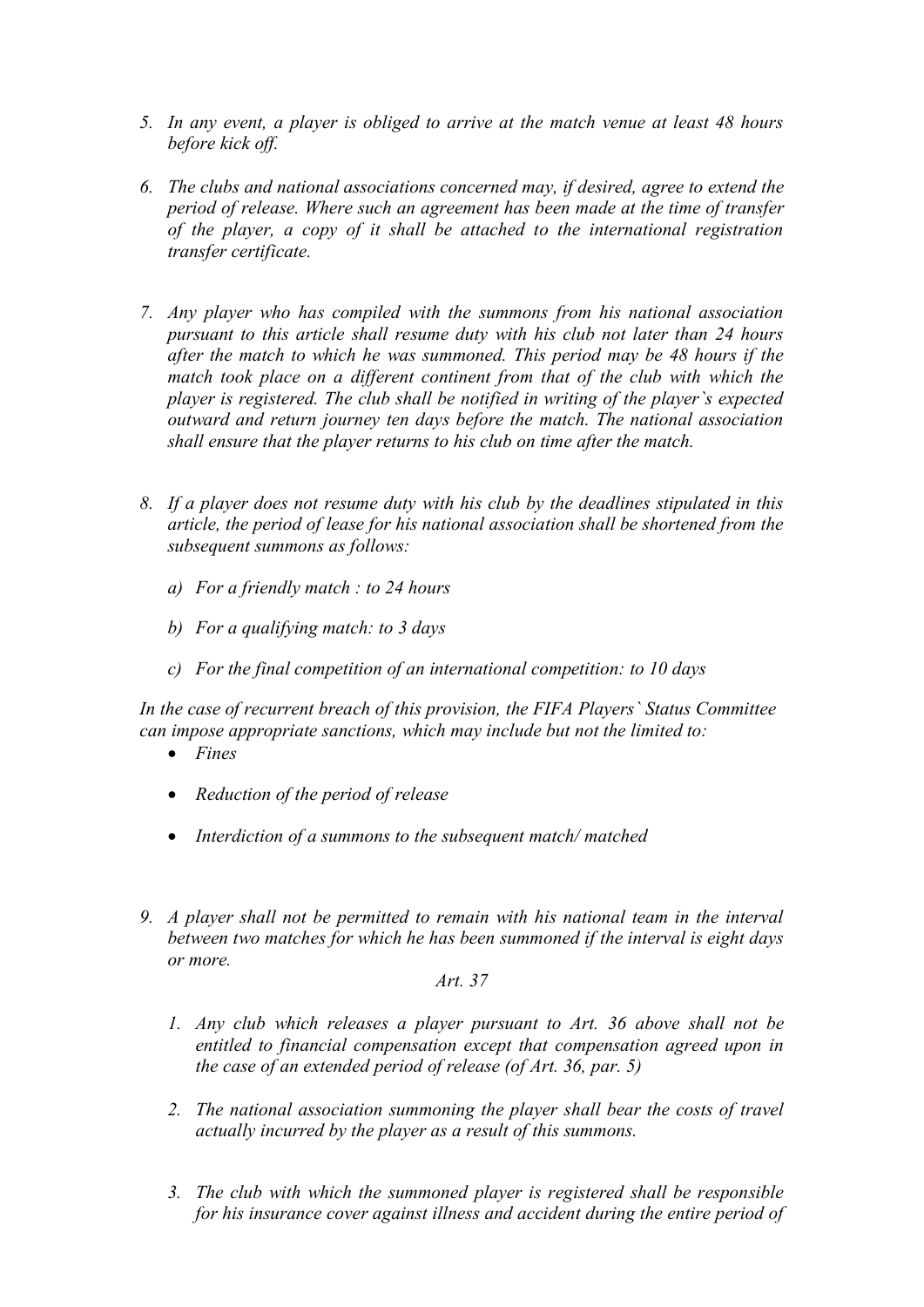*his release including insurance for injury sustained in the international match (or matches) for which he has been released.* 

# *Art. 38*

- *1. As a general rule, any player registered with a club is obliged to respond affirmatively when called by the association of which he is a national to play for one of its representative teams.*
- *2. A national association wishing to summon one of its players who is playing abroad must notify time in writing at least 15 days before the date of the match for which the player is required. The player`s club shall also be informed in writing at the same time. The club shall confirm the release of the player within the ensuring six days.*
- *3. A national association which requests FIFA`s help to obtain the release of a player playing abroad may do so only under the following two conditions:*
	- *a) The national association with which the player is registered must have been asked to intervene but without success.*
	- *b) The file must have been submitted to FIFA at least five days before the date of the match for which the player is needed.*

#### *Art. 39*

*A player who is unable to comply with a summons from the national association of which he is a national owing to injury or illness shall, if the association so required, agree to undergo a medical examination by a doctor of that association`s choice.* 

*A player who has been summoned by his national association for one of its representative teams shall, under no circumstances is entitled to play for the club with which he is registered during the period for which he has been release or should have been released, pursuant to Art. 36 above. This restriction on playing for the club shall, moreover, be prolonged by five days in the event that the player, for whatsoever reason, did not wish to or was unable to comply with the summons.*

#### *Art. 41*

- *1. If a club refuses to release a player or neglects to do so despite the provisions of Art. 36 to Art. 40 above, the ZIFA Players` Status Committee shall apply the following sanctions:* 
	- *a) A fine*
	- *b) A caution, censure or suspension of the club involved*
- *2. Any violation by a club of the restriction on playing mentioned under Art. 40 shall be subject to the following sanctions by the FIFA Players` Status Committee:*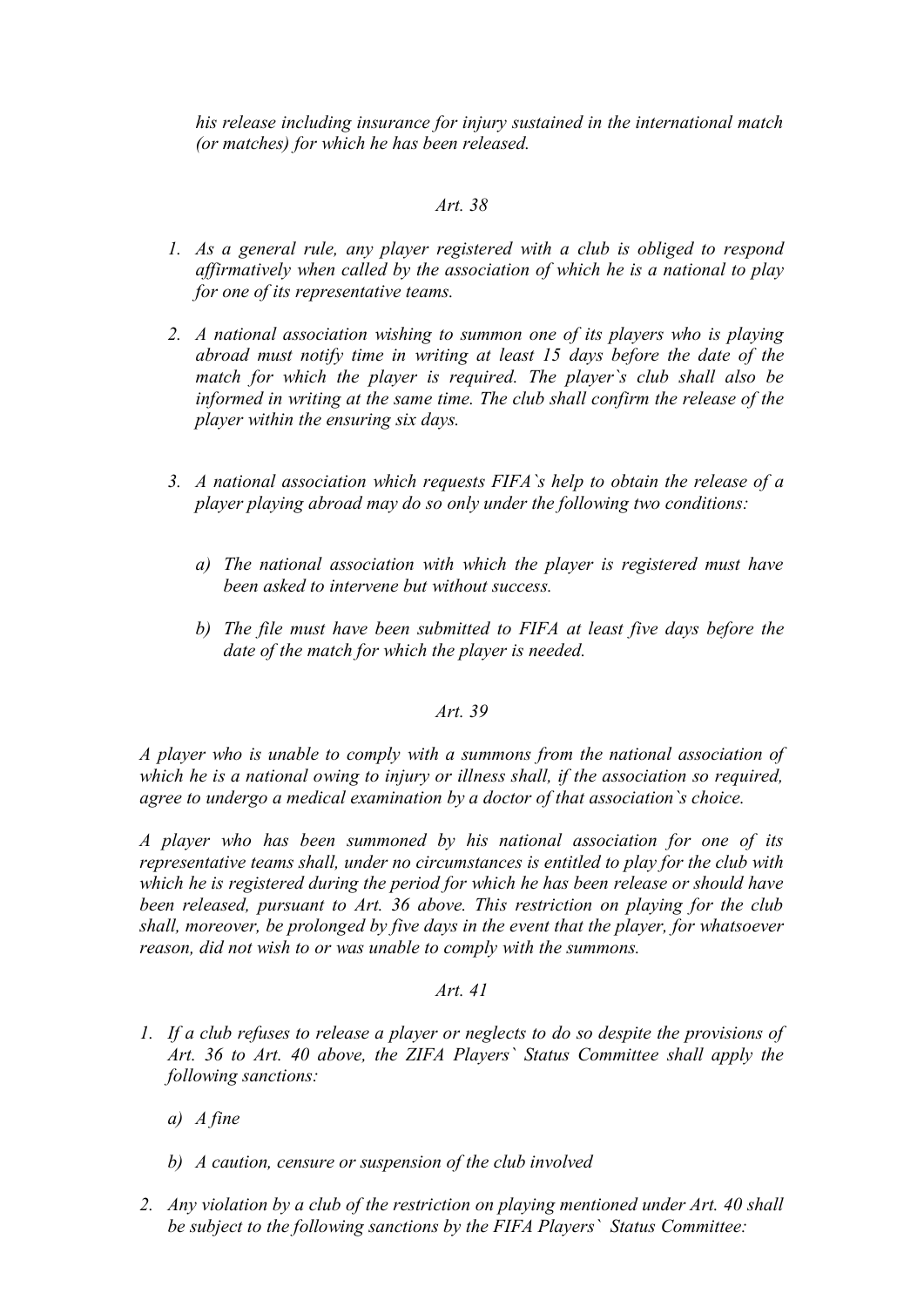- *a) All or part of the sanctions mentioned in par. 1 above:*
- *b) The national association to which the club belongs shall declare the match (or matches) in which the player took part as lost by the club concerned. Any points thus won by the club in question shall be forfeited. Any match contested according to the cup system shall be regarded as having been won by the opposing team, irrespective of the score.*
- *3. If a player reports late for duty more than once, in addition to the consequences described in Art. 36, Par. 8, the FIFA Player`s Status Committee may, ex officio or at the request of the player`s club, impose additional sanctions on the player and/ or his national association".*

# **ORDER 16: REGISTRATION OF HOME GROUND, TEAM COLOURS AND NUMBERS OF TEAM OUTFITS AND DRESSING ROOM PROCEDURES.**

- 16.1 Every club shall before the commencement of each season register its Home ground in writing, details of their home and away choice colours (shorts, shorts and socks). The colours shall be permitted during the course of the season.
- 16.2 In addition to the official team outfits, each team shall be in possession of a spare, outfit (in colours contrasting with those of the official outfit) which shall also be taken to every match. The visiting team shall change in the event of there being a clash of colours and the onus shall be on such team to ensure to the home team`s colours prior to the match.
- 16.3 If in the opinion of the referee the colours of the two opposing teams might lead to confusion, they shall be changed, using either the entire spare outfit or a combination of both. The home team will be entitled to wear the outfit of their choice – the visiting team will change.
- 16.4 The outfits of the two goalkeepers shall be in contrasting colours to those of the two teams.
- 16.5 Teams shall be obliged to wear the following advertising on their playing jerseys:
- 16.5.1 The Club`s Sponsors name, if any, on the front of their jersey and the player`s name and the initial if necessary, on the back of the jersey;
- 16.5.2 The technical sponsor and club crest on the left and right breast of the front of the jersey;
- 16.5.3 The League logo and League sponsors on the right and left arm sleeve respectively;
- 16.5.4 The above shall not exceed the accepted advertising standards as laid down by FIFA;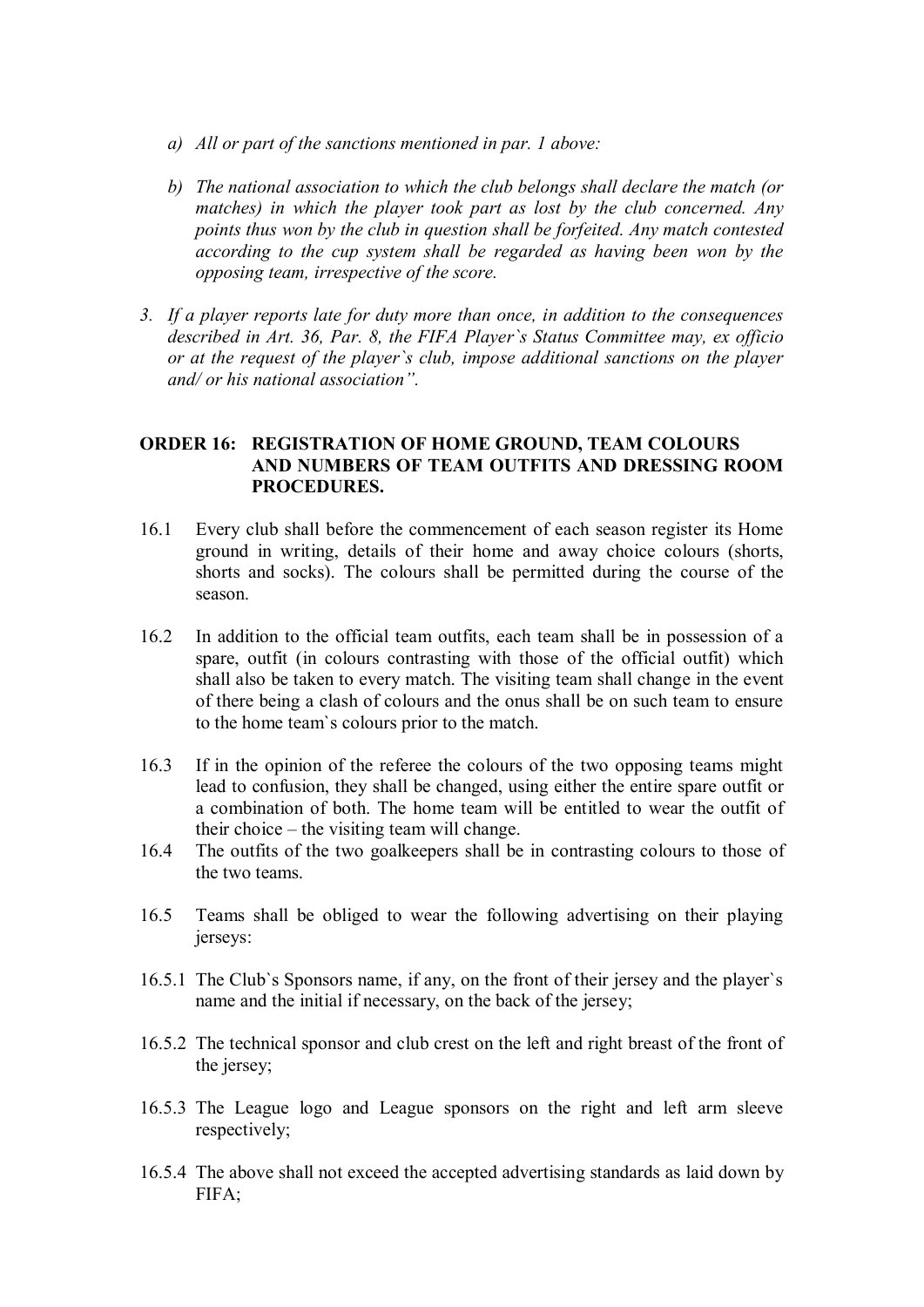# **ORDER 17: STADIUM AND MATCH DUTIES AND OBLIGATIONS**

- 17.1 The Home Team shall ensure that at least 2 balls are within the stadium just before a match. During matches played in the evening under floodlights the Home Team shall ensure that white-balls are provided.
- 17.2 Home Teams must ensure adequate and properly cleaned dressing room facilities for players and officials.
- 17.3 The Home Team must ensure adequate security before any match occurs.
- 17.4 The Home Team shall be responsible for the behavior of its spectators before, during and after the match until the stadium is cleared of all persons.
- 17.5 The Home Team shall ensure that grounds are properly and visibly marked with all flags and nets in their correct positions. Further the home team must ensure that there is no litter or dirt in the grounds.
- 17.6 In the event of any breach peace occurring or any disturbance occurring within and among the spectators this shall be subject of a Disciplinary Hearing.
- 17.7 Any individual player, team or match official who incites violence or who conducts himself in an ungentle manly manner within the course of the match shall be guilty of an offence and liable to be brought before the Disciplinary Committee for a hearing.
- 17.8 No player, Team Official, Referee, Assistant, PSL Official shall be allowed to engage in any betting or wagering of any kind with respect to the results of any particular PSL match.
- 17.9 No person shall bring alcohol into the stadium. The sale of alcohol is strictly forbidden in any stadium during the match. The home team shall ensure that no alcohol is brought into the stadium by any spectator, official or player.

# **ORDER 18: MATCH FIXTURES**

- 18.1 Every team shall be obliged to honour every league fixtures as directed by the General Secretariat.
- 18.2 Any club without just cause that fails to fulfill its fixture obligation in respect of any league match on the appointed date or dates shall be deemed guilty of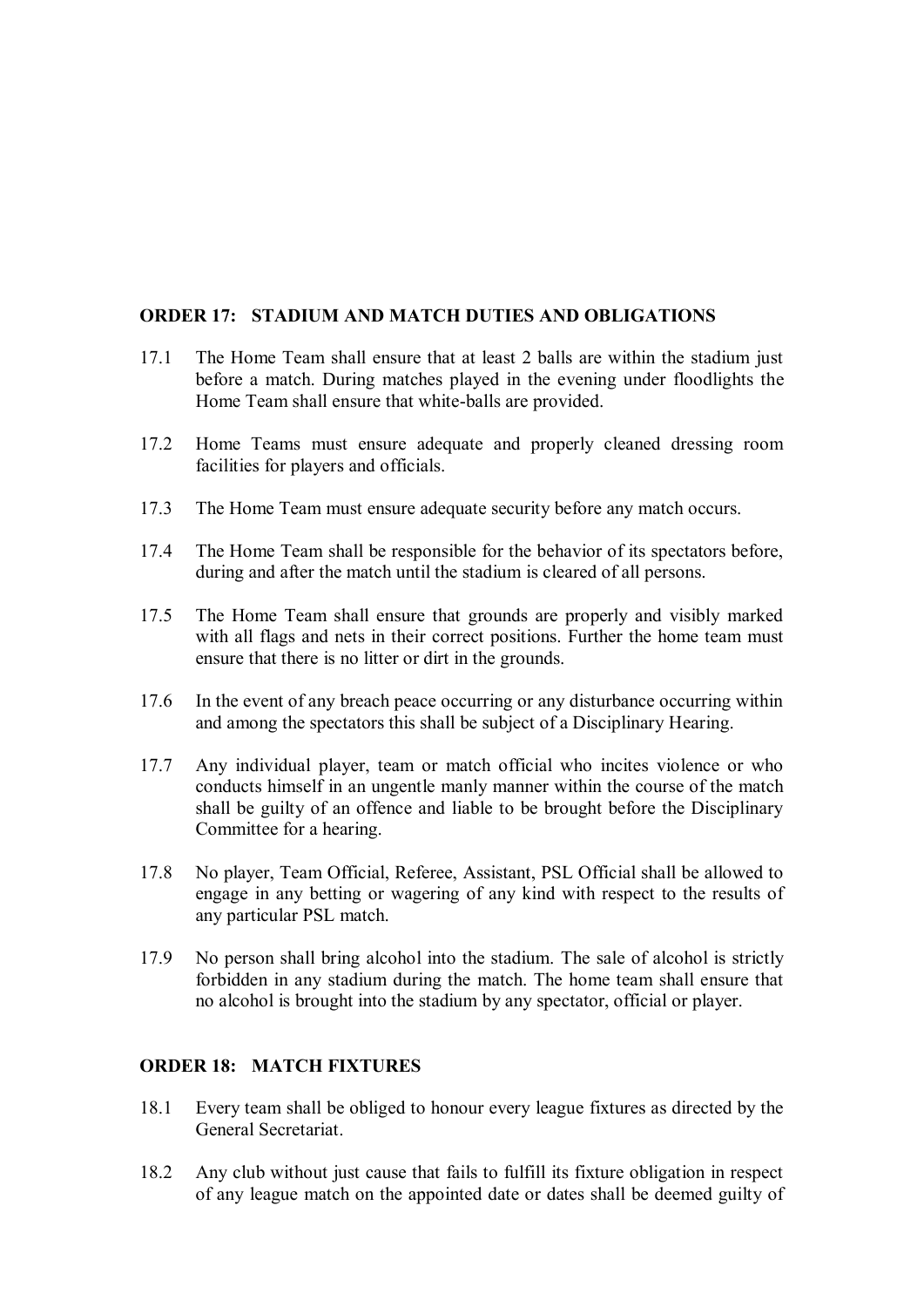brining the game of football into disrepute and shall be subject to a Disciplinary hearing.

- 18.3 The General Secretariat shall ensure that fixtures for games to be played are given to every team before the beginning of each season or half season.
- 18.4 No team shall engage in friendly or charity matches without the written consent of the General Secretariat.
- 18.5 Clubs have no right or powers to change fixtures without the written approval of the league.
- 18.6 Official PSL League and Cup matches shall take precedence over all other said friendly or charity matches.
- 18.7 Before every match, teams must ensure that their players are properly registered in terms of Order, of these rules and regulations.
- 18.8 In cup tournaments, once a player has played for a particular team in that particular tournament, he cannot play for another team in the same tournament. Any team that uses such a player commits an offence and shall be subject of a Disciplinary Hearing. The offending team shall be disciplined in accordance with rules of the competition.
- 18.9 All league matches shall be arranged as soon as practicable prior to the commencement of the season. The copyright in all lists or arrangements of such fixtures shall be vested in the General Secretariat.
- 18.10 All league matches shall unless re-arranged with the approval of the General Secretariat be played on the dates scheduled at the commencement of the season.
- 18.11 All kick-offs must adhere to the time advertised by the General Secretariat and Referees must report any delays to the General Secretariat. Any club causing a kick-off to be delayed by 15 minutes or more from the time advertised will be guilty of bringing the game of football into disrepute and shall be a subject of a Disciplinary Hearing.

# **ORDER 19: PLAYER IDENTIFICATION**

- 19.1 Before the commencement of any season a team must submit its list of players and a number between one to ninety-nine allocated to each player for that particular season.
- 19.2 In any single league match to be played, the number so allocated must be marked on the jersey and short the player is using.
- 19.3 The name of a player must be marked on any such jersey a player is using.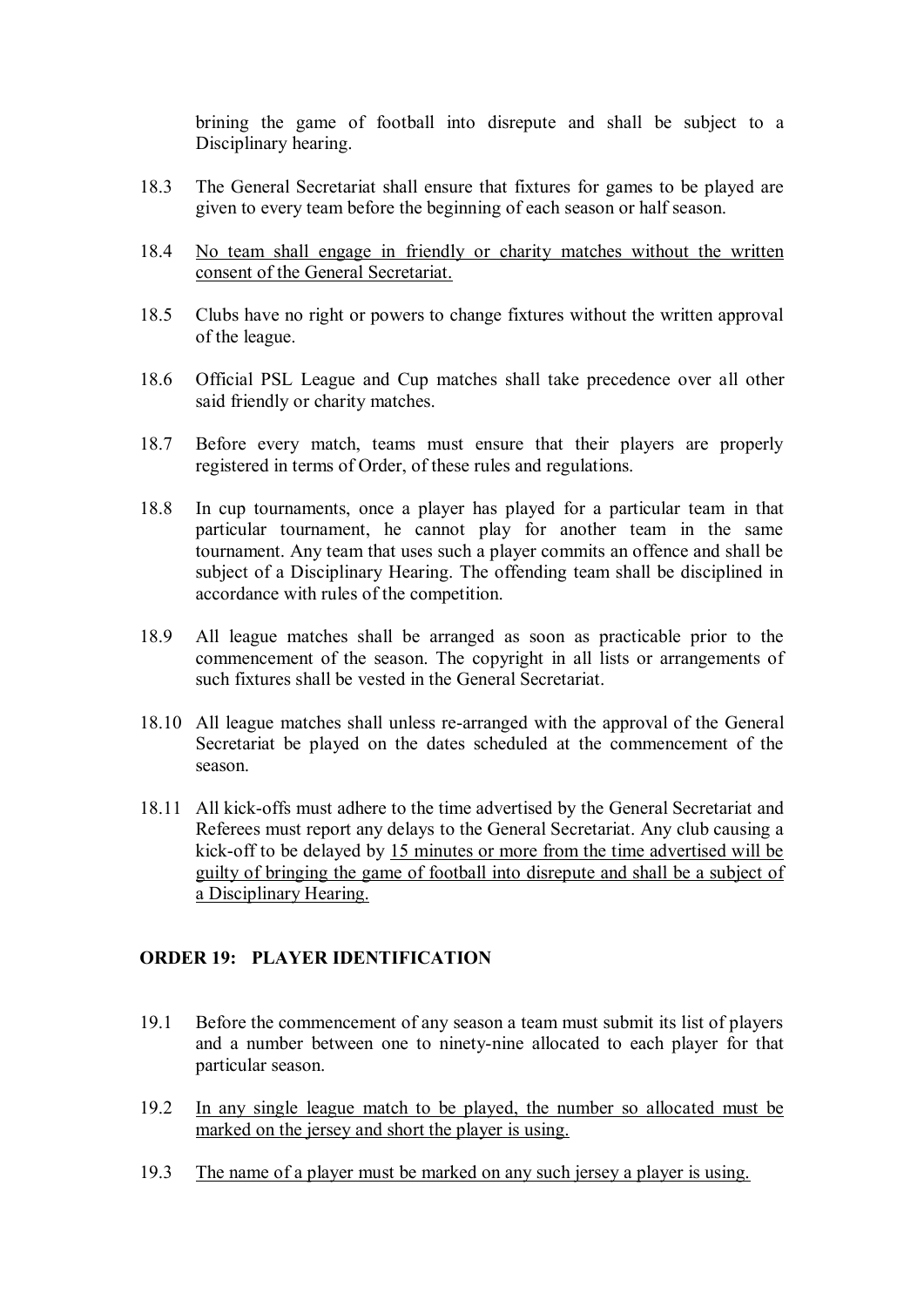- 19.4 No player shall be allowed to play without a licence which is a laminated card bearing the players` picture and national identity number.
- 19.5 No team shall use a kit without the names of players clearly marked on the back of the shirt.
- 19.6 During the duration of the season any new players to a team shall be allocated a number, with the particular team forthwith supplying the written information to the Management.

# **ORDER 20: CLUB NAMES**

No club may change its registered name except with the written consent of the General Secretariat

# **ORDER 21: REFEREES AND ASSISTANT REFEREES**

- 21.1 Referees for league matches and tournaments under the PSL jurisdiction shall be appointed by the Referees Appointment Committee from a national list compiled by the Referees Association. The Referees Appointments Committee shall be a Sub-Committee appointed by the ZIFA Board in-terms of the ZIFA statutes.
- 21.2 Referees must report late starts and late arrivals of Assistant Referees or themselves. Assistant referees who are late must also forward an explanation to the PSL General Secretariat immediately
- 21.3 The Referees and their Assistants must report to the PSL General Secretariat all cases of misconduct of players, officials or spectators within three days of the occurrence.
- 21.4 Referees shall advise the General Secretariat of all cases where teams commence a game late.
- 21.5 An acknowledgement of notification of appointment must be given to the Referees Appointment Committee at least four days prior to the match.
- 21.6 Referees must present the team cards to the League office to be received within three days after the match.
- 21.7 Referees must ensure that teams play in the correct colours as outlined in order 21 paragraph 1 and all inspections must be done in the dressing rooms.
- 21.8 The match officials shall lead both teams together on the field of play five minutes prior to kick-off time.
- 21.9 The ball proposed to be used in the game must be submitted to and approved by the Referees before the commencement of the game. The selected ball must be used throughout the match unless otherwise determined by the Referees as outlined in Order 4 paragraph 1.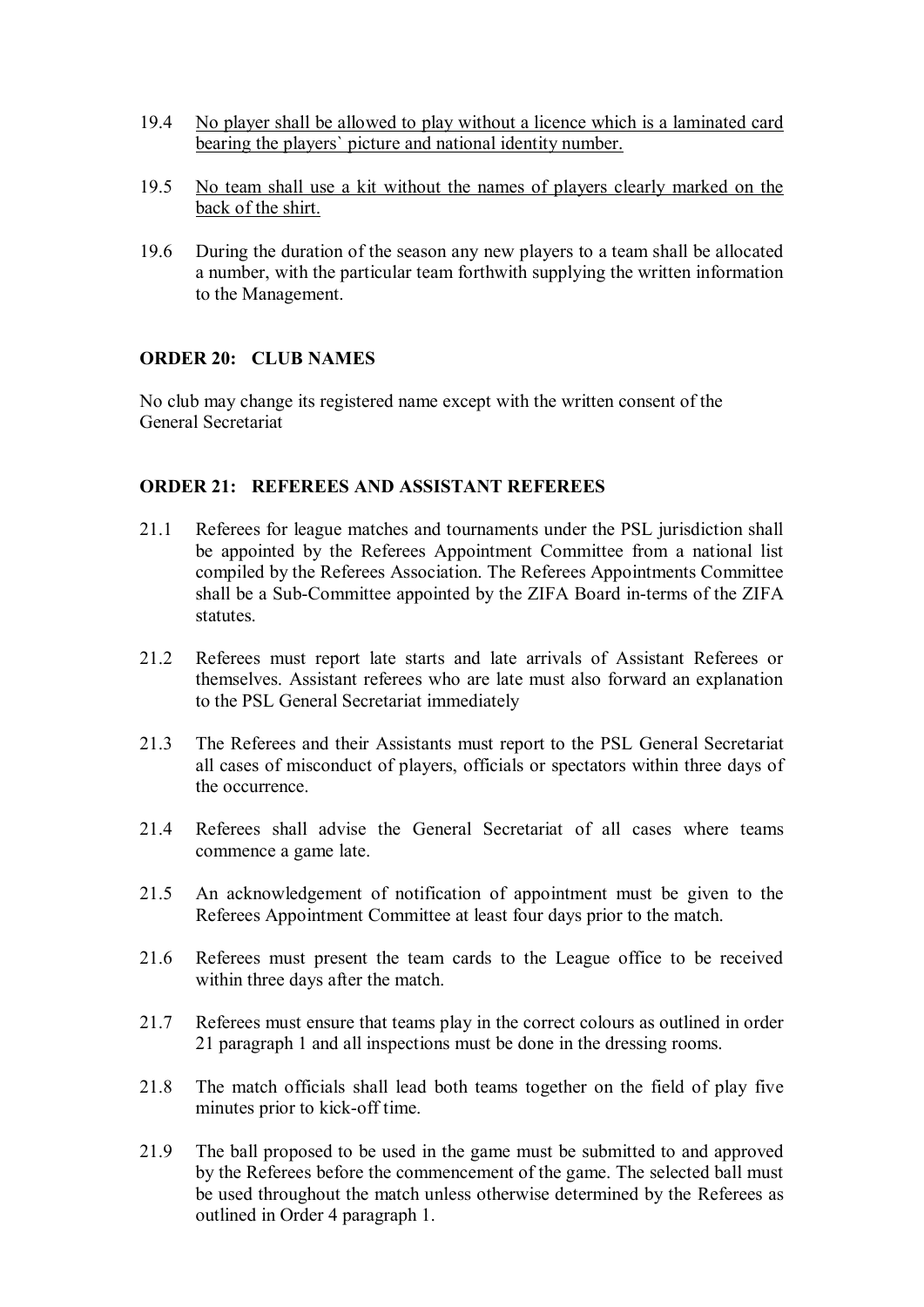- 21.10 Prior to the, match the Referee and Assistant Referee will decide the position of assistant referee for kick-off and their direction of patrol.
- 21.11 Referees and assistant referees must not accept outside appointment on dates when they have engagements except by consent of the referees Appointment Committee.
- 21.12 The General Secretariat may require the Referee to complete a report on the condition of playing surface.
- 21.13 Any club or official or other person acting on behalf or in the presumed interests of a club paying or offering to pay a Referee or Assistant Referee more than his proper fee, allowances and travel and subsistence allowances shall be deemed guilty of misconduct.
- 21.14 The gross match fee for Referees and assistant referee payable before any deductions shall be stipulated unless otherwise changed by negotiations.
- 21.15 Canvassing by Referees and Linesmen will lead to disqualification.
- 21.16 In the case of matches where it is found necessary to stop play owing to weather or other causes, the Referee must wait a reasonable length of time before deciding upon abandonment.
- 21.17 In all league matches, match officials shall be required to wear an outfit as determined by the Referees Association.
- 21.18 Any Referee who is constantly involved in making controversial decisions shall be sent to the Referees Committee for disciplinary measures to be taken.

# **ORDER 22: TECHNICAL RULES**

- 22.1 The League shall be run on a home and away basis, with three points being allocated for a win, one for a draw and none for a loss.
- 22.2 Where two or more teams have equal points, goal difference, (i.e. goals scored FOR minus goals scored AGAINST) shall be used to determine relative positions.
- 22.3 Where teams have equal goal difference, the number of goals scored FOR shall be used to determine relevant position.
- 22.4 Where teams have equal number of goals scored FOR, The aggregate of the direct results between the tied teams shall be used to determine relative position.
- 22.5 Where the aggregate of direct results between tied teams is a draw, there shall be a play-off at the neutral venue as determined by the General Secretariat of the League.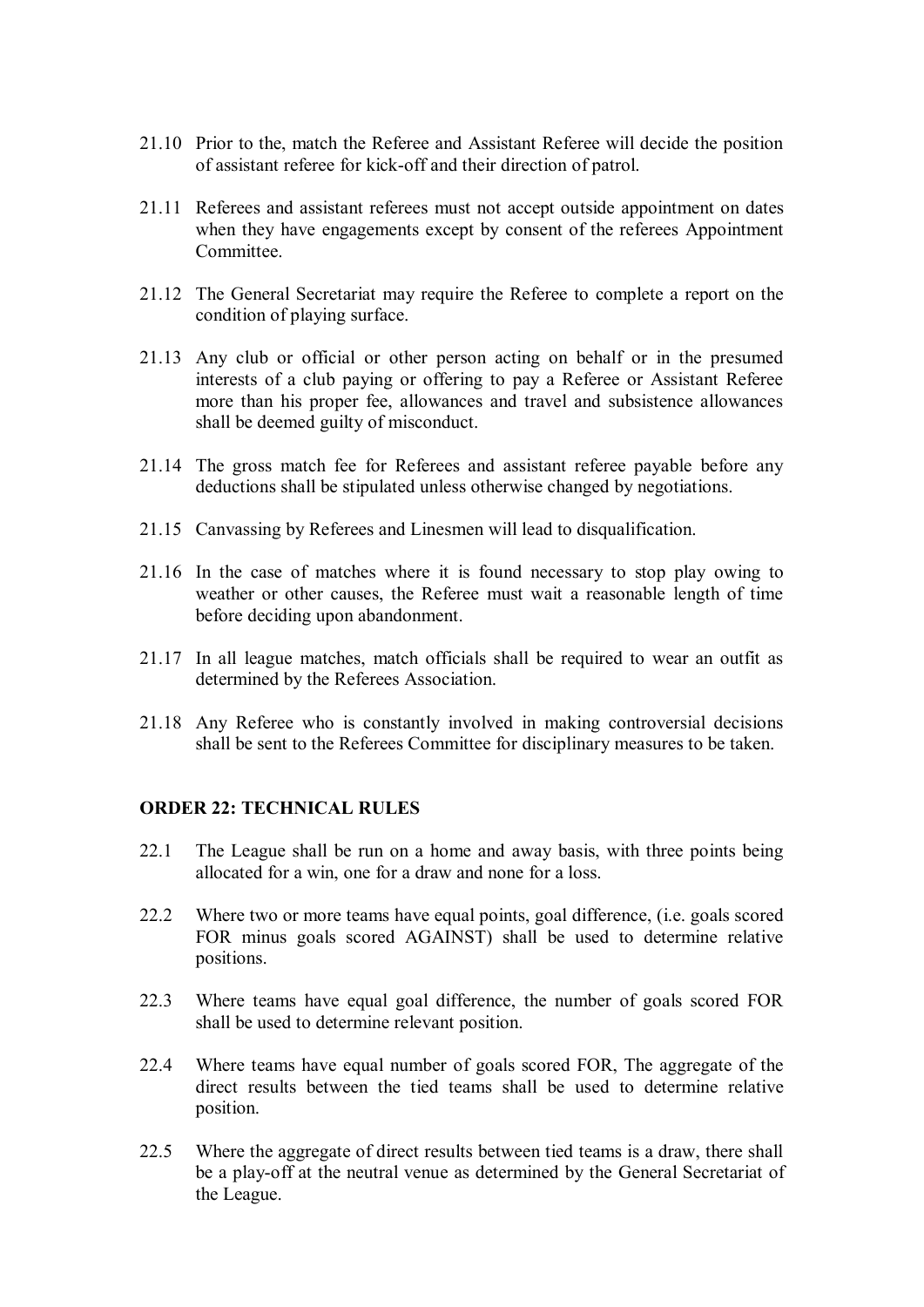#### **ORDER 23: ADMISSION FEES AND MANNING GATES**

- 23.1 An admission fee shall be charged for any person attending PSL matches unless the General Secretariat has given special exemption.
- 23.2 The Marketing Department shall ensure that billboards are erected at the Stadium.
- 23.3 It shall be the obligation of the Home Team and the Finance committee to ensure that all admission fees are properly collected and forthwith handed over to the PSL, unless the General Secretariat has given a contrary directive.
- 23.4 No team or individual shall have the right to appropriate any gate takings or admission fees, which until distributed to particular teams remain the exclusive property of the PSL. This includes moneys collected in friendly matches or charity matches.
- 23.5 It shall be the obligation of the home team and Finance committee to ensure that adequate officials are manning the gates and ensuring that all admission fees are properly collected and accounted for, unless the General Secretariat has given a contrary directive

#### **ORDER 24: CONTRACT WITH SPONSORS**

- 24.1 Clubs shall not in any way whatsoever be sponsored by any sponsor which directly competes with the League`s sponsor.
- 24.2 Any club, Official or Player shall not make direct contact with the sponsor without the prior written permission of the Premier League General Secretariat having been obtained.
- 24.3 Prior to the commencement of any competitions the General Secretariat shall circulate to the Clubs a draft copy of the proposed contract for that competition. Clubs shall be required to submit their written inputs on the on the contract within seven days from date of receipt.

#### **ORDER 25: PRECEDENCE OF MATCHES**

- 25.1 The order of precedence of matches shall be as follows:
- 25.1.1 International
- 25.1.2 Cup tournaments (local)
- 25.1.3 Premier Soccer League
- 25.1.4 Charity
- 25.1.5 Friendly (local)

#### **ORDER 26: CHARITY & FRIENDLY MATCHES**

26.1 No member of the PSL shall participate in a non-competitive or friendly match or game without the prior written consent of the General Secretariat.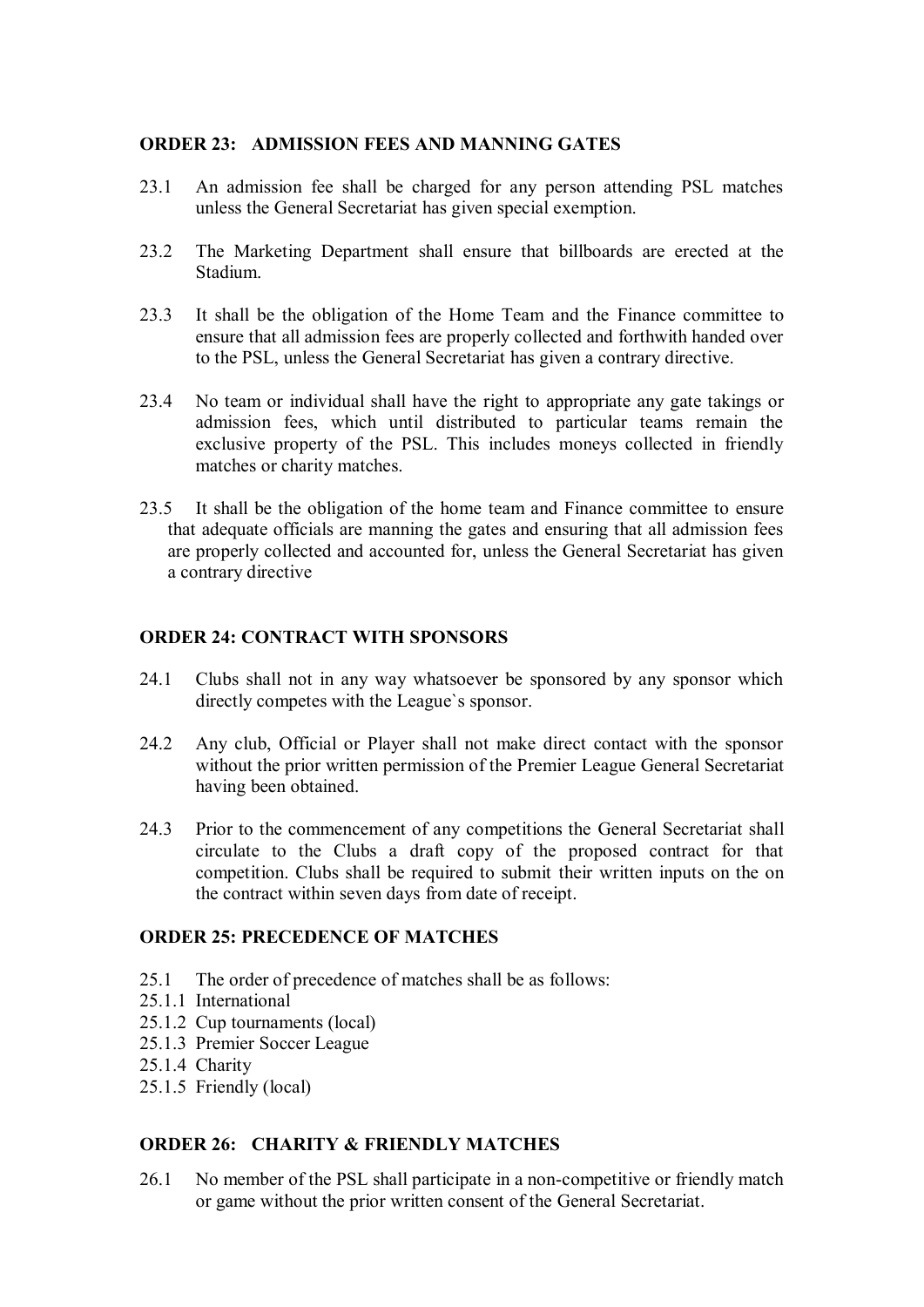- 26.2 With respect to charity matches, the obligation shall be on the particular charities or their representatives to approach the General Secretariat by way of a written request submitted at least a month before the proposed date of the match.
- 26.3 Within seven days of receipt of such written request the General Secretariat shall reply in writing to the request. After considering the written application the General Secretariat may;
- 26.3.1 refuse the application
- 26.3.2 grant the application subject to certain condition with regards to inter alia:
	- i. The distribution of the proceeds
	- ii. The levies to be paid to the PSL,, ZIFA and the Sports Commission, the distribution of the prize money
	- iii. The manner in which gates and turns tiles at the stadium are to be manned
	- iv. The venues thereof
	- v. The dates of the games
	- vi. The particular teams to participate
- 26.4.1 Where the team decides to participate in a friendly game with any other written request shall be submitted to the General Secretariat at least six days before the proposed date of the application.
- 26.4.2 The General Secretariat may grant or refuse the application. In granting the application the General Secretariat may impose any such conditions as it may see fit including similar to those in 26.3.2 above.
- 26.4.3 The General Secretariat shall be free to organize friendly and charity matches for the benefit of any Zimbabwe International Teams, ZIFA and deceased players.
- 26.4.4 Any team so chosen to participate in these matches shall be obliged to do so.
- 26.4.5 Any team to play any friendly or invitation match outside Zimbabwe shall in writing make a written request to the General Secretariat six months before the proposed dates of departure. The General Secretariat may grant or refuse such application, or grant the same subject to any such conditions as deemed fit. In addition, the National Association, ZIFA, shall have the right of ratifying any such decision or refuse.
- 26.4.6 A breach of any of the above conditions shall be deemed a serious offence rendering the offending party or team liable to expulsion from the League.

#### **ORDER 27: INSURANCE**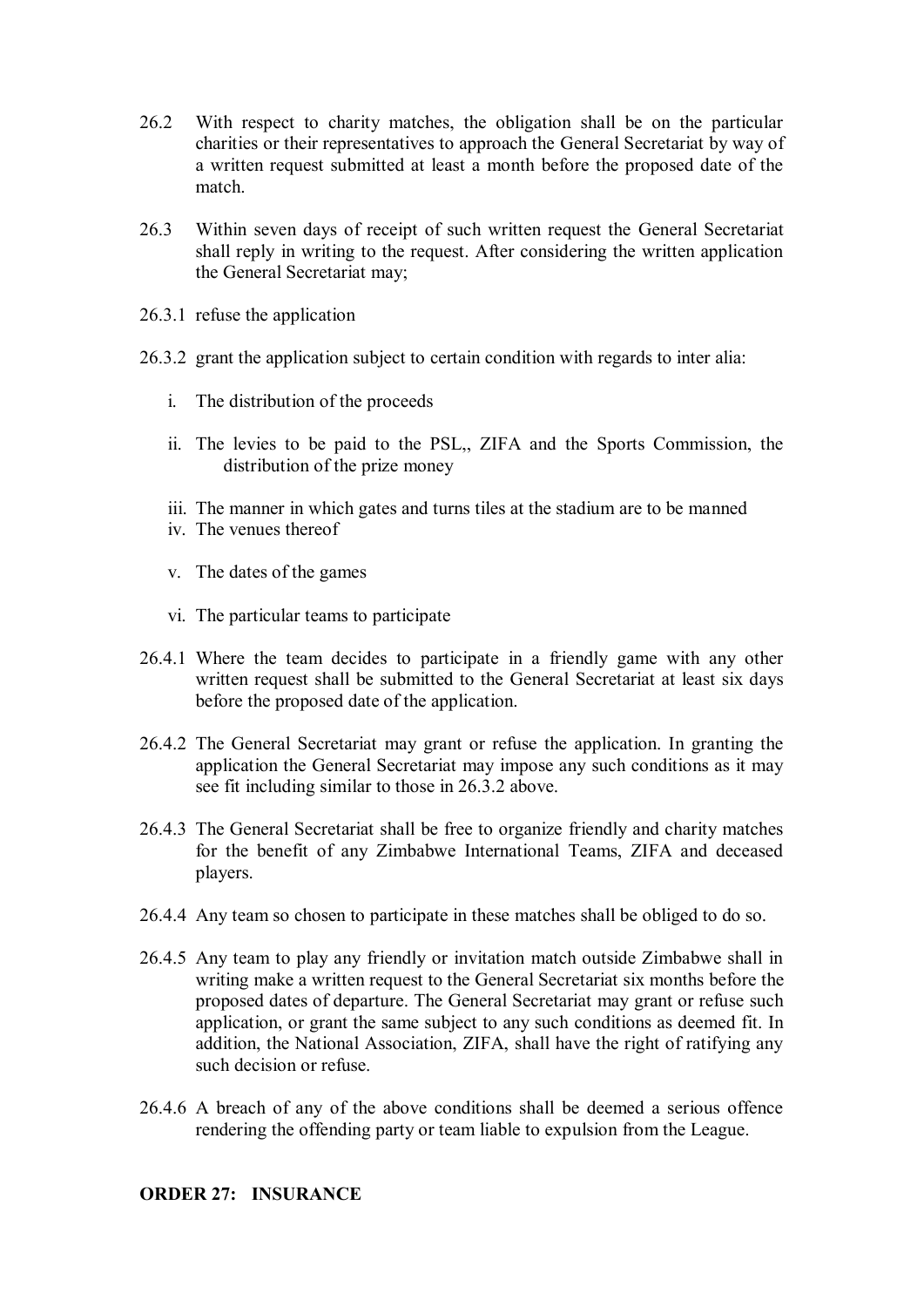The League shall be responsible for insuring players and club officials whilst on official duty, which costs, premiums and other related expenses shall be borne by the League.

# **ORDER 28: FINANCIAL PROVISIONS**

- 28.1 The General Secretariat shall have the right of levying subscription, admission fees, affiliation fees and registration of each team player.
- 28.2 The General Secretariat may in its discretion levy a fee in respect of any team`s entry into a particular cup tournament.
- 28.3 All dues and fees shall be paid on the date prescribed by the General Secretariat.
- 28.4 The expenses to be borne by the League as well as the method of gate sharing shall be that as formulated by the Assembly of Clubs of the Premier Soccer League at any given time and provided that should there be any change in the above, clubs shall be given thirty (30) days notice in which to implement such change.
- 28.5 Television and radio rights for all matches of the League shall belong to the Premier Soccer League and no matches may be televised or filmed without the consent of the General Secretariat.
- 28.6 Prize money shall be awarded according to the schedule of prize money allocation, which schedule shall be distributed by the League prior to the Competition each year.

#### **ORDER 28: TROPHIES AND AWARDS**

- 29.1 The winner of the Premier Soccer League shall be awarded the Premier League Trophy. The trophy shall be retained by the club and returned to the Premier League office, in the same condition it was presented, by no later that 1 September of the year following the year in which it is presented.
- 29.2 The winning club shall be awarded thirty gold medals.
- 29.3 The General Secretariat shall have the exclusive right of awarding special merit awards to deserving persons of the league. In so awarding these prizes the General Secretariat shall ensure that appropriate rules and appropriate committees are drawn up or set up to ensure that the awards are awarded fairly, equitable and transparently.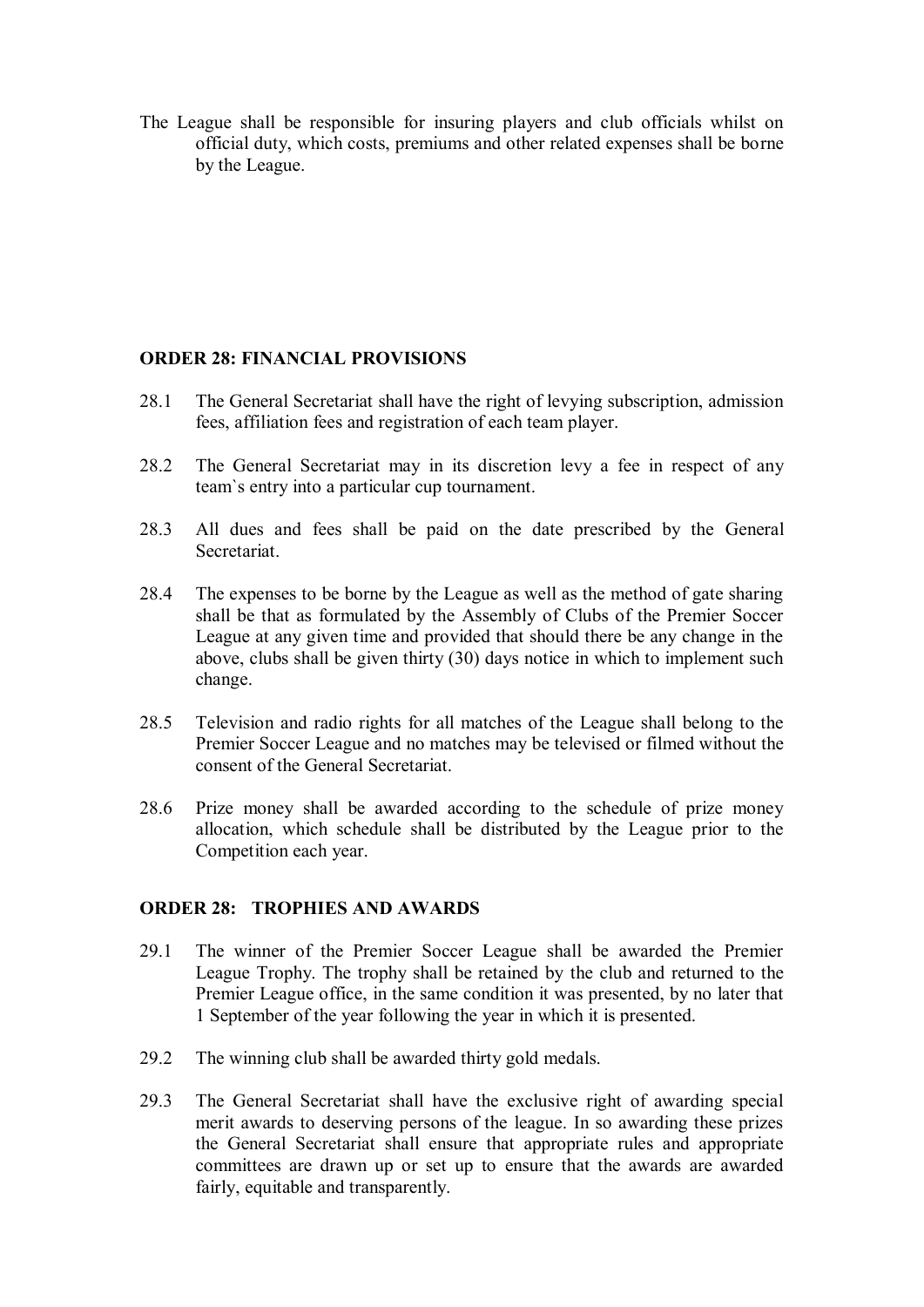# **ORDER 30: PROTESTS**

- 30.1 Any club involved in a game may lodge a protest with the League in respect of any game played under the auspices of the League, provided that:
- 30.1.1 the protesting club participated in the same game;
- 30.1.2 where the protest relates to;
- 30.1.2.1 the use of a player reflected on the opposing team sheet who is allegedly unregistered, suspended, banned, fraudulently or improperly registered, the protesting club shall, at any given time prior to the kick-off of the match, object in writing to the use of the said player (setting out the reasons for the objection) by furnishing the referee in the presence of the senior assistant referee, with such objection, and by the referee notifying the opposing captain; or
- 30.1.2.2 any other contravention of the Constitution and/ or these regulations by a club, club official, player or match official (offending party) who participated in the said match, the exact nature and cause of the protest is furnished in writing to the referee in the presence of the senior assistant referee and is countersigned by the opposing captain, immediately prior to the kick-off of the match, or on the field of play at any time before the final whistle.
- 30.1.2.3 a written protest, accompanied by a protest fee of US\$3,000-00 (Three Thousand United States dollars) is lodged with the Chief Executive Officer of the League within 48 (forty eight) hours (excluding Saturdays, Sundays or public holidays) of the game. The Chief Executive Officer shall hand over the lodged complaint to the league prosecutor who shall institute for disciplinary proceedings against the offender.
- 30.1.2.4 the written protest referred to in order 30.1 above sets out the full facts on which it is based and refers to the Article and/ or Rule and Regulation allegedly contravened by the offending party; and
- 30.1.2.5 the protest is not made against the referee's and/ or assistant referee's decision connected with play, such decisions being final.
- 30.2 The onus is on the protesting club to ensure that the provisions of regulations 27.1 above are fully complied with and no protest shall be entertained by the prosecutor of the League, if the said provisions are not fully complied with, except that the prosecutor may decide to treat it as a complaint. Should the protest not comply with the said provisions, the protest fee shall be returned to the protesting club.
- 30.3 Upon receipt of a valid protest, the prosecutor of the League shall:-
- 30.3.1 call for further written information and documentation from the protesting club; and
- 30.3.2 forward to the offending party the documentation received from the protesting club and advise the offending party of the nature of the protest and ask such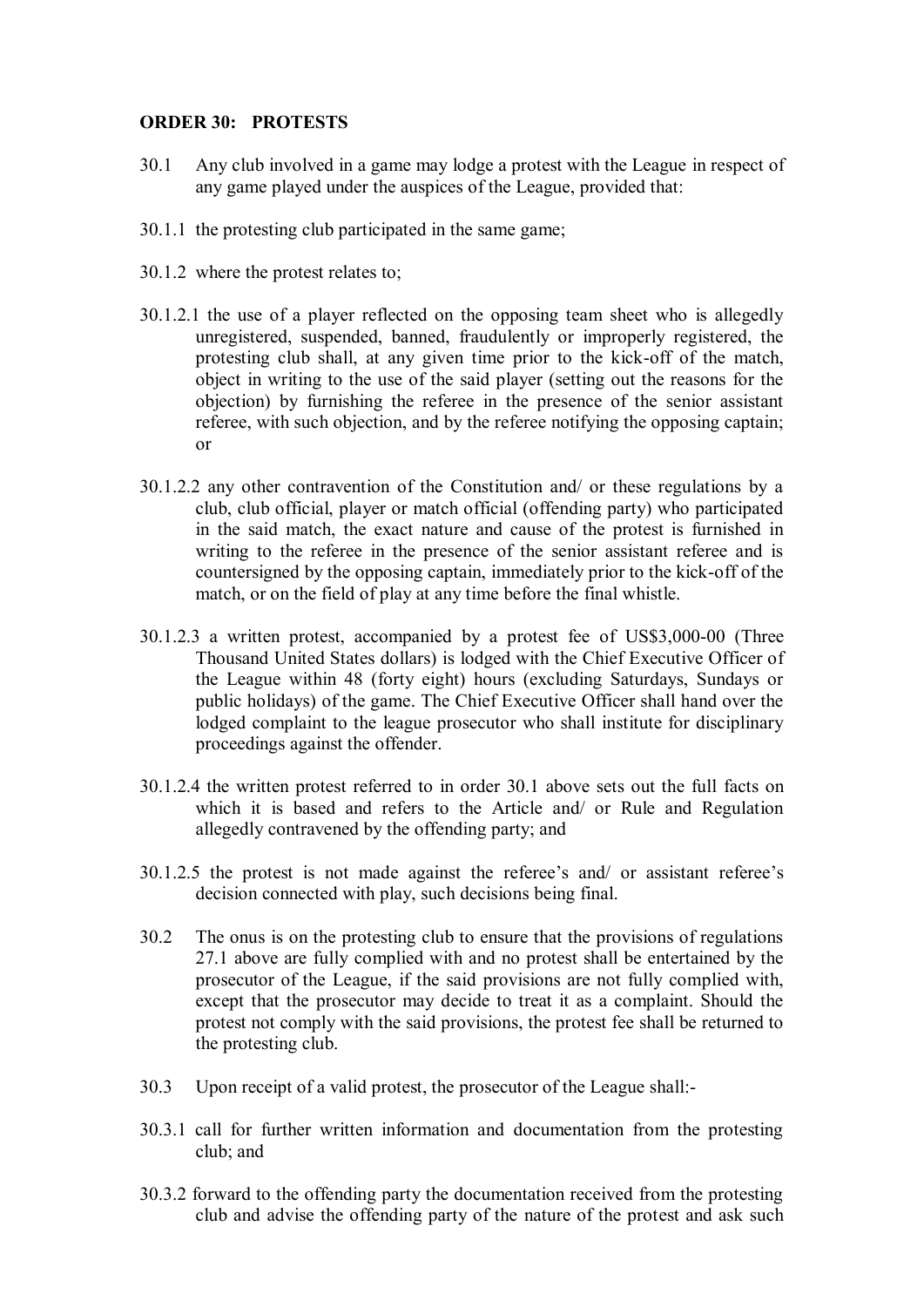party for a written explanation, but warning such party that such explanation may later be used in evidence against the said party.

- 30.4 Upon receipt of the replies asked for, or if no replies be received within five (5) days of the prosecutor of the League making the requests, in terms of **order 30.3** above, the prosecutor of the League shall then consider the protest.
- 30.5 The prosecutor of the League shall, after considering the protests:-
- 30.5.1 dismiss the protest if:-
- 30.5.1.1 the protests is frivolous or vexatious; or
- 30.5.1.2 the evidence placed before him discloses no prima facie evidence of an offence/ act of misconduct on the part of the offending party; in which case the protest fee shall be forfeited to the League.
- 30.5.1.3 accept the protest if:-
- 30.5.1.4 the complaint is not frivolous or vexatious; and
- 30.5.2.2. the evidence placed before him discloses prima facie evidence of an offence/ act of misconduct on the part of the offending party;

in which case the League shall return the protest fee to the protesting club, and charge the offending party with committing the offence referred to in the protest and any other offence which in the opinion of the prosecutor of the League has been committed.

30.6 The protesting club shall have the right to appeal against the decision of the prosecutor of the League not to entertain the protest in terms of order 30.2 or if he dismisses the protest in terms of order 30.5.1 above.

No other party, including the offending party, shall have the right to appeal against any decision of the prosecutor, taken in terms of this Rule. The appeal by the protesting club shall be lodged in terms of the Rules of ZIFA. Further relief may be obtained by the protesting club by thereafter referring the matter to arbitration.

- 30.7 Any charge/s instituted by the League prosecutor in terms of **order 30.5.2**  shall be heard by the Disciplinary Committee in accordance with the PSL Statutes and these regulations.
- 30.8 The protesting club shall have no right to be present at, tender, or give evidence before the Disciplinary Committee hearing the charge/s against the offending party, except that the League prosecutor may subpoena the protesting club to give evidence or produce any book, paper or document at the hearing. The protesting club shall furthermore have no right to appeal to the ZIFA Appeal Board against any decision of the Disciplinary Committee or to refer such decision to arbitration.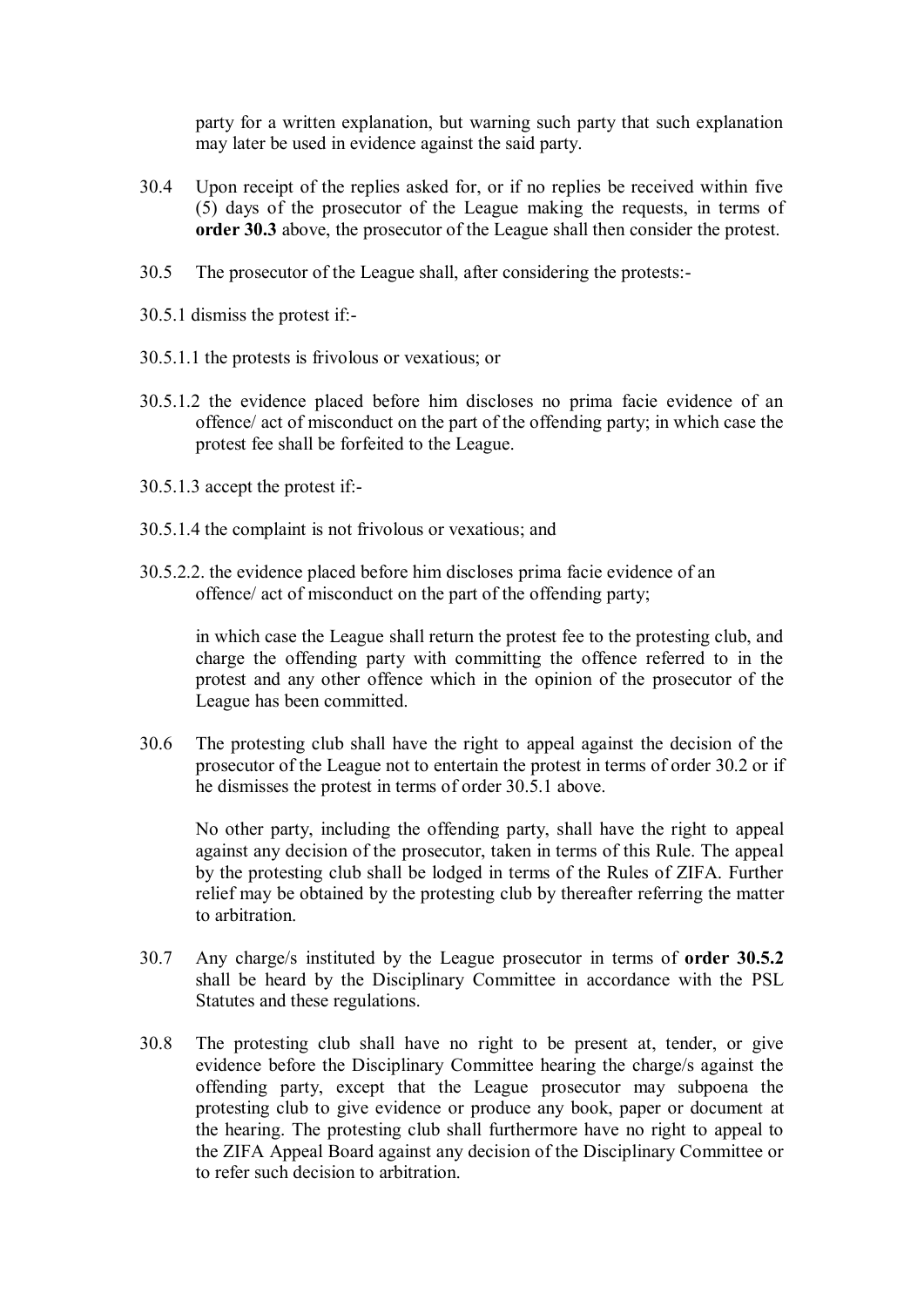# **ORDER 31: ACTS OF MISCONDUCT/ OFFENCES**

- 31.1 Without derogating from the generality of what constitutes an act of misconduct/ offence, the following are specifically declared to be acts of misconduct offences on the part of a player, official, servant or duly authorized (express or implied) representative of a club, official of the League, member of the General Secretariat, or member of any sub-Committee as the case may be:
- 31.1.1 On the part of a club where:-
- 31.1.1.1 It fails to provide adequate security as its venue,
- 31.1.1.2 It shall be presumed, unless the contrary the proved, that a club has failed to provide adequate security at its venue where the spectators at such venue, irrespective of their affiliation, committed acts, or were responsible for conduct, which is considered improper behavior.
- 31.1.1.3 It shall not be defense to the aforesaid charge that a larger crowd than anticipated attended or attempted to attend the game.
- 31.1.2 Its players, officials, servants or duly authorized (expressed or implied) representatives or supporters directly or indirectly interrupt, obstruct or disturb the normal proceedings of a game before, during or after the match;
- 31.1.3 Its players, officials, servant or duly authorized (expressed or implied) representatives, for any corrupt, dishonesty or lawful purpose in connection with a game played under auspices of the League, or in connection with the affairs of the League, give, offer or promise, whether directly or indirectly, any inducement, reward or bribe of whatsoever nature, to anybody whatsoever.
- 31.1.4 Players officials, servant or duly authorized (express or implied) representatives accept any inducement, reward or bribe referred to in **order 31.1.3** above.
- 31.1.5 It fails to comply with or contravenes any provision of the Constitution and these **orders**, the ZIFA Constitution and Rules of Association, the CAF Statutes and the ZIFA Statutes, as well as the Laws of the Game.
- 31.1.5.1 Should the provisions of the Constitution and these **orders,** be in conflict with the statues of the various bodies above, then the provisions of Article 29.2 of the Constitution shall apply.
- 31.1.6 It fields an unregistered; ineligible suspended, banned fraudulently or impurely registered, or in any other way disqualified or prohibited person.
- 31.1.7 It fails to pay a player (other than non-contract or trainee players) who is registered with it, his salary or bonuses within 30 (thirty) days of payment being due to such a player, after being called upon to do so in writing.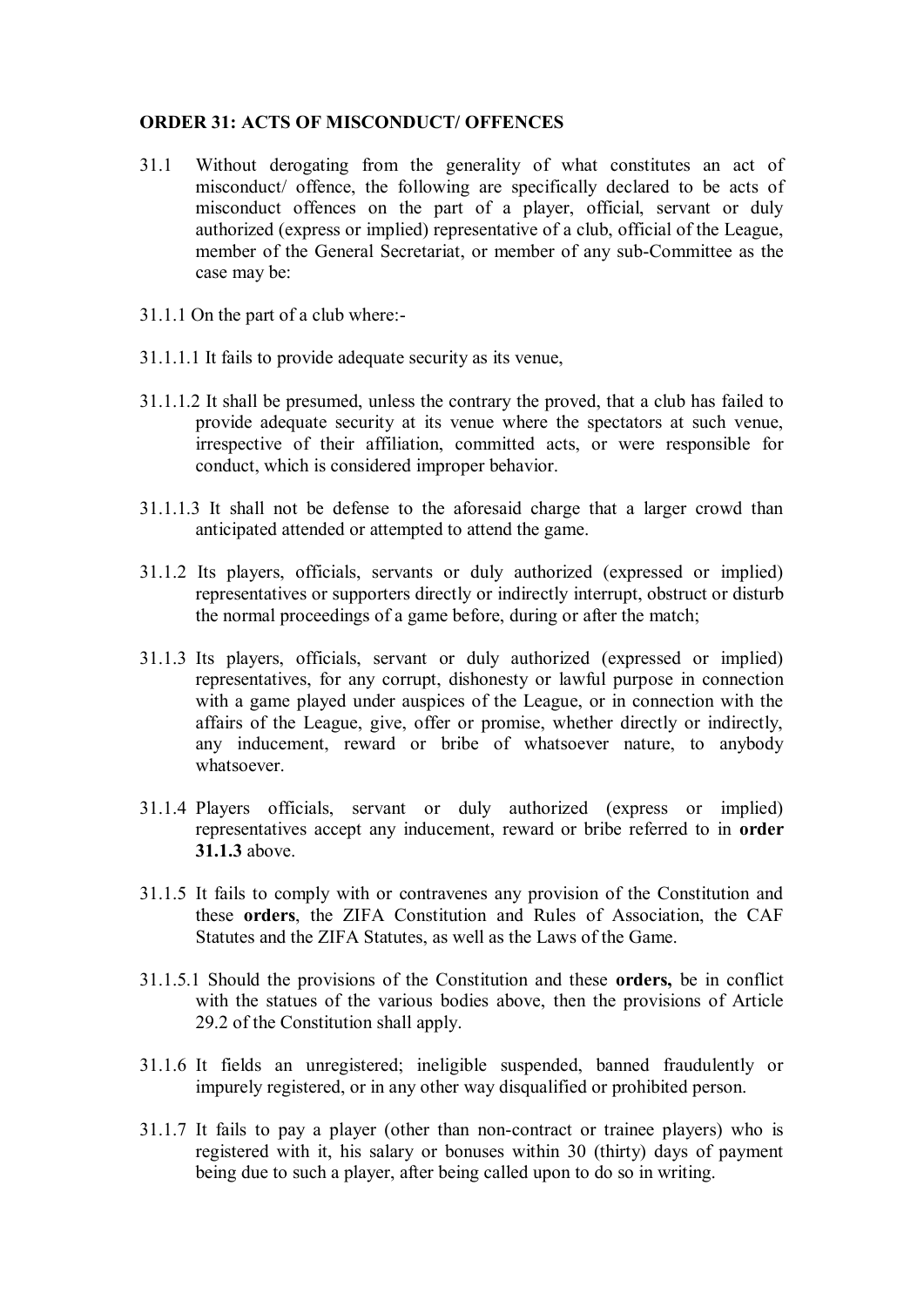- 31.1.8 It fails to fulfill a fixture for which a date and venue has been fixed by the League.
- 31.1.9 It fails to comply with any lawful order or instruction made by the Disciplinary Committee, an official of the League and/ match officials.
- 31.1.10 It fails to comply with other contravenes any order, resolution or code of conduct made or passed by the General Secretariat.
- 31.1.11 It knowingly furnishes incorrect information of whatsoever nature to the League.
- 31.1.12 Its players, officials, servants or duly authorized (express or implied) representatives or supporters commit an offence in-terms of **regulation 31.1.15** hereunder.
- 31.1.12.1 In this regard when an offence in terms of the provisions of the Constitution and these **orders** has been committed, whether by the performance of any act or by the failure to perform any act by a player official, servant, or duly authorized (express or implied) representative of a club, such an offence shall also be deemed to have been committed (and with the same intent, if any) by such a club, and such a club shall be convicted of the same offence jointly with the player, official, servant or duly authorized (express or implied) representative of such a club shall also be liable to punishment therefore.
- 31.1.13 Its supporters misbehave in any manner whatsoever, inside or outside a ground before, during or after a match, no matter on which ground the match is played. Without derogating from the generality of what constitutes misbehaviours on the part of supporters, the following are specifically declared to be acts of misbehavior:-
- 31.1.13.1 invasion or attempted invasion of the field of play, save for reasons of crowd safety;
- 31.1.13.2 causing the abandonment or attempting to cause the abandonment of a match;
- 31.1.13.3 throwing or attempting to throw missiles, bottled and other objects, whether potentially harmful or dangerous or not, on to the pitch, or at any person;
- 31.1.13.4 fireworks and rockets being let off;
- 31.1.13.5 acts of violence or attempted acts of violence against anyone at the game;
- 31.1.13.6 failing to conduct themselves in an orderly fashion;
- 31.1.13.7 insulting players, team officials, match officials or any other person at the game;
- 31.1.13.8 maliciously damaging or attempting to damage any property at the ground;
- 31.1.13.9 other acts of unsporting behavior;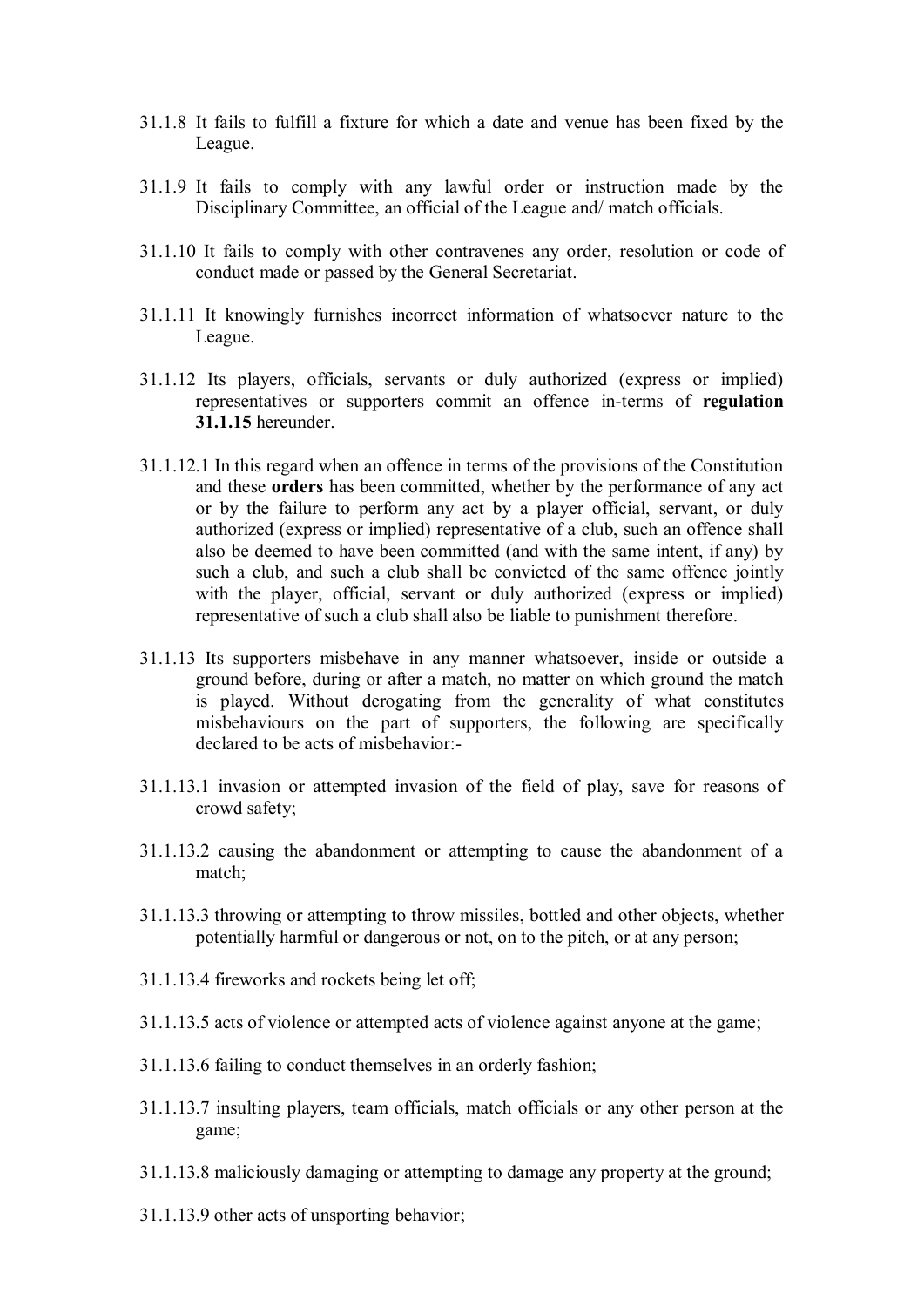- 31.1.14 Notwithstanding any provision of these orders, where a club is charged with any offence in terms of **order 31.1.13**, or any other offence relating to the misbehavior of spectators, such a club shall be guilty of such offence if the League shows that there was misbehavior on the part of any spectators at the ground, unless such club satisfied the Disciplinary Committee that the misbehaving spectators were not its supporters.
- 31.1.15 It fails to protect match officials against acts, attempted acts of violence or any other form of abuse before, during or after a match.
- 31.1.16 Its players refuse to continue a match or abandon the field of play without permission by the referee, or cause the abandonment of a match.
- 31.1.17 Its officials cause the abandonment of a match
- 31.1.18 It fails to immediately report any act of alleged misconduct within its knowledge, to the League.
- 31.1.19 It fails to immediately report all decisions of suspension of its officials or players where the period of suspension is 6 (six) months or longer to the Chief Executive Officer of the League of the said suspension, within 14 (fourteen) days of the said notification having been received by the Chief Executive Officer. No person suspended in terms of this Rule shall have his sentence reduced or remitted without the consent of the League.
- 31.1.20 It incites, permits or assists any person or body in the contravention of the Laws of the Game the Constitution and these orders, the ZIFA Constitution and Rules of Association, the CAF Statutes and the ZIFA Statutes.
- 31.1.21 It, inclusive of its officials, players, servants or duly authorized (express or implied) representatives or supporters commits any act or makes any statement, either orally or in writing, or has been responsible for conduct which is considered ungentlemanly, insulting or improper behavior, or likely to bring the game, sponsors, any member, the League, ZIFA, CAF or FIFA into disrepute.
- 31.1.22 It fails to attend a Disciplinary Committee hearing to which it was summoned or subpoenaed without reasonable cause.
- 31.1.23 Its officials, players, servants or duly authorized (express or implied) representatives assault, threaten, intimidate, coerce, interfere, mislead or insult a match official, player , official of the League, public, press or media, or any other person, before, during or after any match.
- 31.1.24 Its officials or players enter the stadium through a place which is not designated as the official entrance to the stadium. For the avoidance of doubt the official entrance is the entrance used by the officials and players when entering the stadium and into the field play. Such entry shall include entry into the stadium or field of play from the time that the teams arrive at the match venue.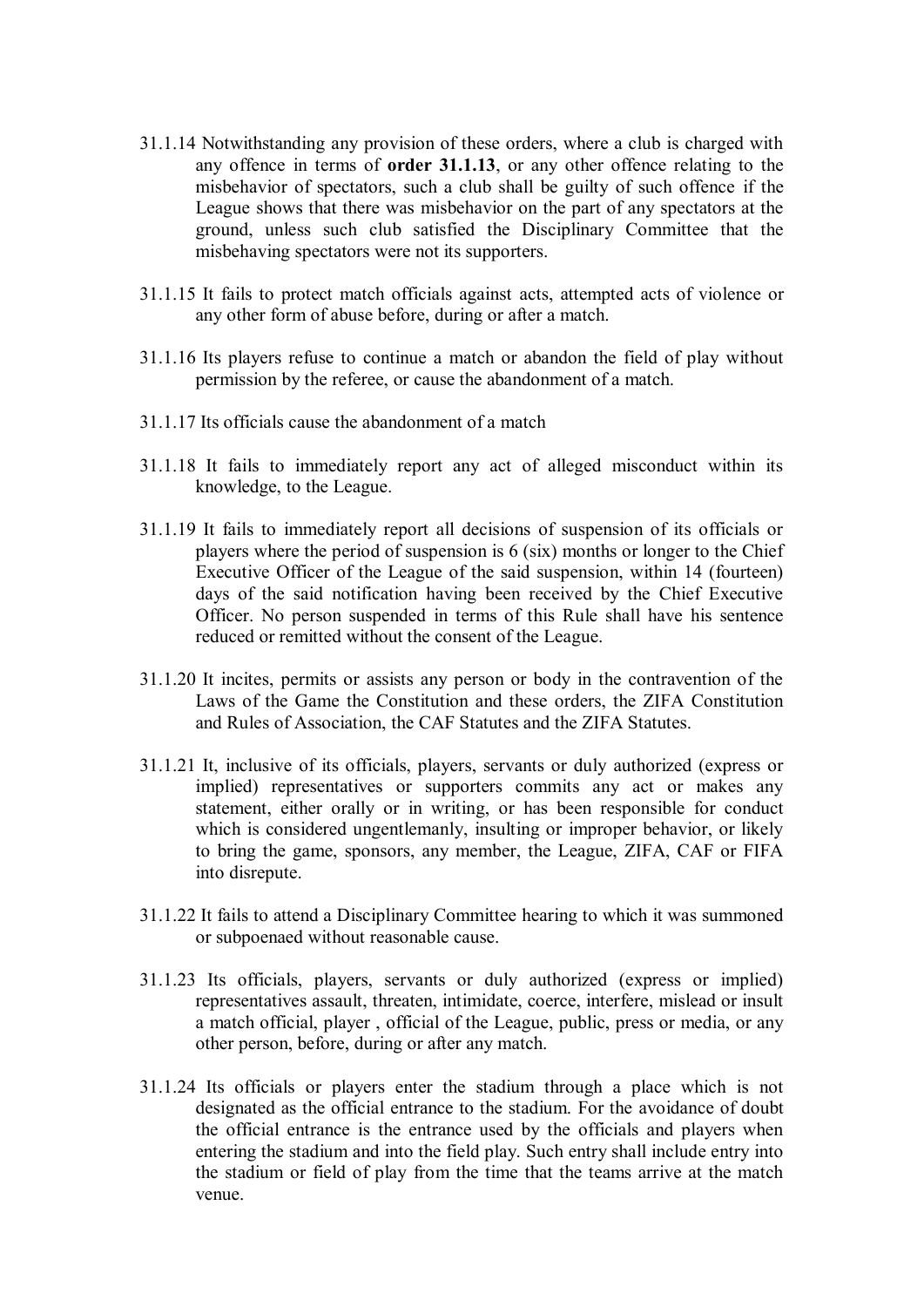31.1.25 On the part of a player, official of a club, officials of the League, member of the General Secretariat and a member of any Sub-Committee as the case may be, who;

Is employed directly or indirectly by the media, which shall include employment by a newspaper, television or radio station or contributes in terms of information to a column, prior written approval of the General Secretariat, is required which permission shall not be unreasonably withheld.

- 31.2 On the part of a player, official, servant or duly authorized (express or implied) representatives of a club, official of the League, member of the Executive Committee or member of any Sub-Committee as the case may be, who;
- 31.2.1 directly or indirectly interrupts, obstructs or disturbs the normal proceedings of a game, before, during or after match;
- 31.2.2 for any corrupt, dishonest or unlawful purpose in connection with a game played under the auspices of the League, or in connection with the affairs of the League, gives, offers or promises, whether directly or indirectly, any inducement, reward or bribe of whatsoever nature, to anybody whomsoever;
- 31.2.3 accepts any inducement, reward or bribe referred to in **order 31.1.3** above;
- 31.2.4 fails to comply with or contravenes any provision of the Constitution, and these **orders,** the ZIFA Constitution and Rules of Association, the CAF statutes and the FIFA, as well as the Laws of the Game.
- 31.2.5 fails to comply with any lawful order or instruction made by the Disciplinary Committee, an official of the League and/ or match officials;
- 31.2.6 fails to comply with or contravenes any order, resolution or code of conduct passed by the Board members of ZIFA;
- 31.2.7 fails to attend a Disciplinary hearing to which it/ he/ she was summoned or subpoenaed;
- 31.2.8 knowingly furnishes incorrect information, of whatsoever nature, to the League;
- 31.2.9 assaults, threatens, intimidates, coerces, interferes, misleads or insults a match official, player, official of the league, public, press or media, or any other person, before, during or after match.
- 31.2.10 engages in any conduct causing a situation dangerous to the public safety, before, during or after a match;
- 31.2.11 it fails to protect match officials against acts or attempted acts of violence or any other form of abuse before, during or after match;
- 31.2.12 fails to immediately report any act of alleged misconduct within its knowledge, to the League;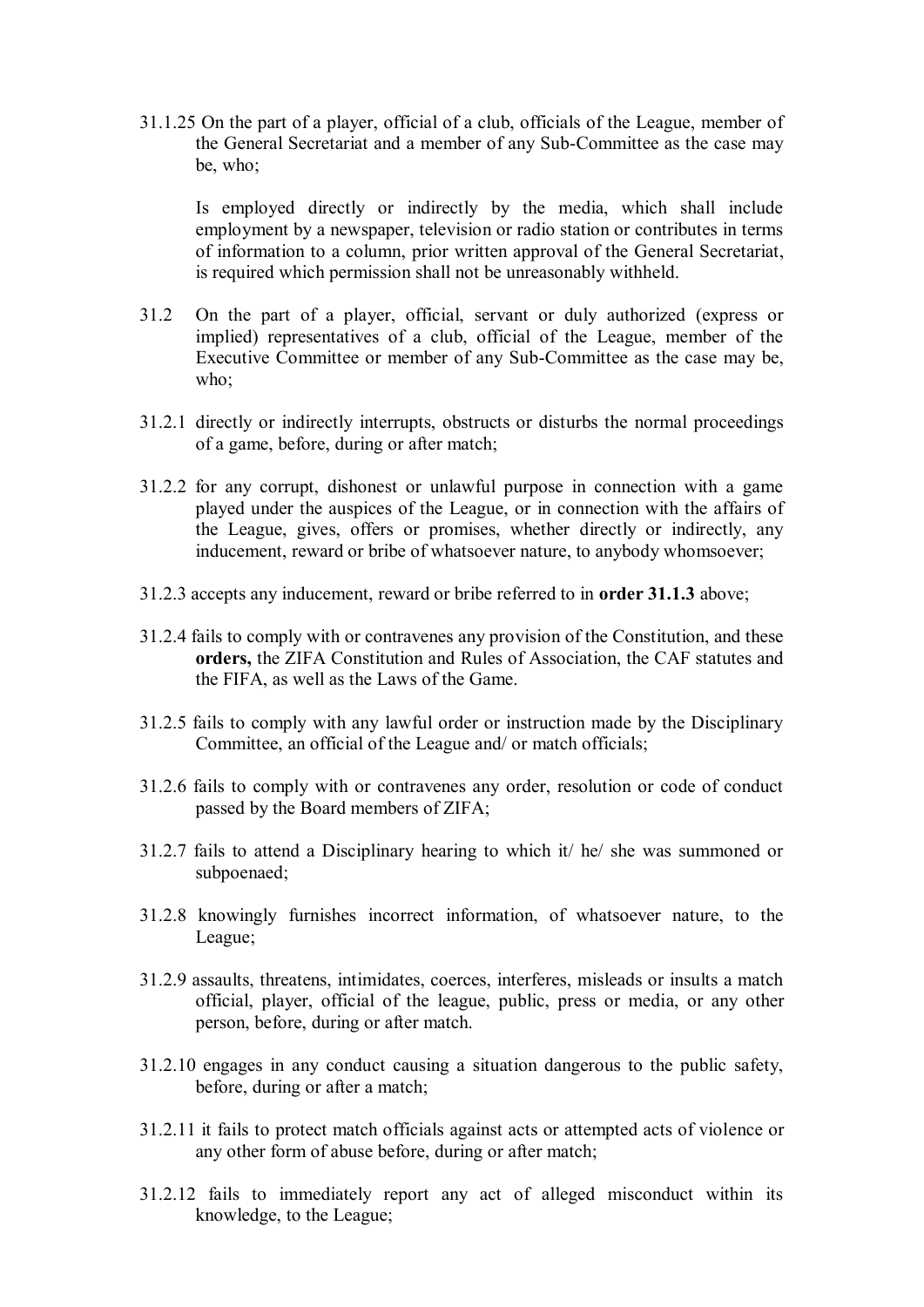- 31.2.13 permits or assists any person or body in the contravention of the Laws of the game, the Constitution and these **orders,** the ZIFA Constitution Rules and Regulations, CAF Statutes and FIFA Statutes;
- 31.2.14 uses obscene or other objectionable language in connection with the affairs of the League;
- 31.2.15 is employed directly or indirectly by the media, which shall include employment by a newspaper, television or radio station, or contributes items or information to any newspaper, television or radio station without the prior written approval to the Chief Executive Officer of the League which permission shall not be unreasonably withheld;
- 31.2.16 commits any act or makes any statement, either orally or in writing, or has been responsible for conduct which is considered ungentlemanly, insulting or improper behavior, or likely to bring the game, sponsors, any member, the League, ZIFA, CAF or FIFA into disrepute.
- 31.2.17 behaves in a manner, which brings the league or any of its sponsors into disrepute or endangers the welfare of the League.
- 33.3 On the part of any player, where he refuses to continue a match, or abandons the field of play without permission by the referee, or causes the abandonment of a match.
- 33.4 On the part of an official, where the said official causes the abandonment of a match.
- 33.5 Any club or person who has been found guilty of committing an offence by the Disciplinary Committee shall be liable to such penalties or combination of penalties as the Disciplinary Committee may impose in terms of the Constitution and these **orders.**
- 33.6 Any club, player, official, servant or duly authorized (express or implied) representative of a club, member of the Executive Committee or Board of Governors or of a sub-committee who;
- 33.6.1 attempts to commit any offence in-terms of the Constitution and these **orders**  shall be guilty of an offence and shall be liable, on contravention, to the same penalties as are competent for a contravention of the Constitution or Rules itself;
- 33.6.2 is convicted of any criminal offence in relation to fraud and dishonesty shall be guilty of an offence in terms of the Constitution and these **orders** and, after a hearing, shall be liable to such penalties as the Disciplinary Committee may impose. In this regard, in any disciplinary hearing, a certified copy of the judgement of the convicting court shall be proof of such conviction.
- 33.7 Officials, players, servants, or duly authorized (express or implied) representatives of a club who attend matches under the auspices of the League,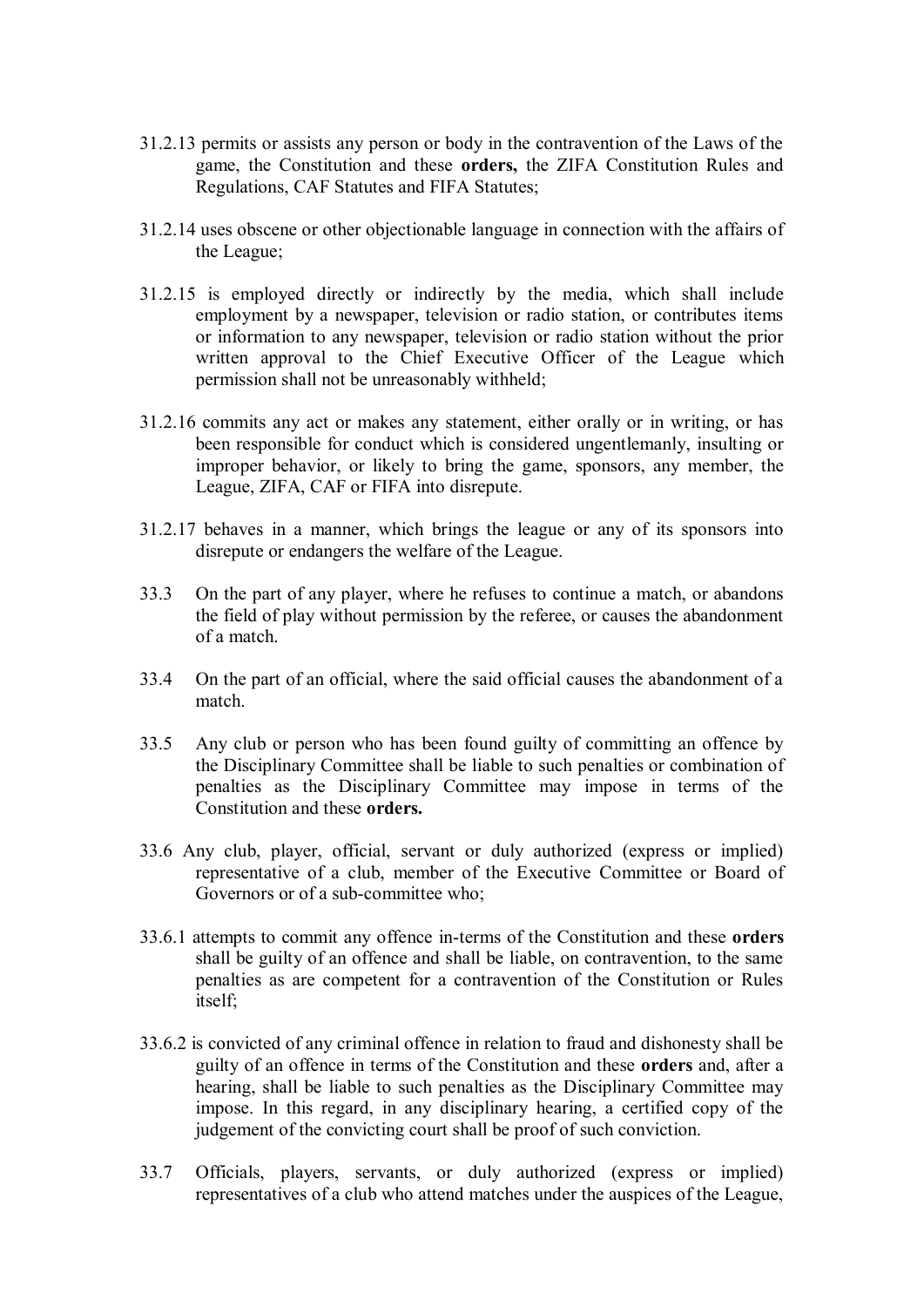and fail to observe the Constitution, Rules and Regulations and Laws of the Game.

- 33.8 Where any statement made by an official or player of a club which is considered ungentlemanly or improper and/ or is likely to bring the League, its sponsors, or any other member into disrepute, is reported in the press or media, the Chief Executive Officer of the League may, in this discretion, notify the said official or player of the said reported statement and enquire from the said player or official whether it/her/she denies or admits having made the said statement to which the said person shall reply within 5 (five) days of receiving the said notification.
- 33.8.1 Where such a person admits the said statement, the League may take disciplinary action;
- 33.8.2 Where such a person denies having made the said statement, the said person shall
- 33.8.2.1 furnish the League with an affidavit, denying having made that statement within 5 (five) days of receiving notification from the Chief Executive Officer of the League; and
- 33.8.2.2 publicly deny and refuse such statement at a press conference called by the League on the date stipulated by the League.
- 33.8.3 Where such a person fails to reply to the notification by the Chief Executive of the League, or having denied making the statement, fails to comply with regulation 33.8.2.2 above, the said statement shall be irrefutably reported by the press or media, and the Chief Executive Officer or the League may institute disciplinary action against the person concerned.
- 33.8.3.1 It shall not be a defence against any charge instituted by the Chief Executive Officer of the League, to show that the statements were true and in the public interest unless the statement was based on grievance by the person concerned which was raised and discussed at a Assembly of Clubs meeting, or at any other appropriate forum of the League prior to the statement having been made to the press or media.

# **ORDER 32: SUMMONS OF PARTIES AND DISPUTE SETTLEMENT PROCEDURES**

- 32.1 The Chief Executive Officer of the League shall have the power to appoint a nominee and/ or a pro-forma prosecutor to act on his behalf, who shall represent the League in all hearings before the disciplinary Committee of the League, by:-
- 32.2 Prosecuting all acts of misconduct/ offences at the instance of the League, pursuant to any protest or complaint referred by the Chief Executive Officer of the League to the Disciplinary Committee;
- 32.3 Making representations and submissions on behalf of the League in respect of a dispute or any other inquiry, investigation or matter in terms of the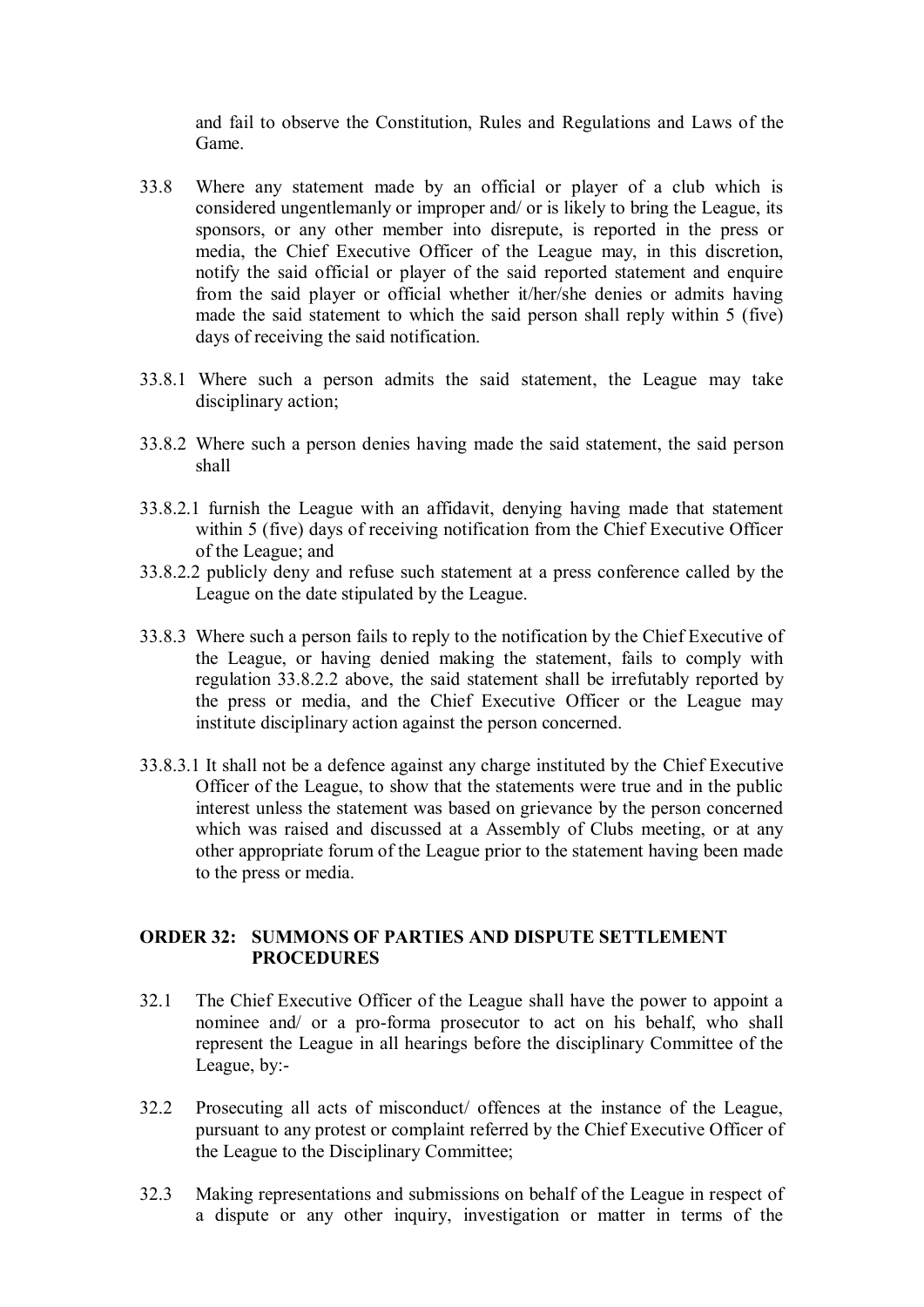Constitution and these **orders,** head by the Disciplinary Committee of the League.

- 32.4 An individual person or team that has a complaint against any other team official shall make the complaint in writing to the General Secretariat with complaint fee of US\$3 000.00 (Three Thousand United States Dollars). The General Secretariat shall then refer the matter for settlement to the Disciplinary Committee.
- 32.5.1 Present a charge in writing to that team or individual
- 32.5.2 Asks that team or individual to present a written report in answer to the allegation and such written answer must be provided for within two days from the date that the allegation is made. Any team or person that fails to provide a written report within the time prescribed shall be guilty of an offence and shall be a subject to a Disciplinary Hearing.
- 32.6 Once a written report is received, even if the written report is not received, the General Secretariat may refer such matter for a hearing before the Disciplinary **Committee**
- 32.7 Before any party is brought before the Disciplinary Committee, such member shall be given at least seven (7) days written notice. Such notice shall:-
- 32.7.1 State the nature and particulars of the offence.
- 32.7.2 Call upon such party to submit a written report or answer to the charge if such party has not already provided for such report.
- 32.8 No adverse decision against it by the General Secretariat unless the party has been afforded a hearing in the Disciplinary Committee.
- 32.9 If any party, after being notified of a Disciplinary Hearing in terms of this Order fails to attend such hearing then the matter may proceed in his absence.
- 32.10 At the hearing of any matter, the onus shall lie on any party of bringing the game of football into disreputable, to convince the Disciplinary Committee of its innocence.
- 32.11 The Disciplinary Committee may require any person to give evidence under oath or affirmation.
- 32.12 Any party brought before the Disciplinary Committee, may with leave of Committee, question ay party or witness to hearing.
- 32.13 The Disciplinary Committee shall conduct any hearing in such manner as it considers most suitable to the clarification of issues before it generally to the just handling of the proceedings.
- 32.14 Any party or witness who:-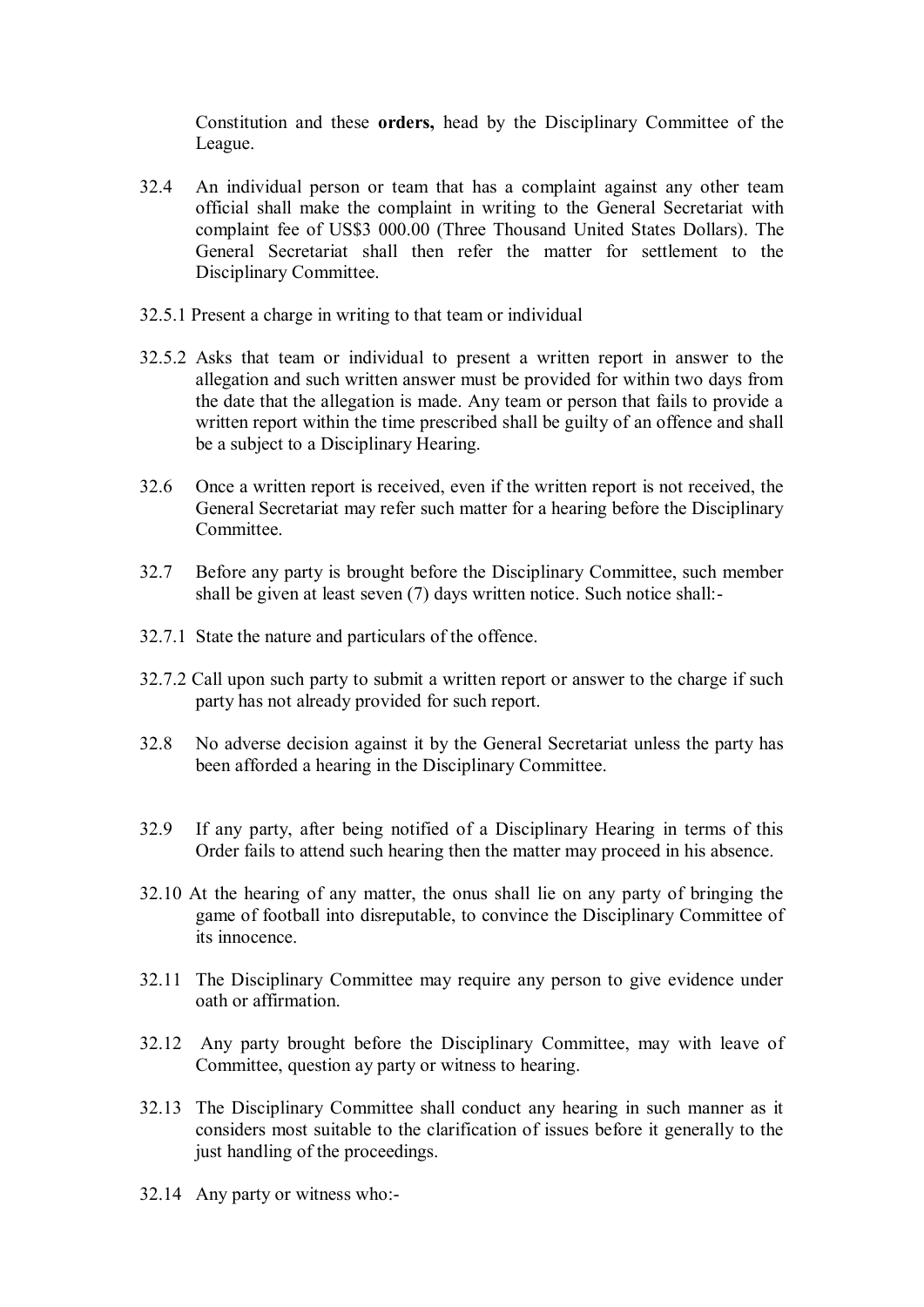- 32.5.1 threatens, resists, hinders or obstruct or uses foul abusive and insulting language towards the Disciplinary Committee.
- 32.5.2 Without lawful excuse fails or refuses to provide any book or record when required to do so by the Disciplinary Committee shall be guilty of an offence and shall be a subject of disciplinary Hearing.

# **ORDER 33: DISCIPLINARY CARDS**

- 33.1 Consistent with the Rules and Laws of the game, any referee or match official shall have the power of issuing disciplinary Red and Yellow cards to players and officials during the duration of any match.
- 33.2 Any player given a red card shall immediately leave the pitch, or the bench, and in addition shall be suspended automatically for two official consecutive matches. For the avoidance of doubt, any friendly or charity match, and shall not be treated as an official match, and shall operate to nullify the operation of eth said red card.
- 33.3 Where a player is sent off from a match on the basis of two yellow cards received in one particular game, shall be automatically suspended for two official matches with the provision of rule 33.2 applying *mutates mutandis*.
- 33.4 Similarly where a player has accumulated three yellow cards, he shall automatically be suspended for one official match again with rule 1.3 applying *mutates mutandis.* Such suspension shall commence on the second official match sanctioned by the League.

#### **ORDER 34: THE DISCIPLINARY COMMITTEE**

- 34.1 The Disciplinary Committee shall have powers as defined in Article 49 of the PSL Constitution.
- 34.2 The General Secretariat shall appoint a Chairman, Vice Chairman and Secretary. The Chairman shall chair all meetings of the Disciplinary Committee whilst Secretary shall take minutes of all meetings of the Disciplinary Committee.
- 34.3 In the absence of the Chairman the Vice Chairman shall stand in as Chairman for that particular Disciplinary Hearing.
- 34.4 Three members of the Disciplinary Committee shall form a quorum for purpose of a Disciplinary Hearing provided one such member is a registered legal practitioner or practicing Magistrate.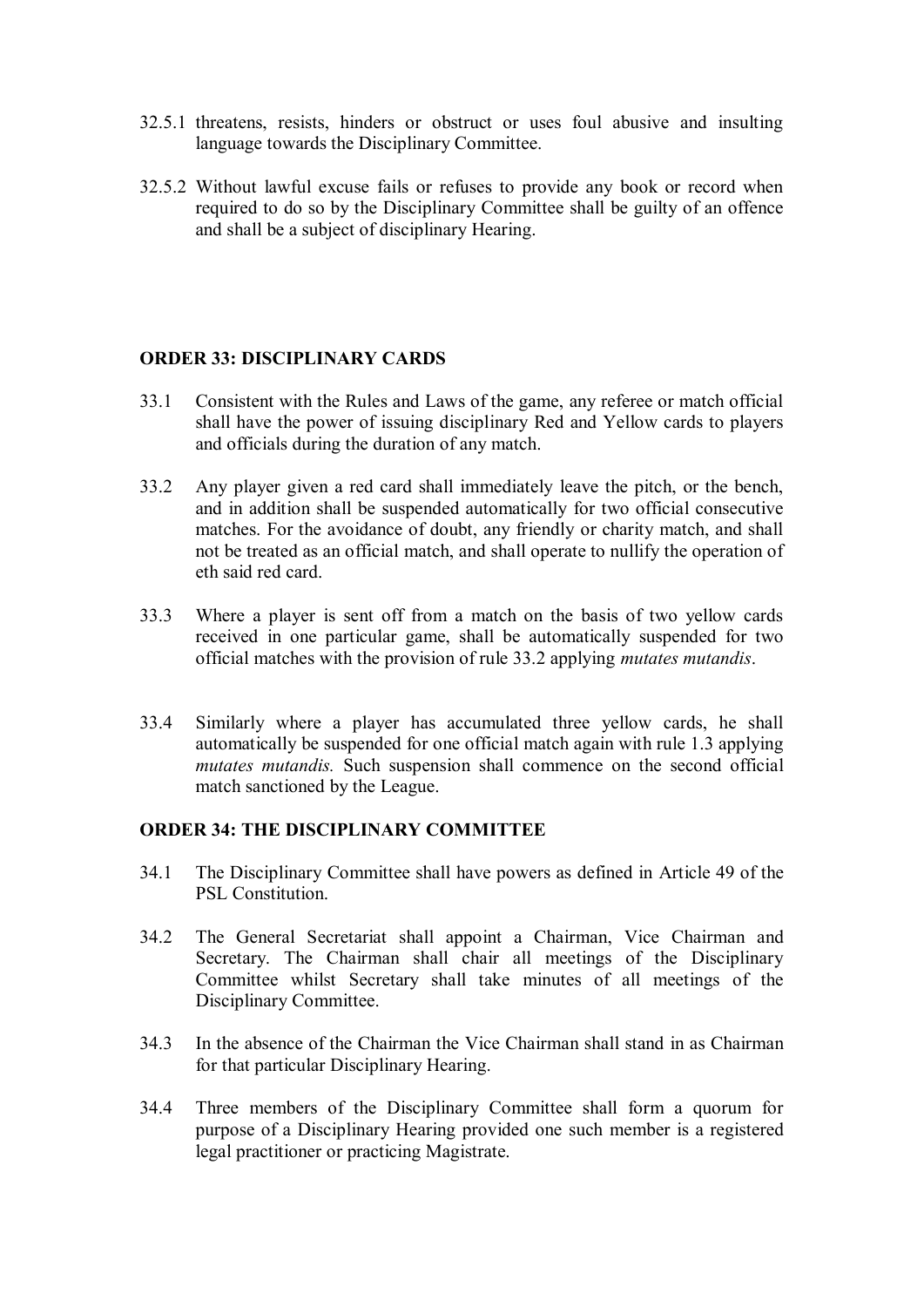- 34.5 The Disciplinary Committee shall pronounce its judgement or sentence at the end of its sitting and any party subject to a disciplinary Hearing shall wait to be advised in the following instances.
- 34.6 Members of the Disciplinary Committee shall from within themselves choose an individual to prepare any such judgement.
- 34.7 A written judgement shall be prepared within three days of a Disciplinary Hearing and shall forthwith be handed over to the General Secretariat.
- 34.8 Soon after receipt of the written judgement the General Secretariat shall deliver or send by registered post, the said judgement to the party concerned.
- 34.9 The General Secretariat may in its discretion hand copies of such judgements to the press provided that the decisions of the Disciplinary Committee may not be communicated to the press without the party that is subject to the Disciplinary Hearing being advised of the same first.
- 34.10 Any complaint to the Disciplinary Committee must be accompanied by a disciplinary hearing fee defined by the General Secretariat, which is not refundable.

# **ORDER 35: THE APPEALS COMMITTEE**

- 35.1 Any appeal against the decision of the disciplinary Committee shall be noted to the ZIFA Appeals board as Defied in the PSL Constitution.
- 35.2 Such appeal shall be noted:
- 35.2.1 Within 7 days from the date to the judgement
- 35.2.2 Shall be forwarded in duplicate to the PSL General Secretariat
- 35.2.3 Shall be accompanied by a mandatory stipulated fee, which is not refundable.
- 35.2.4 Shall be in writing and shall set our clearly and concisely the grounds of appeal.
- 35.3 If any appeal is not noted within the time set up above, then appeal shall become prescribed and neither the Appeals Committee nor the General Secretariat shall have the power to condone the failure to file the appeal timeously.
- 35.4 The Appeals Committee shall have the power to remit a case back to the Disciplinary Committee for hearing *de novo* on such terms and conditions as it sees fit.
- 35.5 If an appeal is noted, but the appeal fee is not supplied, then such appeal shall become prescribed and the Appeals Committee shall have no power to hear the appeal.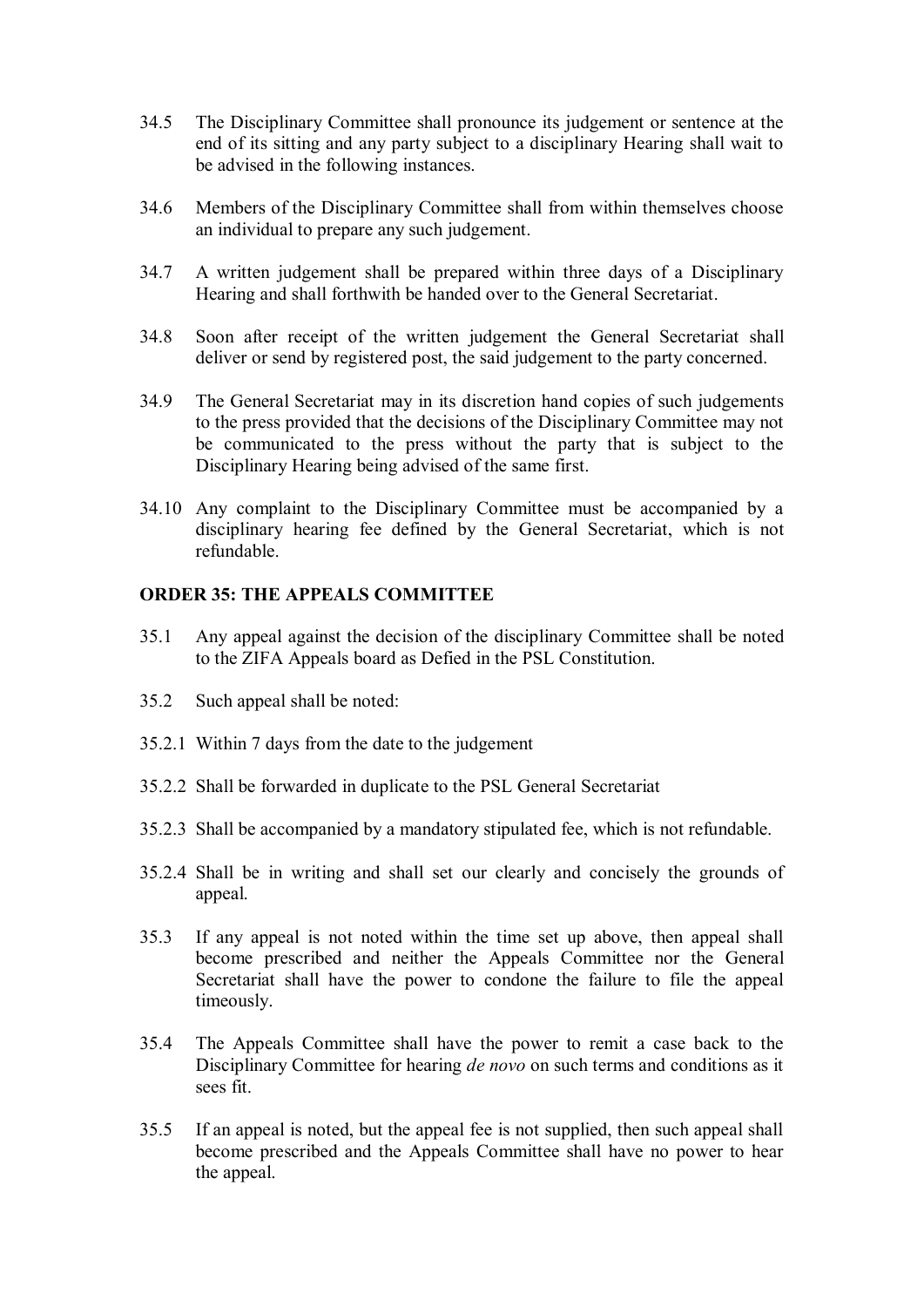- 35.6 The appeals Committee shall not be a court of first instance and shall decided an appeal on this basis of the papers before it. However, the Appeals Committee may call any person, including any members of the Disciplinary Committee for the purpose of clarifying an issue before it.
- 35.7 The Appeals Committee shall soon after an appeal sitting immediately announce its ruling.
- 35.8 The General Secretariat at its discretion can only release a judgement of the Appeals Committee to the Press.

#### **ORDER 36:**

- 36.1 Unless exceptional circumstances exist the General Secretariat may impose sentences as defined in the PSL standing orders offences including these defined offences.
- 36.1.1 Using kit without the name of players and their numbers not clearly marked on the back of the shirtfront or short. Fine of proposed (as set by the General Secretariat from time to time)
- 36.1.2 Using Kit without the sponsors logo. A fine (as set by the General Secretariat from time to time)
- 36.1.3 Failure to fulfill a league fixture without valid reason will result in expulsion from the league.
- 36.1.4 Use of an unregistered/ ineligible player in league match, three points will be deducted and thrown away and a fine as set by the General Secretariat from time to time.
- 36.1.5 Arriving at match stadium fifteen minutes late of the official kick-off time: a fine as set by the General Secretariat from time to time (without valid reason) more than 30 minutes the match to be awarded to the opposition team.
- 36.1.6 Failure by a team to use the changing rooms. Fine as set by the General Secretariat from time to time.
- 36.1.7 Failure by a team to enter the stadium and pitch in a manner that is consistent with order 3: A fine as set by the General Secretariat from time to time.
- 36.1.8 Failure by the home team to provide a stretcher will attract a fine as set by the General Secretariat from time to time.
- 36.1.9 Failure by the home team to provide substitution number plates will attract a fine as set by the General Secretariat from time to time.
- 36.1.10 Causing match to be abandoned: Refer case to the Disciplinary Committee.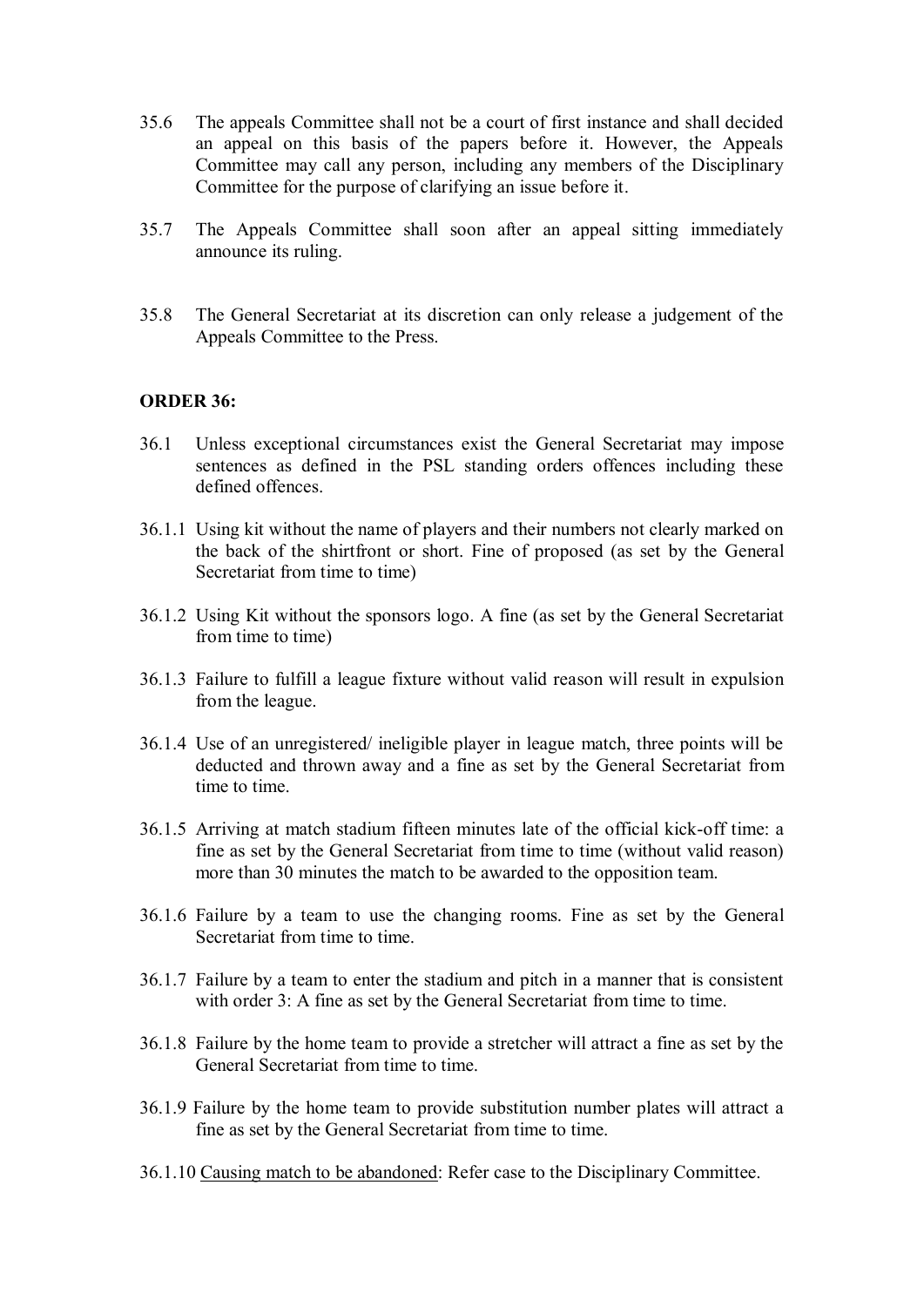- 36.1.11 Use of abusive language and any general ungentlemanly conduct: Refer case to the Disciplinary Committee.
- 36.1.12 Bribery or match fixing: refer case to the Disciplinary Committee.
- 36.1.13 Failure to exercise control over spectators at matches leading to chaos and violence: refer to Disciplinary Committee
- 36.2 For any other offences not defined in this order the Disciplinary Committee shall impose a sentence which its discretion meets the justice of the case. Notwithstanding the above rules, the PSL, General Secretariat is empowered to run and organise the leagues as it seems fit.

# **ORDER 37: ASSOCIATION WITH CLUBS**

- 37.1 No Club Director, Official or player may either directly hold or deal in the securities or shares in another club or;
- 37.1.1 be a member of another Club or;
- 37.2.1 be involved in any capacity whatsoever in the Management, Administration or coaching of another Club or;
- 37.1.3 have any power on either a full time basis with PSL league or ZIFA
- 37.1.4 be employed on either a full time basis with PSL league or ZIFA
- 37.2 For the purpose of this Rule, Clubs shall mean any Club in membership of the league.

# **ORDER 38: UNDERTAKING BY CLUBS OFFICIALS AND PLAYERS**

All Clubs must incorporate in any agreements with their Officials and Players and undertaking on part of such Officials and players to seek the permission of the Club and the League before contributing to the press, television or radio. It is the responsibility of the Club to ensure that any permission so granted is not used by the Official or player in such a way as to bring the league, its sponsors or its Clubs into dispute.

# **ORDER 39: MATTER NOT PROVIDED FOR CHANGES TO THESE RULES**

- 39.1 Matters not provided for in these regulations shall be dealt with in terms of the constitution of the PSL, and where silent, the statutes of ZIFA, and thereafter, the statutes of CAF and FIFA.
- 39.2 The Assembly of Clubs shall be empowered to amend, alter and add to the regulations at any time during any one season. Such amendments, alterations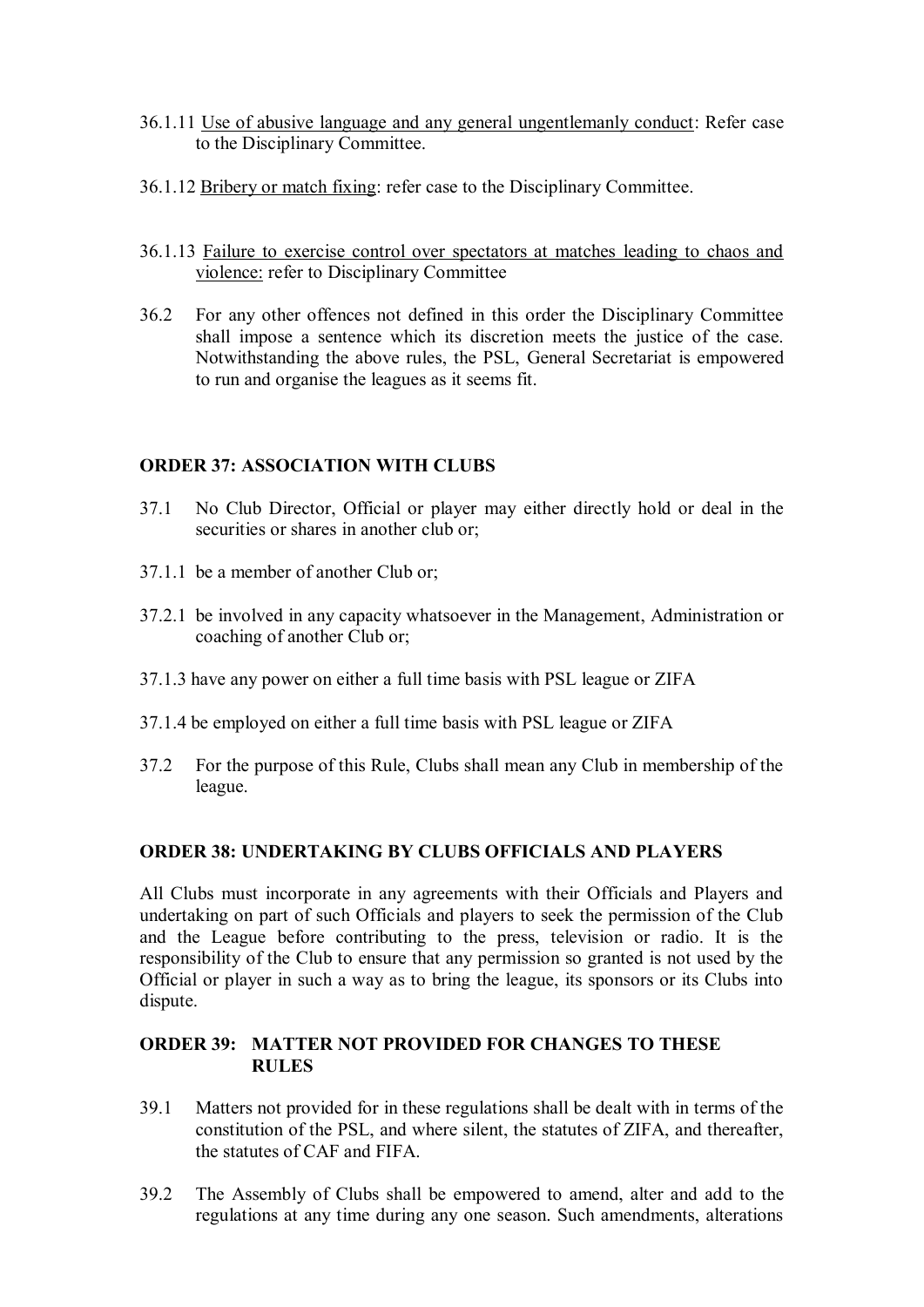and additions to these regulations shall be operative 7 days after their promulgation.

- 39.3 The General Secretariat shall be empowered to institute and authorize a Commission of inquiry into any matter which they may in their sole and absolute discretion, deem necessary or advisable.
- 39.4 Any documentation of whatsoever nature which require to be served on the club, club official or
- 39.5 Player of the League shall be served on such party at the address and/ or telefax as supplied to the League by the club in its annual registration.

#### **SCHEDULE1**

# **REGULATIONS GOVERNING THE APPLICATION OF THE REGULATIONS RELATING TO COMPENSATION, THE SOLIDARITY MECHANISM AND STABILITY OF CONTRACTS, THE ENFORCEMENT OF COMPANSETION AWARDS AND THE RULES AND PROCEDURES FOR DISPUTE RESOLUTION.**

#### **CHAPTER 1 – TRAINING COMPENSATION FOR YOUNG PLAYERS**

#### **Principles**

- 1. For the purpose of calculating compensation the training period starts at the beginning of the season of the player's  $12<sup>th</sup>$  birthday, or at a later age. As the case may be, and finishes at the end of the season of his  $21<sup>st</sup>$  birthday.
- 2. Compensation for training is due:
- 2.1 For the first time, when a player acquired non-amateur status according to the PSL`s regulations;
- 2.2 Afterwards, for every transfer up to the age 23, depending on the player`s status, i.e.
	- From amateur to non-amateur status
	- From non-amateur status to non-amateur status
- 3. Compensation for training is not due
- 3.1 for transfer from amateur status to amateur status or for transfers from nonamateur status to amateur status (reacquisition of amateur status), unless the player (re) acquires non-amateur within a period of three years;
- 3.2 if a club unilaterally terminates a player`s contract without just cause, but without prejudice to the compensation due to the previous training clubs.
- 4. Payment of compensation for training: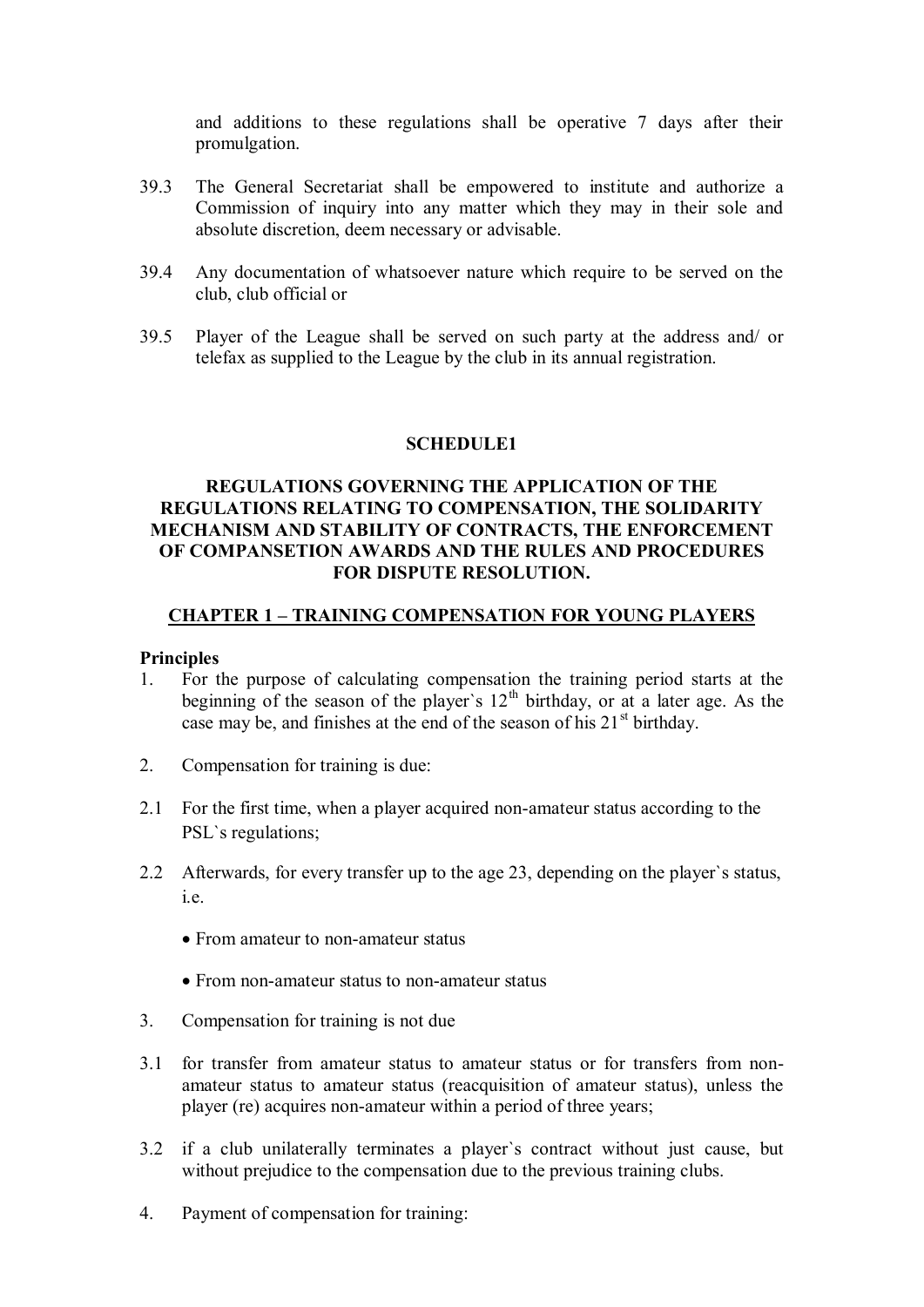- 4.1 As a general rule, the amount due shall reflect the costs which were necessary to train the player and shall be paid fore the benefit of every club which has contributed to the training of the player in question, starting from the age of 12.
- 4.2 First payment (as mentioned in paragraph 2.1): The amount to be paid is for the benefit of every club which has contributed to the training of the player in question, starting from, the age of 12. The money shall be distributed on a prorata basis depending on the full year of proper and proven training, and in relation to the category to which the training clubs belong.
- 4.3 In the case of subsequent transfers (as mentioned in paragraph 2.2) from clubs belonging to the third or fourth categories (as defined paragraph 6), the new club shall pay the former the costs which it incurred in training the player as well as the training compensation costs which it incurred when registering the player.
- 4.4 In the case of a player moving from a club belonging to the third or fourth categories to a club in a higher category, a cascade principle will apply as defined in **paragraph 12** below.
- 4.5 In the case of a player moving clubs within the same category, a cascade principle will apply as defined in **paragraph 12** below.
- 4.6 In the case of a player moving from a club in the first or second category, the amount of training compensation payable shall be the training cost of the previous club.

# **Calculation parameter**

- 5. In order to calculate the compensation for training and education costs, the clubs will be categorized in accordance with their financial investments in training players.
- 6. Four categories shall be established according to the following guidelines

# **6.1 Category 1**

All Premier Soccer League Clubs

# **6.2 Category 2**

All first division clubs.

#### **6.3 Category 3**

All 3rd division clubs

**6.4 Category 4**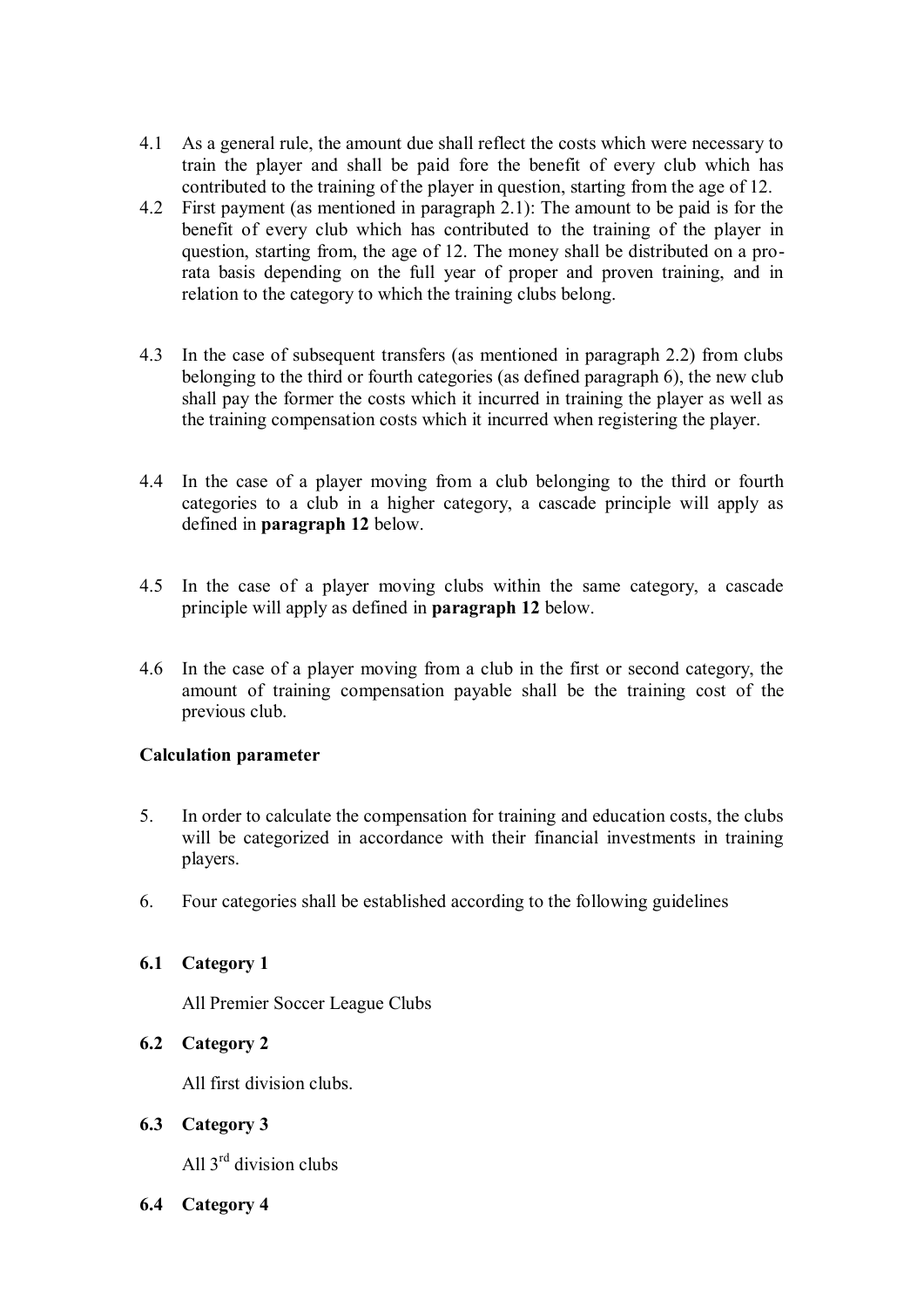All  $4<sup>th</sup>$  division club and below.

The training and education costs per category shall be calculated by multiplying the cost of training one player by an average player factor, the player factor determines the ratio between the number of player who need to be trained to produce professional player.

# **Calculation of compensation for training and education**

- 7. The compensation for training and education shall be obtained by multiplying the amount corresponding to the category of the training club for which the player was registered by the number of years of training from 12 to 21.
- 8. To ensure that training compensation for every young players is not set at unreasonably high levels, the amount for player aged 12 to 15 shall be based on the training and education costs for category 4.
- 9. As general principle, compensation for training is based on the training an deduction costs of the country in which the new club is located.

# **Distribution of the compensation payment**

- 10. In cases where training compensation is due and payable when a player signs his first non-amateur contract, the amount must be distributed on a pro rata basis according to full years of proper and proven training and in relation to the category to which the training clubs belong.
- 11. In cases of subsequent transfers from clubs belonging to the third and fourth categories, the new club is to pay the former club the costs which the latter incurred, in training the player as well as the training compensation costs, which later paid when registering the player
- 12. In the case of a transfer from clubs belonging to the first or the second category, the new club is to pay the former only the costs which the latter incurred in training the player. However, portions of these amount may have to be allocated among different clubs in the following circumstances.
- 12.1 For the transfer of a player from a club in the third of fourth category to a club in a higher category, 75% of the amount exceeding the costs of the category of the former club shall be redistributed on a pro-rata basis to all the clubs that have trained the player from the age of 12 onwards.
- 12.2 For the transfer of a player from a club in the second category to the club in the first category, 50% of the amount exceeding the costs of the category of the former club shall be redistributed on a pro-rata basis to all the clubs that have trained the player from the age of 12 onwards.
- 12.3 For the transfer between two clubs of the same category, 10% of the amount calculated as described below shall be redistributed on a pro-rata basis to all the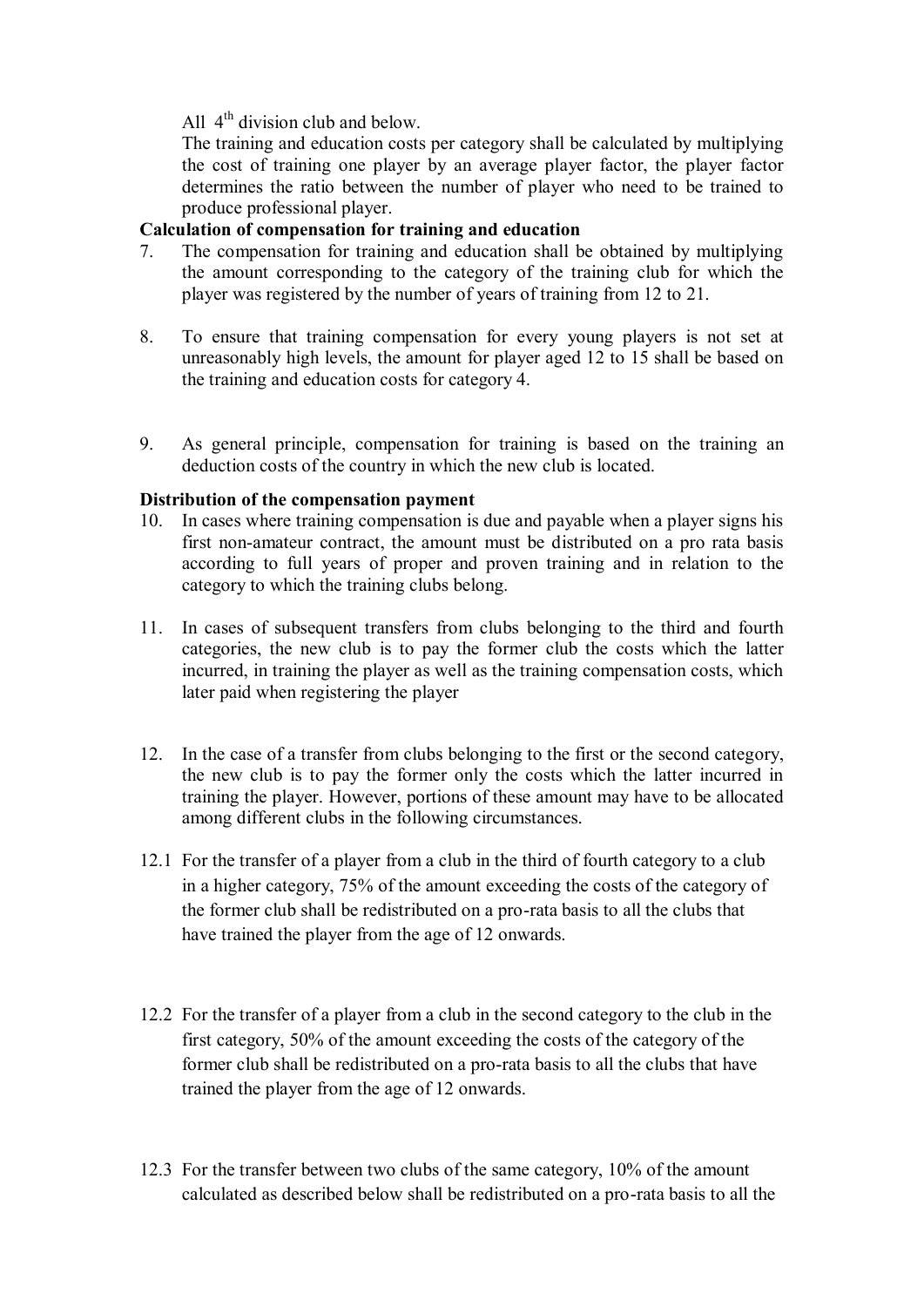clubs that have trained the player from the age of 12 onwards. The following rules apply where:

- 12.3.1 The player moves from a lower to a higher category: calculated is the average of the training costs for the two categories;
- 12.3.2 The player from a higher category: calculations based on the training costs of the lower category club;
- 12.3.3 The player moves from a club in category 1,2 or 3 to a club in category 4: no compensation for training is payable.
- 12.3.4 If a player`s career cannot be traced back to the age of 12, compensation years will be based on category four of the purposes of determining training compensation and the amount will be distributed to ZIFA and be earmarked for training young players.

# **Payment of compensation**

- 13. The new club shall pay the training clubs the amount calculated as compensation for training and education pursuant to the above rules at the latest within 30 days of the signature of the first contract and any subsequent transfer, within 30 days of the player`s new registration.
- 14. It is the responsibility of the new club to calculate the amount of the compensation for training and education and the way in which it shall be distributed in accordance with the player`s career history. Team player shall, if necessary, assist the new club in discharging this obligation.
- 15. The Player Status Committee may impose disciplinary measures on clubs or players that do not observe the obligations stipulated in the previous paragraphs. Appeals against the measures may be lodged with ZIFA.

# **CHAPTER – SOLIDARITY MECHANISM**

#### **Principles**

16. If a non-amateur player moves during the course of a contract, a proportion (5%) of any compensation, excluding Value Added Tax paid to the former club will be redistributed as a solidarity contribution to the clubs involved in the training and education of the player concerned over the years. This solidarity contribution shall be apportioned between the clubs concerned according to the age of the player at the time they provided him with education, as follows:

| $\bullet$ | $12 -$        | 13 Years: | $5\%$  |
|-----------|---------------|-----------|--------|
|           | $\bullet$ 13. | 14 Years: | $5\%$  |
|           | $\bullet$ 14. | 15 Years: | $10\%$ |
| $\bullet$ | $15 -$        | 16 Years: | $10\%$ |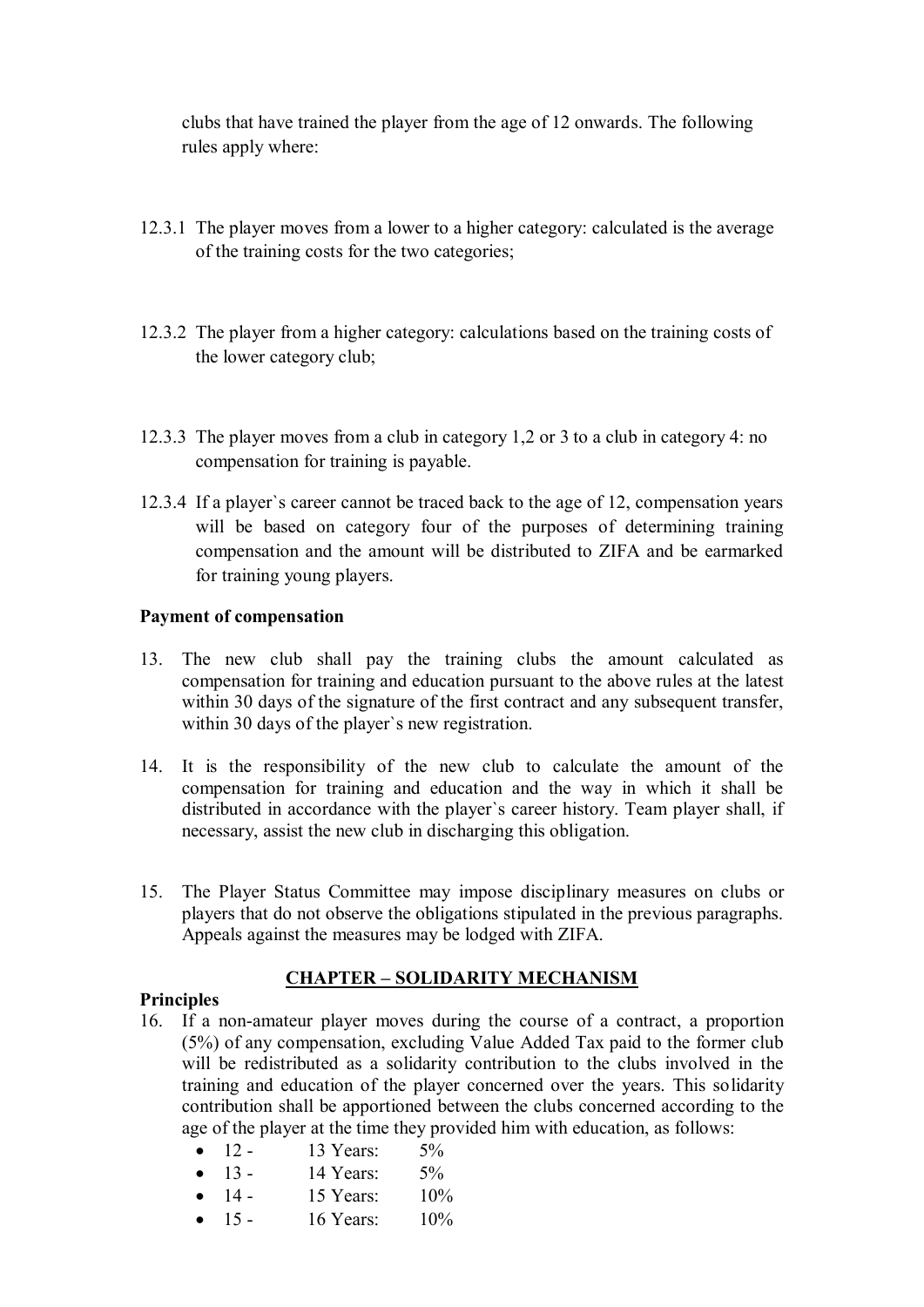|           | $16 -$ | 17 Years: | 10% |
|-----------|--------|-----------|-----|
| $\bullet$ | $17 -$ | 18 Years: | 10% |
| $\bullet$ | $18 -$ | 19 Years: | 10% |
|           | $-19$  | 20 Years: | 10% |
|           | $20 -$ | 21 Years: | 10% |
|           | $21 -$ | 22 Years: | 10% |
|           | $22 -$ | 23 Years: | 10% |

# **Payment of solidarity contribution**

- 17. The new club shall pay the amount due as a solidarity contribution into the training clubs pursuant to the above provisions at the latest within 30 days of the player`s registration.
- 18. It is the responsibility of the new club to calculate the amount of the solidarity contribution and the way in which it shall be distributed in accordance with the player`s career history. The player shall, if necessary, assist new club in discharging this obligation.
- 19. The Player Status Committee may impose disciplinary measures on clubs or players that do not observe the obligations stipulated in the previous paragraphs. Appeals against these measures may be lodged with ZIFA.

# **CHAPTER III – STABILITY CONTRACTS**

20. A player is entitled to terminate his contract with his club unilaterally for sporting just cause where he an show at the end of the season that he was fielded in less than 10% of the official matches played by his club.

The existence of such sporting just cause be established on a case by-case basis and shall depend on the particular circumstances of the player (including but not limited to injury, suspension, player`s field position, position in the team (e.g. reserve goal keeper, player`s age, reasonable expectations on the basis of past career, etc).

- 21. A club wishing to engage the services of a player who is at present under contract with another club shall be obliged to inform the club and the player before commencing negotiations with either of them.
- 22. For any violating of the foregoing obligation, the offending club will be subject to a fine.
- 23. Such a fine can be imposed by the Player Status Committee. Appeals against any decision to impose a fine may be lodged with ZIFA.

# **CHAPTER IV – ENFORCEMENT OF COMPENSATION AWARDS**

24. The part responsible for breach of contract shall be obliged to pay the sum of compensation determined by the Player Status Committee.